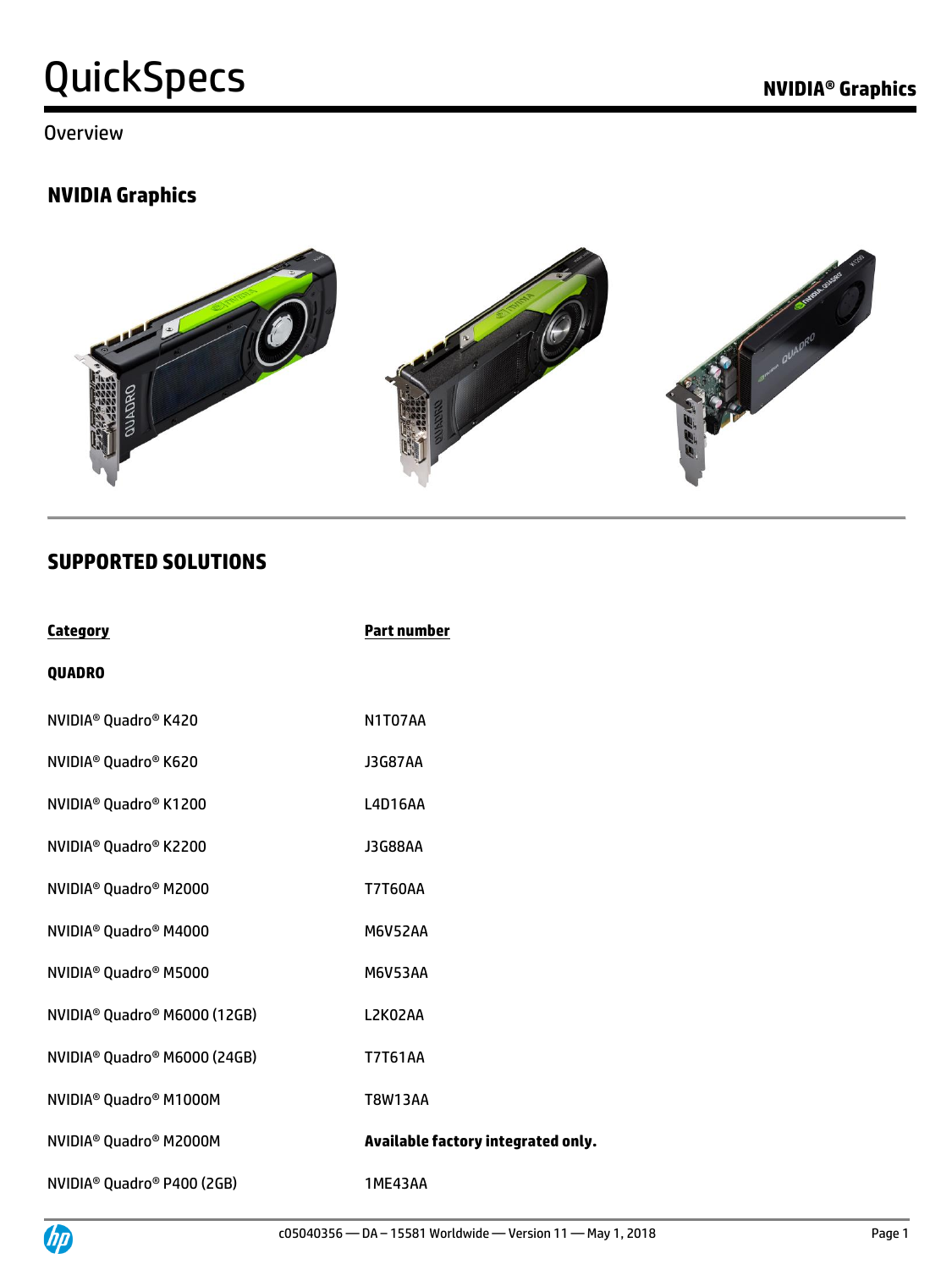#### **Overview**

| NVIDIA <sup>®</sup> Quadro® P600 1st GFX (2GB)                          | 1ME42AA        |
|-------------------------------------------------------------------------|----------------|
| NVIDIA <sup>®</sup> Quadro® P620 (2GB)                                  | 3ME25AA        |
| NVIDIA <sup>®</sup> Quadro <sup>®</sup> P1000 1st GFX (4GB)             | 1ME01AA        |
| NVIDIA <sup>®</sup> Quadro <sup>®</sup> P2000 1 <sup>st</sup> GFX (5GB) | <b>1ME41AA</b> |
| NVIDIA <sup>®</sup> Quadro <sup>®</sup> P4000 1 <sup>st</sup> GFX (8GB) | 1ME40AA        |
| NVIDIA <sup>®</sup> Quadro® P5000 1st GFX (16GB)                        | Z0B13AA        |
| NVIDIA <sup>®</sup> Quadro® P6000 1st GFX (24GB)                        | Z0B12AA        |
| NVIDIA <sup>®</sup> Quadro <sup>®</sup> GP100 (16GB)                    | <b>1ZE81AA</b> |
| NVIDIA <sup>®</sup> Quadro® GV100 (32GB)                                | 3ME26AA        |
| NVIDIA <sup>®</sup> Quadro <sup>®</sup> Sync II                         | 1WT20AA        |
|                                                                         |                |
| <b>NVIDIA NVS</b>                                                       |                |
| NVIDIA <sup>®</sup> NVS™ 310                                            | <b>M6V51AA</b> |

| NVIDIA® NVS™ 315 | E1U66AA |
|------------------|---------|
| NVIDIA® NVS™ 510 | C2J98AA |

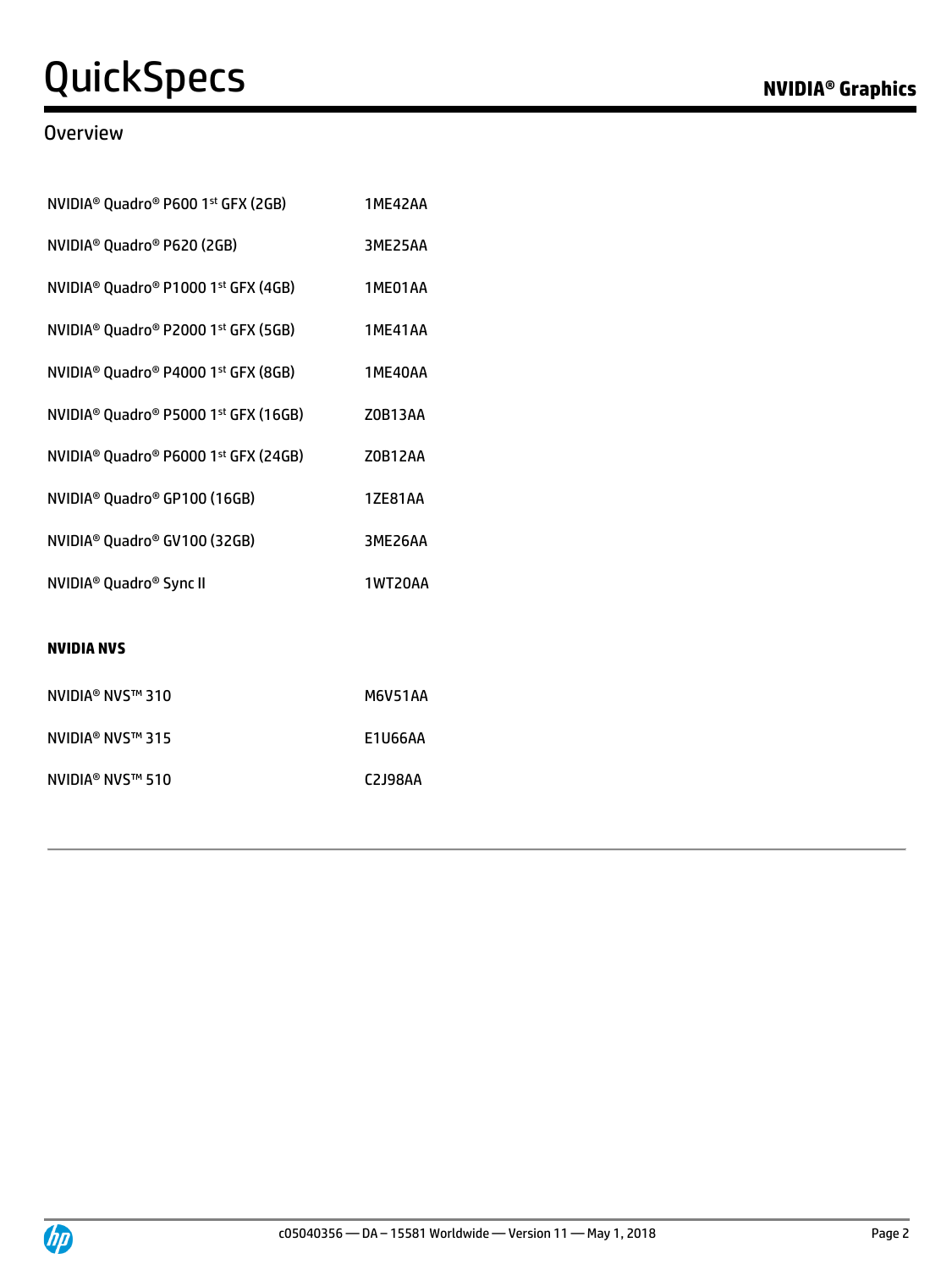#### Overview

### **COMPATIBILITY MATRIX**

|                                                                                     | Category        | <b>HP Z1</b><br>G3 | <b>HP Z240</b><br><b>SFF</b> | <b>HP Z240</b><br><b>Tower</b> | <b>HP</b><br>Z440 | <b>HP</b><br>Z640 | <b>HP</b><br>Z840 | <b>HP Z4</b><br>G4 | <b>HP Z6</b><br>G4 | HP <sub>Z8</sub><br>G4 |
|-------------------------------------------------------------------------------------|-----------------|--------------------|------------------------------|--------------------------------|-------------------|-------------------|-------------------|--------------------|--------------------|------------------------|
| <b>NVIDIA<sup>®</sup> Quadro<sup>®</sup> K420</b>                                   | Sub Entry<br>3D |                    | X                            | X                              | X                 | X                 | X                 |                    |                    |                        |
| <b>NVIDIA<sup>®</sup> Quadro<sup>®</sup> K620</b>                                   | Entry 3D        |                    | X                            | X                              | X                 | X                 | X                 |                    |                    |                        |
| <b>NVIDIA<sup>®</sup> Quadro<sup>®</sup> K1200</b>                                  | Mid-range<br>3D |                    | X                            | X                              | X                 | X                 | X                 |                    |                    |                        |
| <b>NVIDIA<sup>®</sup> Quadro<sup>®</sup> K2200</b>                                  | Mid-range<br>3D |                    |                              | X                              | X                 | X                 | X                 |                    |                    |                        |
| <b>NVIDIA<sup>®</sup> Quadro<sup>®</sup> M2000</b>                                  | Mid-range<br>3D |                    |                              | X                              | X                 | X                 | X                 |                    |                    |                        |
| <b>NVIDIA<sup>®</sup> Quadro<sup>®</sup> M4000</b>                                  | High End 3D     |                    |                              | Χ                              | X                 | X                 | X                 |                    |                    |                        |
| <b>NVIDIA<sup>®</sup> Quadro<sup>®</sup> M5000</b>                                  | High End 3D     |                    |                              | X                              | X                 | X                 | X                 |                    |                    |                        |
| NVIDIA <sup>®</sup> Quadro <sup>®</sup> M6000 (12GB)                                | Ultra 3D        |                    |                              |                                |                   | X                 | X                 |                    |                    |                        |
| NVIDIA <sup>®</sup> Quadro <sup>®</sup> M6000 (24GB)                                | Ultra 3D        |                    |                              |                                |                   | X                 | X                 |                    |                    |                        |
| <b>NVIDIA<sup>®</sup> Quadro<sup>®</sup> M1000M</b>                                 | Entry 3D        | X                  |                              |                                |                   |                   |                   |                    |                    |                        |
| NVIDIA <sup>®</sup> Quadro <sup>®</sup> M2000M*                                     | Mid-range<br>3D | $\pmb{\mathsf{X}}$ |                              |                                |                   |                   |                   |                    |                    |                        |
| <b>NVIDIA<sup>®</sup> Quadro<sup>®</sup> P400 (2GB)</b>                             | Entry 3D        |                    | X                            | X                              | X                 |                   |                   | X                  | X                  | X                      |
| NVIDIA <sup>®</sup> Quadro® P600 1 <sup>st</sup> GFX (2GB)                          | Entry 3D        |                    | X                            | X                              | X                 | X                 | X                 | X                  | X                  | X                      |
| <b>NVIDIA<sup>®</sup> Quadro<sup>®</sup> P620 (2GB)</b>                             | Entry 3D        |                    |                              |                                |                   |                   |                   | X                  | X                  | X                      |
| NVIDIA <sup>®</sup> Quadro® P1000 1st GFX (4GB)                                     | Mid-range<br>3D |                    | X                            | X                              | X                 |                   |                   | X                  | X                  | X                      |
| NVIDIA <sup>®</sup> Quadro® P2000 1st GFX (5GB)                                     | Mid-range<br>ЗD |                    |                              | Χ                              | X                 | X                 | X                 | X                  | X                  | X                      |
| NVIDIA <sup>®</sup> Quadro <sup>®</sup> P4000 1 <sup>st</sup> GFX (8GB) High End 3D |                 |                    |                              | X                              | X                 | X                 | X                 | X                  | X                  | Χ                      |
| <b>NVIDIA<sup>®</sup> Quadro<sup>®</sup> P5000 1st GFX</b><br>(16GB)                | High End 3D     |                    |                              |                                | X                 | X                 | X                 | X                  | X                  | X                      |
| NVIDIA <sup>®</sup> Quadro <sup>®</sup> P6000 1st GFX<br>(24GB)                     | Ultra 3D        |                    |                              |                                |                   | X                 | X                 | X                  | X                  | X                      |
| NVIDIA <sup>®</sup> Quadro® GP100 (16GB)                                            | Ultra 3D        |                    |                              |                                |                   |                   | X                 | X                  | X                  | X                      |
| NVIDIA <sup>®</sup> Quadro® GV100 (32GB)                                            | Ultra 3D        |                    |                              |                                |                   |                   |                   | X                  |                    | X                      |
| <b>NVIDIA<sup>®</sup> Quadro<sup>®</sup> Sync II</b>                                | <b>GPU Sync</b> |                    |                              |                                | X                 | X                 | X                 |                    |                    |                        |

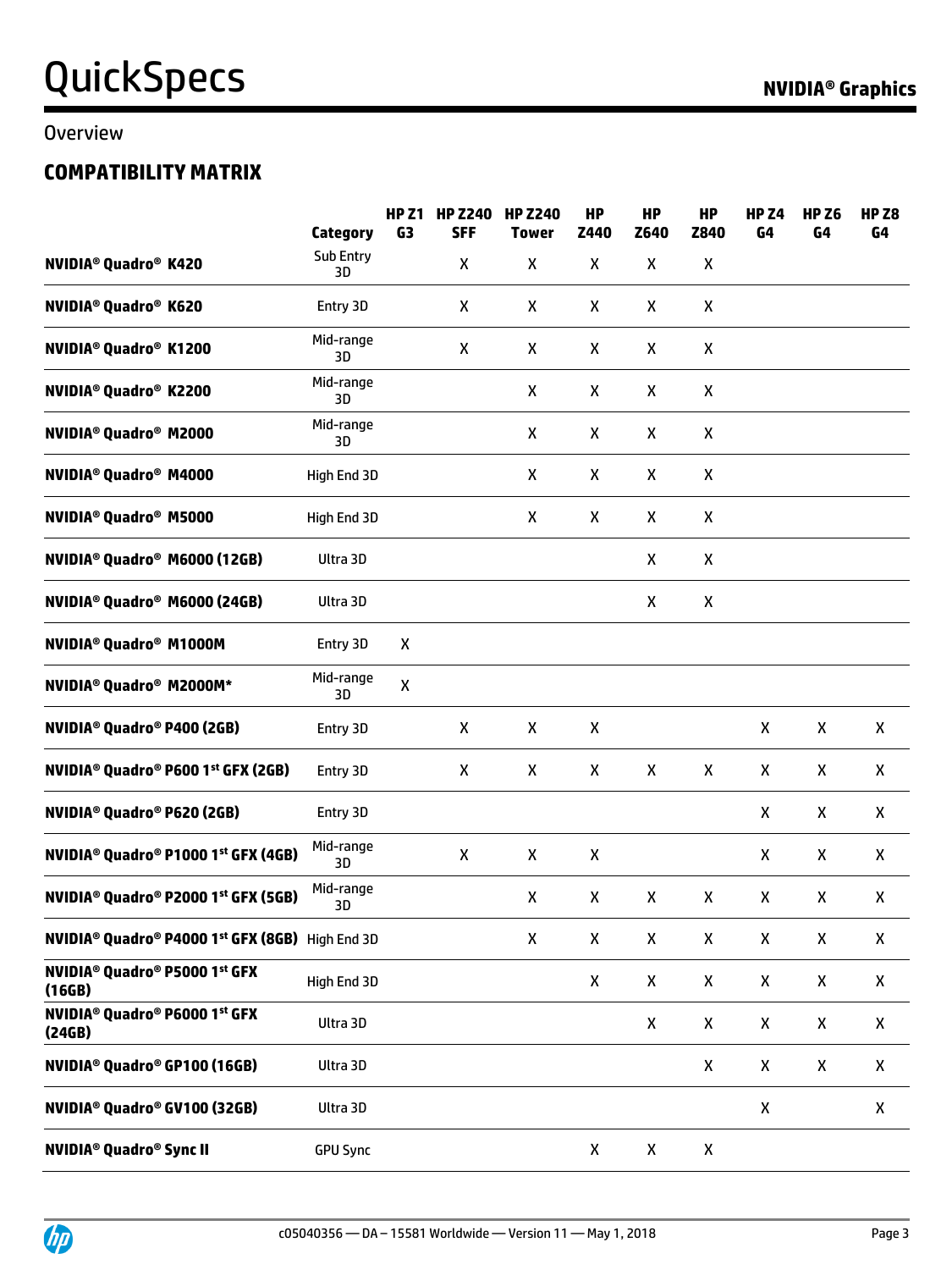| <b>Overview</b>                               |        |   |   |              |   |   |  |
|-----------------------------------------------|--------|---|---|--------------|---|---|--|
| <b>NVIDIA<sup>®</sup> NVS™ 310</b>            | Pro 2D | X | X | X            | X | X |  |
| <b>NVIDIA<sup>®</sup> NVS™ 315</b>            | Pro 2D | x | X | X X          | X | x |  |
| <b>NVIDIA<sup>®</sup> NVS<sup>™</sup> 510</b> | Pro 2D | X | X | $\mathsf{X}$ | x | x |  |
|                                               |        |   |   |              |   |   |  |

\* Available factory integrated only

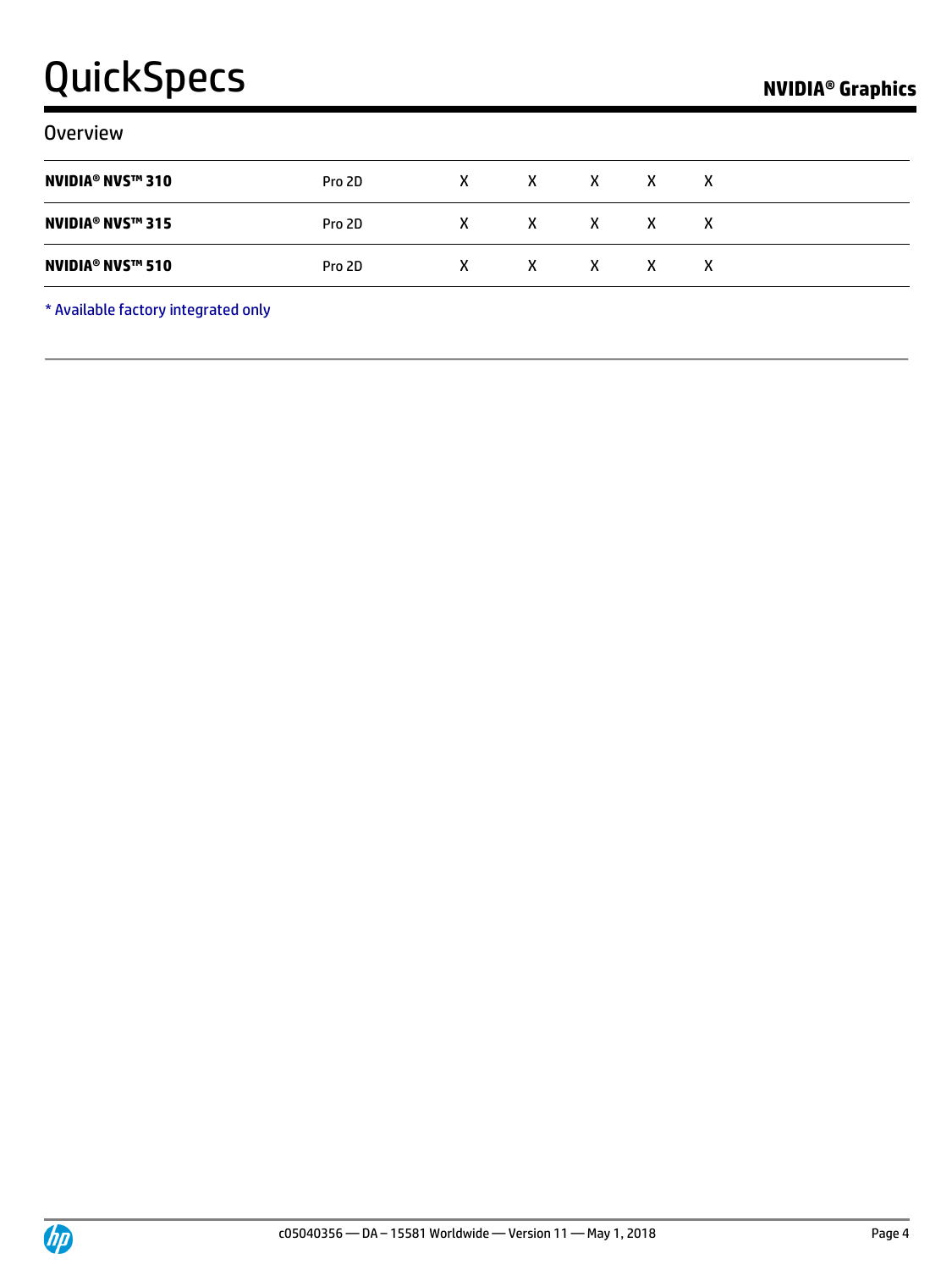### Desktop Workstation Graphics

### **NVIDIA® Quadro® K420 2GB Graphics**

| <b>Part number</b>            | N1T07AA                                                                                                                           |
|-------------------------------|-----------------------------------------------------------------------------------------------------------------------------------|
| <b>Compatibility</b>          | Z440, Z640, Z840                                                                                                                  |
| <b>Form Factor</b>            | Low Profile, single slot<br>Dimensions: 2.713 inches × 6.3 inches<br>Cooling: Active                                              |
| <b>Graphics Controller</b>    | NVIDIA Quadro K420<br>GPU: GK107 with 192 CUDA cores<br>Power: 41W                                                                |
| <b>Bus Type</b>               | PCI Express x16, 2.0 compliant                                                                                                    |
| <b>Memory</b>                 | Size: 2GB DDR3<br>Clock: 891MHz<br>Memory Bandwidth: 29GB/s<br>Memory Width: 128 bit                                              |
| <b>Connectors</b>             | One dual-link DVI-I connector<br>One DisplayPort connector                                                                        |
|                               | Factory Configured: No video cable adapter included<br>After market option kit: One DP-to-DVI adapter included with card          |
|                               | Additional DisplayPort-to-VGA or DisplayPort-to-DVI adapters are available as Factory<br>Configuration or Option Kit accessories. |
| <b>Maximum Resolution</b>     | VGA (via adapter cable):<br>- 2048 × 1536 × 32 bpp at 85 Hz                                                                       |
|                               | Dual-link DVI<br>- 2560 × 1600 × 32 bpp at 60 Hz (reduced blanking)                                                               |
|                               | Single-link DVI<br>- 1920 × 1200 × 32 bpp at 60 Hz (reduced blanking)                                                             |
|                               | DisplayPort 1.2<br>- 3840 × 2160 × 30 bpp at 60 Hz                                                                                |
| <b>Image Quality Features</b> | 12-bit internal display pipeline (hardware support for 12-bit scanout on supported panels,<br>applications and connection)        |
|                               | Stereoscopic 3D display support including NVIDIA® 3D Vision™ technology, 3D DLP, Interleaved,<br>and passive stereo               |
| <b>Display Output</b>         | Maximum number of displays:<br>- 2 direct attached monitors<br>- 4 using DP 1.2a with MST and HBR2 enabled monitors               |
|                               | Maximum number of DisplayPort displays possible (may require MST and/or HBR2):                                                    |

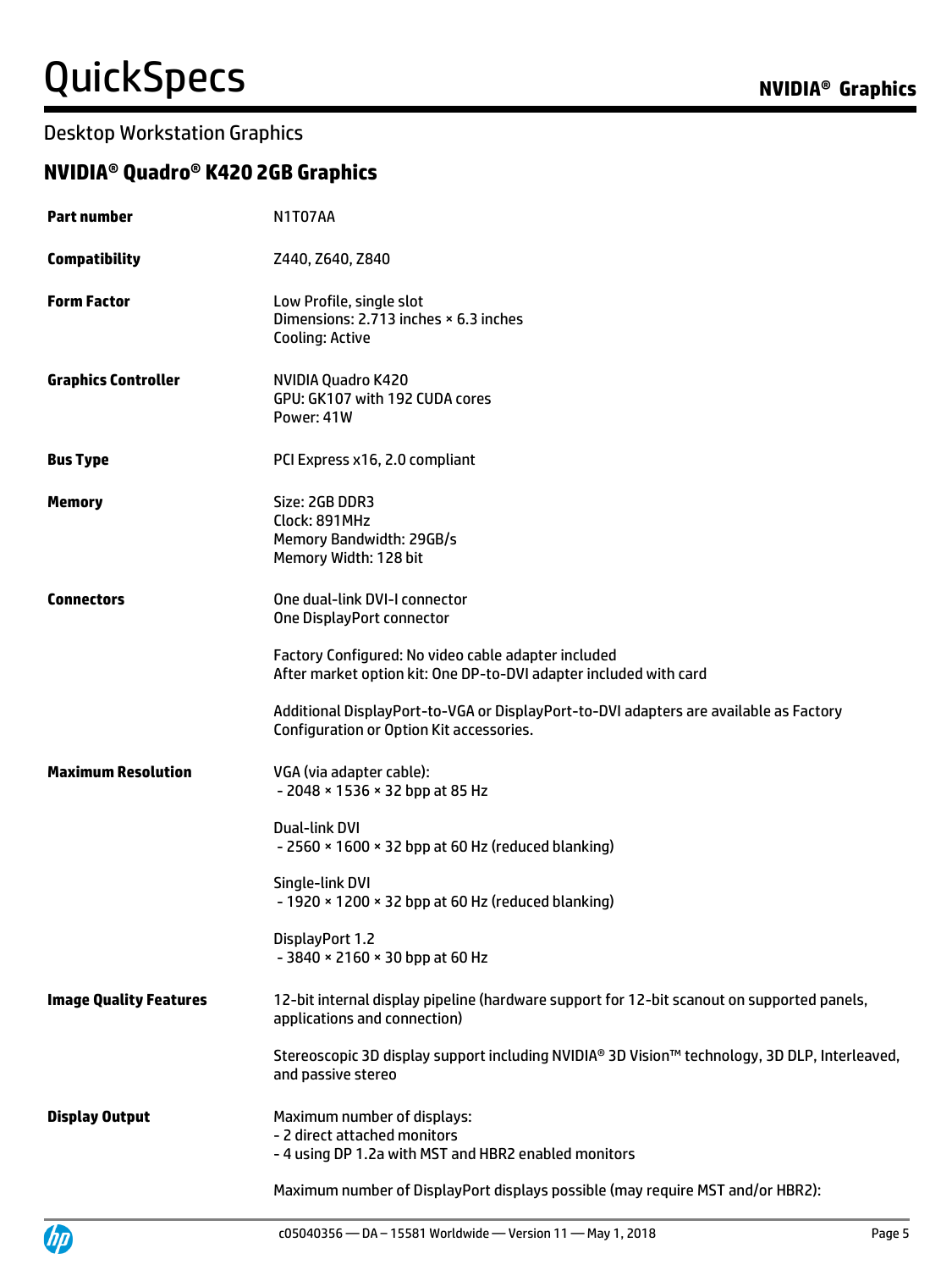|                                   | $-41920x1200$<br>$-22560x1600$<br>$-13840x2160$                                                                                                                                                                                                                             |
|-----------------------------------|-----------------------------------------------------------------------------------------------------------------------------------------------------------------------------------------------------------------------------------------------------------------------------|
|                                   | Maximum number of monitors across all available Quadro K420 outputs is 4.                                                                                                                                                                                                   |
| <b>Shading Architecture</b>       | Shader Model 5.0                                                                                                                                                                                                                                                            |
| <b>Supported Graphics APIs</b>    | DX11, OpenGL 4.4<br>Programming support for CUDA C, CUDA C++, DirectCompute 5.0, OpenCL, Python, and Fortran                                                                                                                                                                |
| <b>Available Graphics Drivers</b> | Microsoft Windows 8.1<br>Microsoft Windows 8<br><b>Microsoft Windows 7</b><br>Linux - Full OpenGL implementation, complete with NVIDIA and ARB extensions                                                                                                                   |
| <b>Notes</b>                      | 1. Factory configured Quadro K420 does not include any video adapters. Adapters must be<br>ordered separately.<br>2. Option kit Quadro K420 includes one DP to DVI-D adapter.<br>3. Full Height Profile bracket installed. Low Profile bracket included in aftermarket kit. |

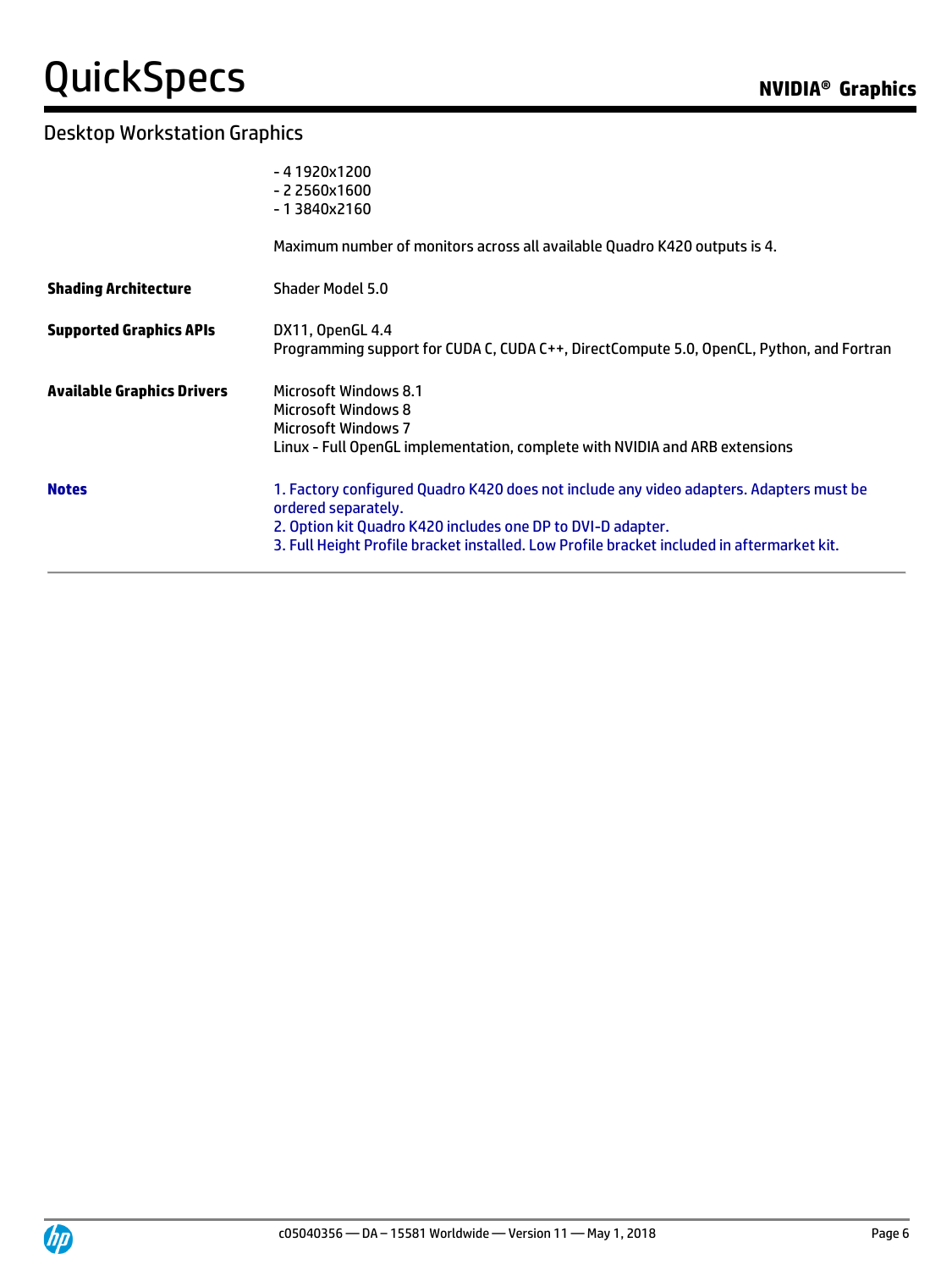### Desktop Workstation Graphics

### **NVIDIA® Quadro® K620 2GB Graphics**

| <b>Part number</b>            | <b>J3G87AA</b>                                                                                                                                |
|-------------------------------|-----------------------------------------------------------------------------------------------------------------------------------------------|
| <b>Compatibility</b>          | Z240 SFF/CMT, Z440, Z640, Z840                                                                                                                |
| <b>Form Factor</b>            | Dimensions: 2.713" H x 6.3" L<br>Single Slot, Low Profile<br>Cooling: Active<br>Weight: 133 grams                                             |
| <b>Graphics Controller</b>    | NVIDIA Quadro K620<br>GPU: GM107 GPU with 384 CUDA cores<br>Power: 45 Watts                                                                   |
| <b>Bus Type</b>               | PCI Express 2.0 x16                                                                                                                           |
| <b>Memory</b>                 | Size: 2GB GDDR3<br>Memory Bandwidth: 29 GB/s<br>Memory Width: 128-bit                                                                         |
| <b>Connectors</b>             | $1 DL-DVI(I)$<br>1 DisplayPort                                                                                                                |
|                               | Factory Configured: No video cable adapter included<br>After market option kit: One DP-to-DVI adapter included with card                      |
|                               | Additional DVI-to-VGA, DisplayPort-to-VGA or DisplayPort-to-DVI adapters are available as<br>Factory Configuration or Option Kit accessories. |
| <b>Maximum Resolution</b>     | DisplayPort 1.2:<br>- up to 4096x2160 x 30 bpp @ 60Hz<br>- supports High Bit Rate 2 (HBR2) and Multi-Stream Transport (MST)                   |
|                               | Dual Link DVI(I) output:<br>- up to 2560 x 1600 x 32 bpp @ 60Hz                                                                               |
|                               | Single Link-DVI(I) output:<br>- up to 1920 x 1200 x 32 bpp @ 60Hz                                                                             |
|                               | VGA (via adapter cable):<br>- 2048 × 1536 × 32 bpp at 85 Hz                                                                                   |
| <b>Image Quality Features</b> | 12-bit internal display pipeline (hardware support for 12-bit scanout on supported panels,<br>applications and connection)                    |
|                               | Stereoscopic 3D display support including NVIDIA® 3D Vision™ technology, 3D DLP,<br>Interleaved, and passive stereo                           |
| <b>Display Output</b>         | Maximum number of displays:<br>- 2 direct attached monitors<br>- 4 using DP 1.2a with MST and HBR2 enabled monitors                           |

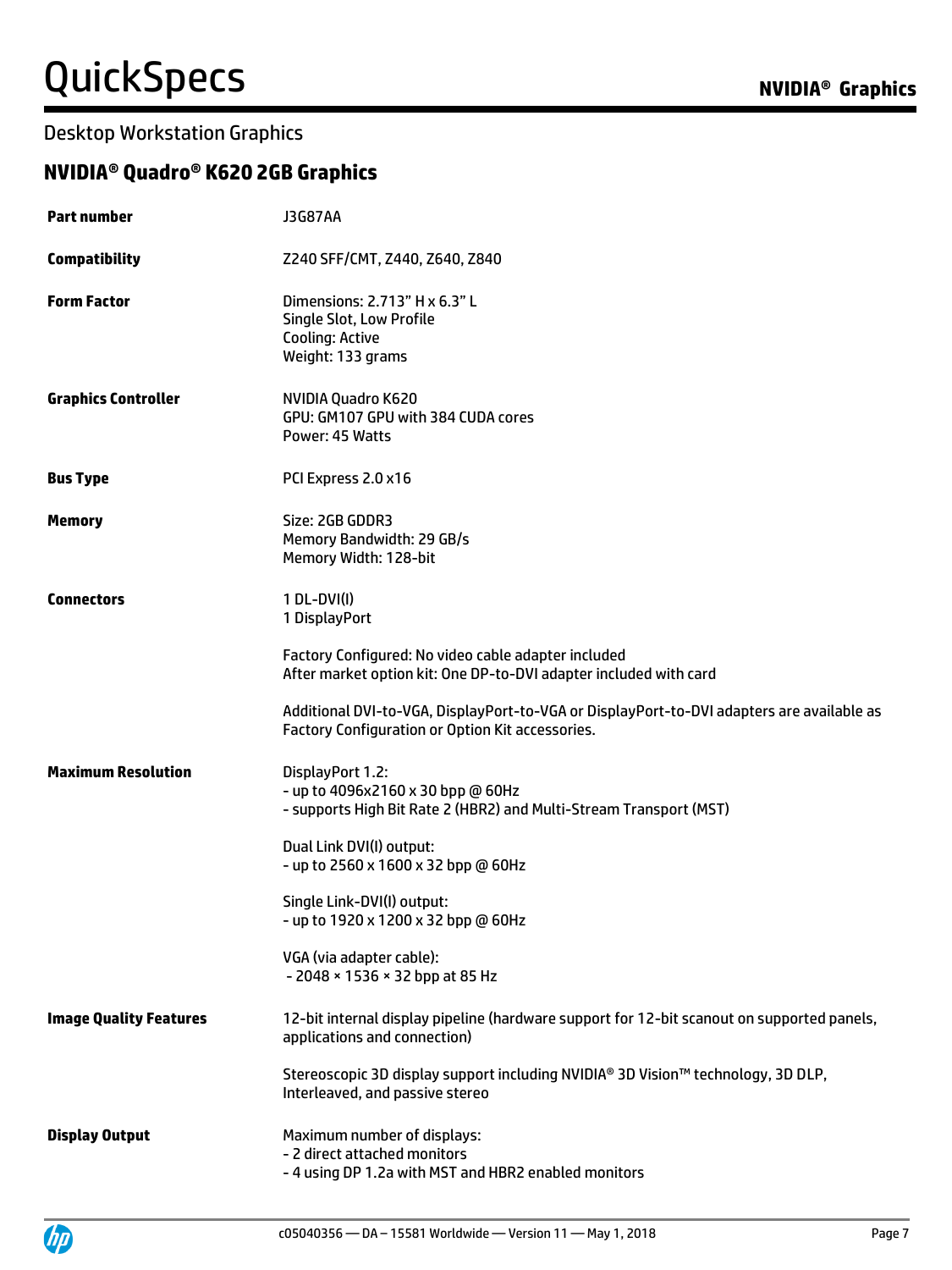# **QuickSpecs**

|                                   | Maximum number of DisplayPort displays possible (may require MST and/or HBR2):<br>$-41920x1200$<br>$-22560x1600$<br>-14096x2160                                                                                                                                                                                                                                           |
|-----------------------------------|---------------------------------------------------------------------------------------------------------------------------------------------------------------------------------------------------------------------------------------------------------------------------------------------------------------------------------------------------------------------------|
|                                   | Maximum number of monitors across all available Quadro K620 outputs is 4.                                                                                                                                                                                                                                                                                                 |
| <b>Shading Architecture</b>       | Shader Model 5.0                                                                                                                                                                                                                                                                                                                                                          |
| <b>Supported Graphics APIs</b>    | OpenGL 4.4<br>DirectX 11                                                                                                                                                                                                                                                                                                                                                  |
|                                   | API support includes:<br>CUDA C, CUDA C++, DirectCompute 5.0, OpenCL, Java, Python, and Fortran                                                                                                                                                                                                                                                                           |
| <b>Available Graphics Drivers</b> | Microsoft Windows 8.1<br>Microsoft Windows 8<br>Microsoft Windows 7<br>Linux - Full OpenGL implementation, complete with NVIDIA and ARB extensions                                                                                                                                                                                                                        |
|                                   | HP qualified drivers may be preloaded or available from the HP support Web site:<br>http://welcome.hp.com/country/us/en/support.html                                                                                                                                                                                                                                      |
| <b>Notes</b>                      | 1. Factory configured Quadro K620 does not include a video cable adapter. Video cable<br>adapters must be ordered separately.<br>2. Quadro K620 offered as an Option Kit (AMO) includes one DP-to-DVI video cable adapter.<br>Additional cables must be ordered separately.<br>3. Full Height Profile bracket installed. Low Profile bracket included in aftermarket kit. |

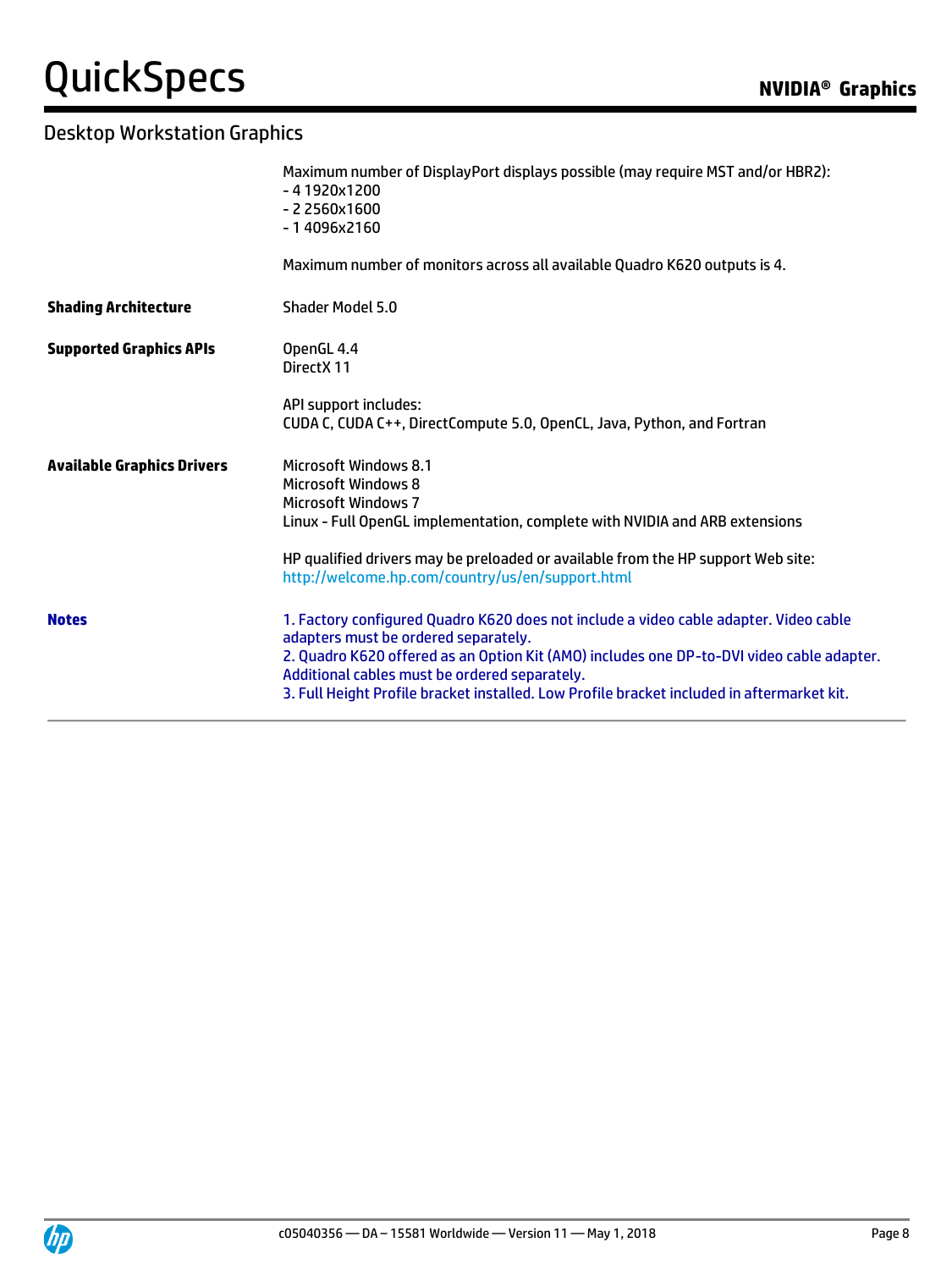### Desktop Workstation Graphics

### **NVIDIA® Quadro® K1200 4GB Graphics**

| <b>Part number</b>            | <b>L4D16AA</b>                                                                                                                                               |
|-------------------------------|--------------------------------------------------------------------------------------------------------------------------------------------------------------|
| <b>Compatibility</b>          | HP Z240 SFF/Tower, Z440, Z640, Z840                                                                                                                          |
| <b>Form Factor</b>            | Dimensions: 2.71" H x 6.875" L<br>Single Slot, Low Profile<br>Cooling: Active<br>Weight: ~175 grams<br>Includes Full Height and Low Profile chassis brackets |
| <b>Graphics Controller</b>    | NVIDIA <sup>®</sup> Quadro <sup>®</sup> K1200 Graphics Card<br>GPU: GM107 with 512 CUDA cores<br>Power: 46 Watts                                             |
| <b>Bus Type</b>               | PCI Express 2.0 x16                                                                                                                                          |
| <b>Memory</b>                 | Size: 4GB GDDR5<br>Memory Bandwidth: 80 GB/s<br>Memory Width: 128-bit                                                                                        |
| <b>Connectors</b>             | 4 mini-DisplayPort™ 1.2a                                                                                                                                     |
|                               | Factory Configured Option: 4 mini-DP-to-DP adapters included with card<br>Option Kit: 4 mini-DP-to-DP adapters included with card                            |
|                               | Additional DisplayPort™-to-VGA or DisplayPort™-to-DVI adapters are available as accessories                                                                  |
| <b>Maximum Resolution</b>     | DisplayPort™:<br>- up to 4096 x 2160 x 30 bpp @ 60Hz<br>- supports High Bit Rate 2 (HBR2) and Multi-Stream Transport (MST)                                   |
|                               | DL-DVI(I) output:<br>- up to 2560 x 1600 x 32 bpp @ 60Hz                                                                                                     |
|                               | Single Link-DVI(I) output:<br>- up to 1920 x 1200 x 32 bpp @ 60Hz                                                                                            |
|                               | VGA (via adapter cable):<br>- 2048 × 1536 × 32 bpp at 85 Hz                                                                                                  |
| <b>Image Quality Features</b> | 12-bit internal display pipeline (hardware support for 12-bit scanout on supported panels,<br>applications and connection)                                   |
| <b>Display Output</b>         | Maximum number of displays<br>- 4 direct attached monitors                                                                                                   |
|                               | Maximum number of DisplayPort™ displays possible:<br>$-41920x1200$<br>$-42560x1600$<br>-44096x2160                                                           |

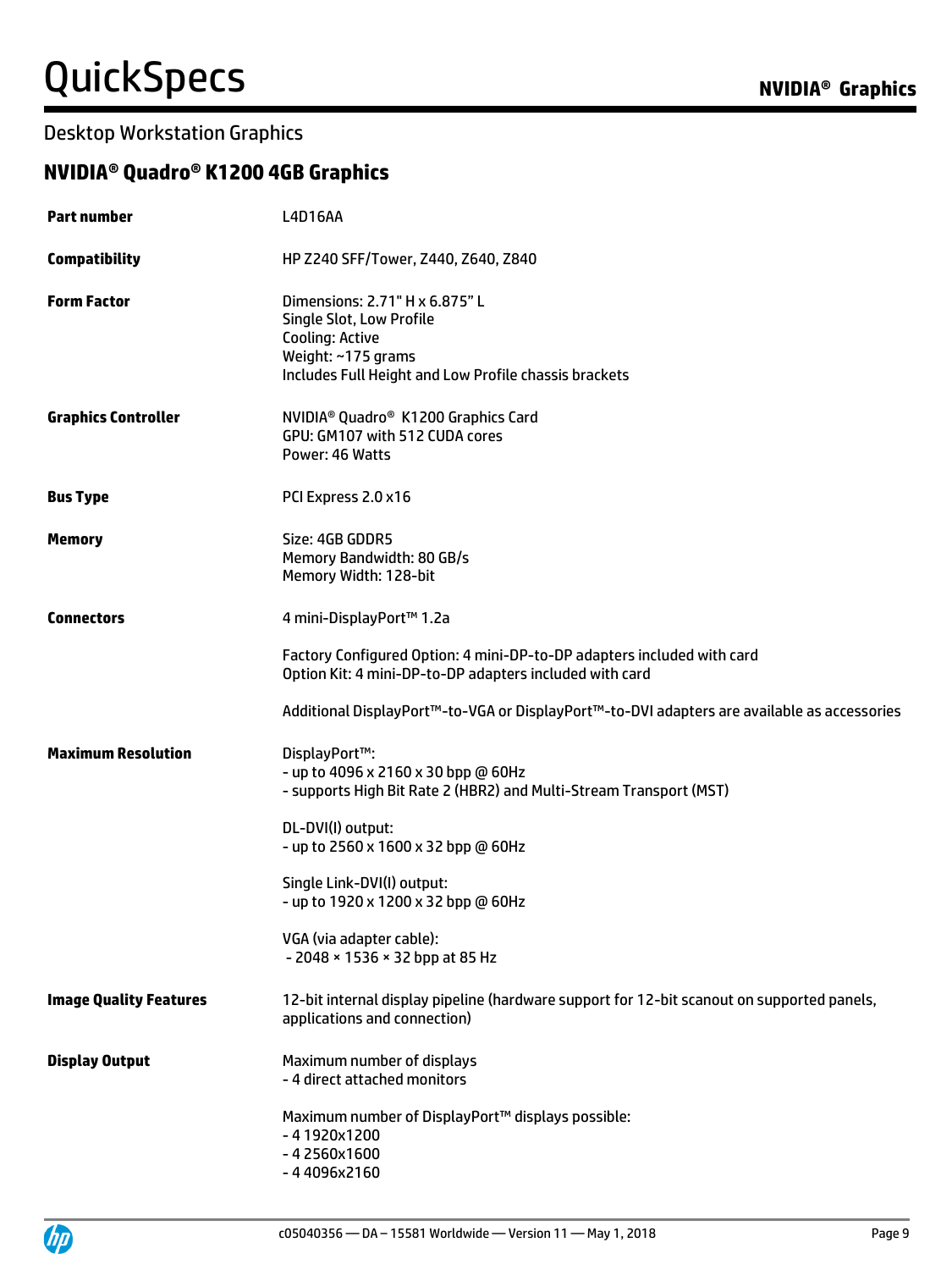|                                   | Maximum number of monitors across all available QUADRO® K1200 outputs is 4.                                                                                                                                                                                                                                                                                                                                                                                                                                                |
|-----------------------------------|----------------------------------------------------------------------------------------------------------------------------------------------------------------------------------------------------------------------------------------------------------------------------------------------------------------------------------------------------------------------------------------------------------------------------------------------------------------------------------------------------------------------------|
| <b>Shading Architecture</b>       | Shader Model 5.0                                                                                                                                                                                                                                                                                                                                                                                                                                                                                                           |
| <b>Supported Graphics APIs</b>    | OpenGL 4.4<br>DirectX 11.1                                                                                                                                                                                                                                                                                                                                                                                                                                                                                                 |
|                                   | API support includes:<br>CUDA C, CUDA C++, DirectCompute 5.0, OpenCL, Java, Python, and Fortran                                                                                                                                                                                                                                                                                                                                                                                                                            |
| <b>Available Graphics Drivers</b> | Windows 10<br>Windows 8.1<br>Windows 8<br>Windows 7<br>Linux <sup>®</sup> - Full OpenGL implementation, complete with NVIDIA <sup>®</sup> and ARB extensions<br>HP qualified drivers may be preloaded or available from the HP support Web site:<br>http://welcome.hp.com/country/us/en/support.html                                                                                                                                                                                                                       |
| <b>Notes</b>                      | 1. QUADRO® K1200 offered as Factory Configured Option includes 4 miniDP to DP video cable<br>adapters. Other video cable adapters must be ordered separately.<br>2. QUADRO <sup>®</sup> K1200 offered as an Option Kit includes 4 mini-DP to DP adapters. Additional<br>cables must be ordered separately.<br>3. A total maximum of 4 active monitors are supported across all display output types. This<br>may be accomplished by using daisy chained DisplayPort™ 1.2 displays (displays must support<br>MST and HBR2). |

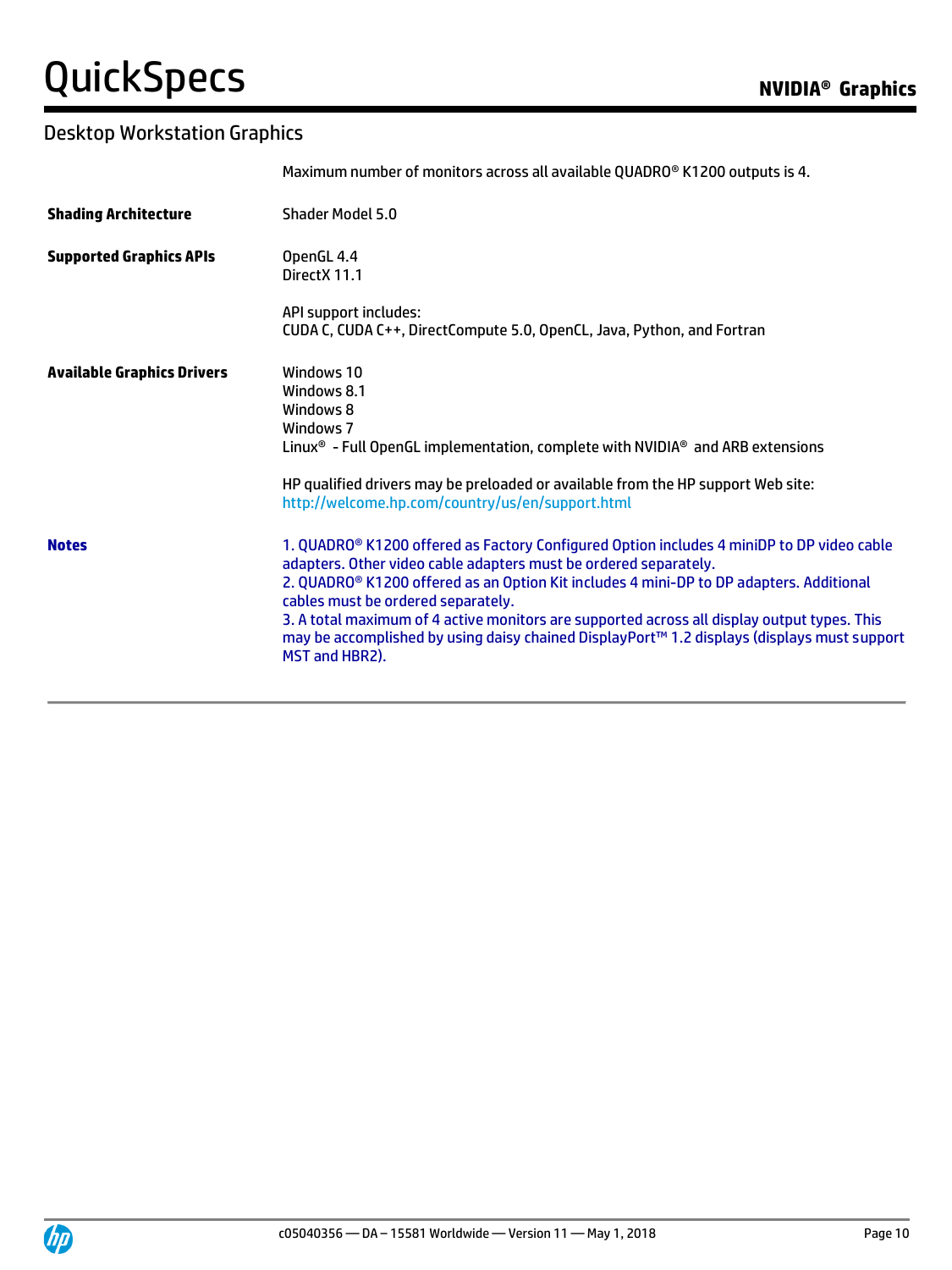### Desktop Workstation Graphics

### **NVIDIA® Quadro® K2200 Graphics Card**

| <b>Part number</b>            | <b>J3G88AA</b>                                                                                                             |
|-------------------------------|----------------------------------------------------------------------------------------------------------------------------|
| <b>Compatibility</b>          | Z240 CMT, Z440, Z640, Z840                                                                                                 |
| <b>Form Factor</b>            | Dimensions: 4.376" H x 7.97" L<br>Single Slot, Full Height<br><b>Cooling: Active</b><br>Weight: 240 grams                  |
| <b>Graphics Controller</b>    | NVIDIA Quadro K2200 Graphics Card<br>GPU: GM107 with 640 CUDA cores<br>Power: 68 Watts                                     |
| <b>Bus Type</b>               | PCI Express 2.0 x16                                                                                                        |
| <b>Memory</b>                 | Size: 4GB GDDR5<br>Memory Bandwidth: 80 GB/s<br>Memory Width: 128-bit                                                      |
| <b>Connectors</b>             | $1 DL-DVI(I)$<br>2 DisplayPort 1.2a                                                                                        |
|                               | Factory Configured Option: No video cable adapter included<br>Option Kit: One DP-to-DVI adapter included with card         |
|                               | Additional DVI-to-VGA, DisplayPort-to-VGA or DisplayPort-to-DVI adapters are available as<br>accessories                   |
| <b>Maximum Resolution</b>     | DisplayPort:<br>- up to 4096 x 2160 x 30 bpp @ 60Hz<br>- supports High Bit Rate 2 (HBR2) and Multi-Stream Transport (MST)  |
|                               | DL-DVI(I) output:<br>- up to 2560 x 1600 x 32 bpp @ 60Hz                                                                   |
|                               | Single Link-DVI(I) output:<br>- up to 1920 x 1200 x 32 bpp @ 60Hz                                                          |
|                               | VGA (via adapter cable):<br>- 2048 × 1536 × 32 bpp at 85 Hz                                                                |
| <b>Image Quality Features</b> | 12-bit internal display pipeline (hardware support for 12-bit scanout on supported panels,<br>applications and connection) |
|                               | Stereoscopic 3D display support including NVIDIA® 3D Vision™ technology, 3D DLP,<br>Interleaved, and passive stereo        |
| <b>Display Output</b>         | Maximum number of displays<br>- 3 direct attached monitors<br>- 4 using DP 1.2a with MST and HBR2 enabled monitors         |

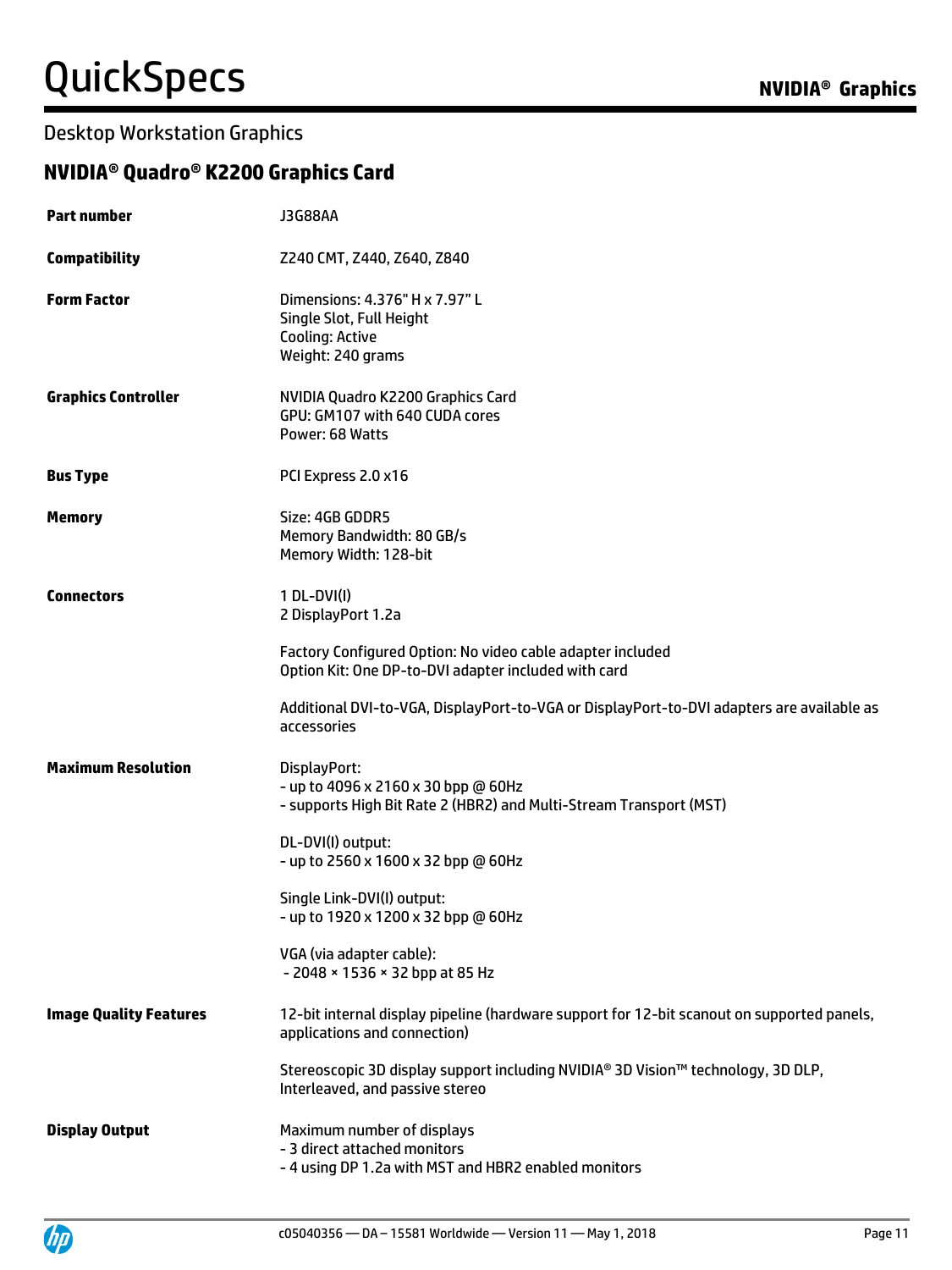|                                   | Maximum number of DisplayPort displays possible (may require MST and/or HBR2):<br>$-41920x1200$<br>$-42560x1600$<br>$-24096x2160$                                                                                                                                                                                                                                                                                                                                                                        |
|-----------------------------------|----------------------------------------------------------------------------------------------------------------------------------------------------------------------------------------------------------------------------------------------------------------------------------------------------------------------------------------------------------------------------------------------------------------------------------------------------------------------------------------------------------|
|                                   | Maximum number of monitors across all available Quadro K2200 outputs is 4.                                                                                                                                                                                                                                                                                                                                                                                                                               |
| <b>Shading Architecture</b>       | <b>Shader Model 5.0</b>                                                                                                                                                                                                                                                                                                                                                                                                                                                                                  |
| <b>Supported Graphics APIs</b>    | OpenGL 4.4<br>Direct X 11.1                                                                                                                                                                                                                                                                                                                                                                                                                                                                              |
|                                   | API support includes:<br>CUDA C, CUDA C++, DirectCompute 5.0, OpenCL, Java, Python, and Fortran                                                                                                                                                                                                                                                                                                                                                                                                          |
| <b>Available Graphics Drivers</b> | Microsoft Windows 8.1<br><b>Microsoft Windows 8</b><br><b>Microsoft Windows 7</b><br>Linux - Full OpenGL implementation, complete with NVIDIA and ARB extensions                                                                                                                                                                                                                                                                                                                                         |
|                                   | HP qualified drivers may be preloaded or available from the HP support Web site:<br>http://welcome.hp.com/country/us/en/support.html                                                                                                                                                                                                                                                                                                                                                                     |
| <b>Notes</b>                      | 1. Quadro K2200 offered as Factory Configured Option does not include a video cable adapter.<br>Video cable adapters must be ordered separately.<br>2. Quadro K2200 offered as an Option Kit includes one DP-to-DVI video cable adapter.<br>Additional cables must be ordered separately.<br>3. A total maximum of 4 active monitors are supported across all display output types. This<br>may be accomplished by using daisy chained DisplayPort 1.2 displays (displays must support<br>MST and HBR2). |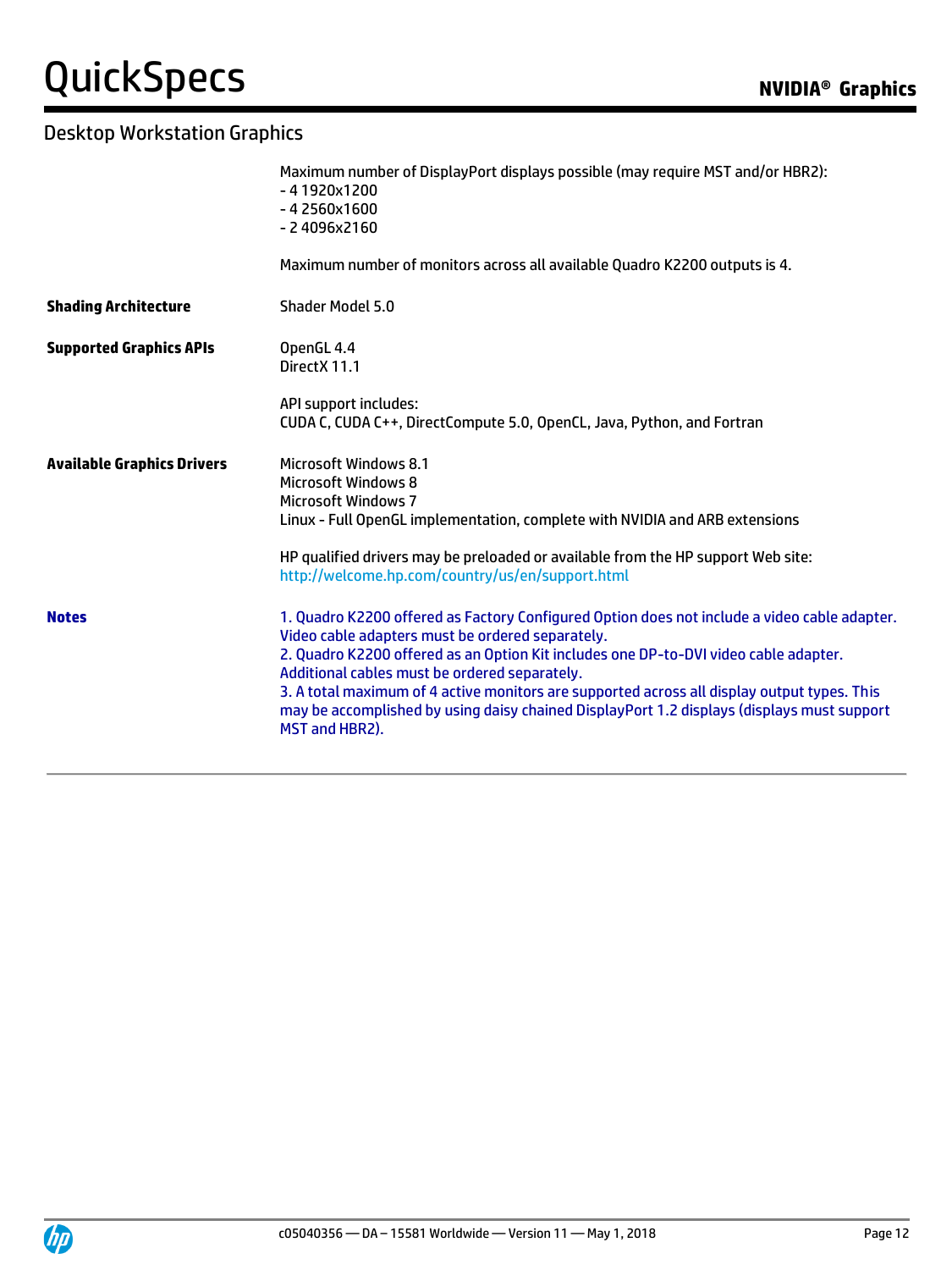### Desktop Workstation Graphics

### **NVIDIA® Quadro® M2000 4GB Graphics**

| <b>Part number</b>             | <b>T7T60AA</b>                                                                                                                                                     |
|--------------------------------|--------------------------------------------------------------------------------------------------------------------------------------------------------------------|
| <b>Compatibility</b>           | HP Z240 Tower, Z440, Z640, Z840                                                                                                                                    |
| <b>Form Factor</b>             | Dimensions: 4.376" H x 6.6" L<br>Single Slot, Full Height<br>Cooling: Active<br>Weight: 239 grams                                                                  |
| <b>Graphics Controller</b>     | NVIDIA Quadro M2000 Graphics Card<br>GPU: GM206 with 768 CUDA cores<br>Power: 75 Watts                                                                             |
| <b>Bus Type</b>                | PCI Express 3.0 x16                                                                                                                                                |
| <b>Memory</b>                  | Size: 4GB GDDR5<br>Memory Bandwidth: 105.7 GB/s<br>Memory Width: 128-bit                                                                                           |
| <b>Connectors</b>              | 4x DisplayPort 1.2a                                                                                                                                                |
|                                | Factory Configured Option: No video cable adapter included<br>After Market Option: No video cable adapter included                                                 |
|                                | Additional DisplayPort-to-VGA, DisplayPort-to-HDMI, or DisplayPort-to-DVI adapters are<br>available as accessories                                                 |
| <b>Maximum Resolution</b>      | DisplayPort:<br>- up to 4096 x 2160 x 30 bpp @ 60Hz<br>- up to 2560 x 1600 x 30 bpp @ 120 Hz<br>- supports High Bit Rate 2 (HBR2) and Multi-Stream Transport (MST) |
|                                | Using two DP outputs, the M2000 can drive one dual DP input display with 5120 x 2880 x 30 bpp<br>@ 60Hz resolution.                                                |
| <b>RAMDAC</b>                  | 12-bit internal display pipeline (hardware support for 12-bit scanout on supported panels,<br>applications and connection)                                         |
|                                | Stereoscopic 3D display support including NVIDIA® 3D Vision™ technology, 3D DLP, Interleaved,<br>and passive stereo                                                |
| <b>Image Quality Features</b>  | Maximum number of displays<br>- 4 direct attached monitors                                                                                                         |
|                                | Maximum number of monitors across all available Quadro M2000 outputs is 4.                                                                                         |
| <b>Shading Architecture</b>    | Shader Model 5.0                                                                                                                                                   |
| <b>Supported Graphics APIs</b> | OpenGL 4.5<br>DirectX 12                                                                                                                                           |

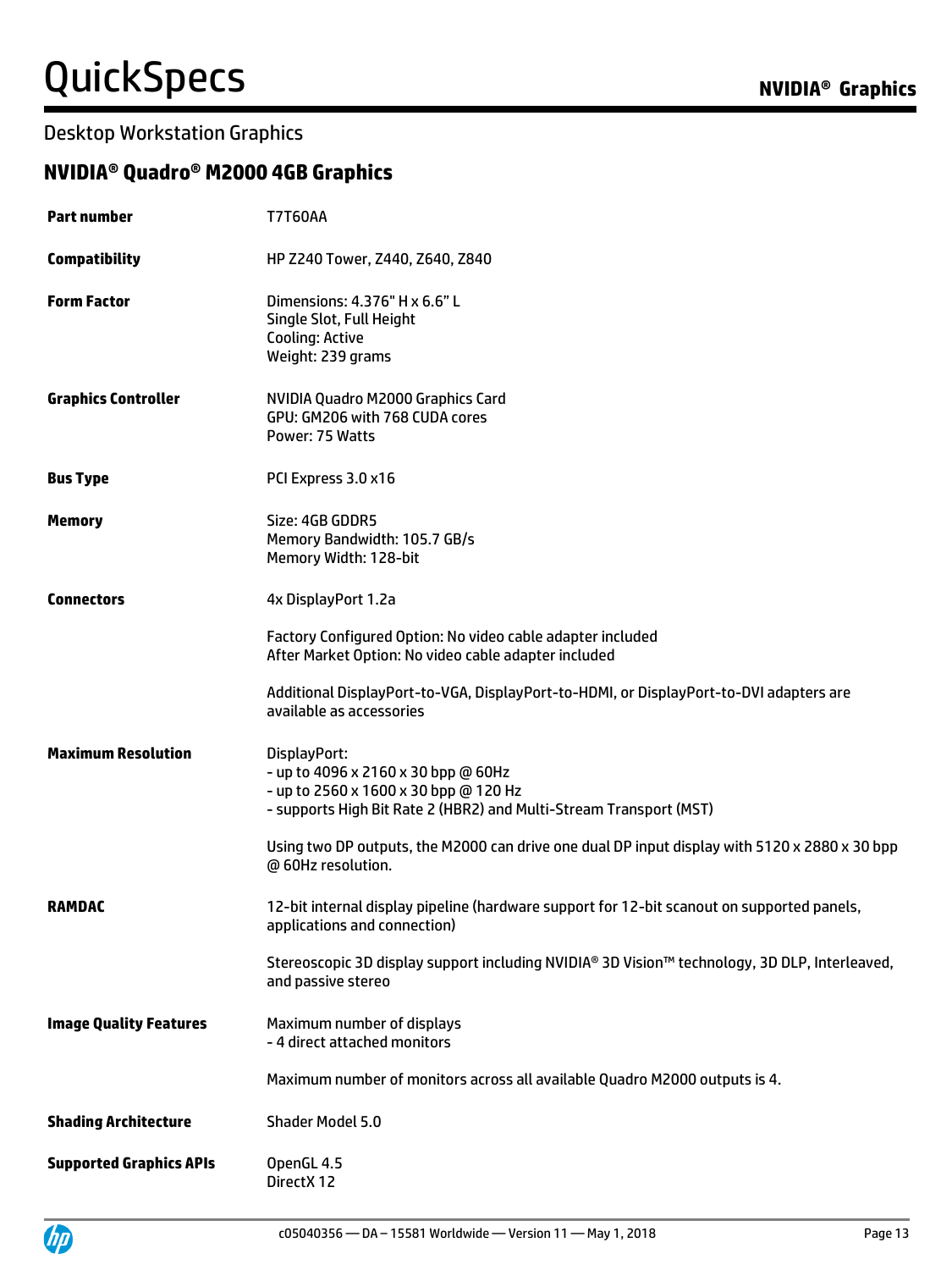|                                   | API support includes:<br>CUDA C, CUDA C++, DirectCompute 5.0, and OpenCL software                                                                                                                                                                                                                                                                                 |
|-----------------------------------|-------------------------------------------------------------------------------------------------------------------------------------------------------------------------------------------------------------------------------------------------------------------------------------------------------------------------------------------------------------------|
| <b>Available Graphics Drivers</b> | Microsoft Windows 10<br>Microsoft Windows 7<br>Linux - Full OpenGL implementation, complete with NVIDIA and ARB extensions                                                                                                                                                                                                                                        |
|                                   | HP qualified drivers may be preloaded or available from the HP support Web site:<br>http://welcome.hp.com/country/us/en/support.html                                                                                                                                                                                                                              |
| <b>Notes</b>                      | 1. Quadro M2000 offered as Factory Configured Option does not include a video cable adapter.<br>Video cable adapters must be ordered separately.<br>2. Quadro M2000 offered as an After Market Option does not include video cables. Video cable<br>adapters must be ordered separately.<br>3. See www.hp.com/go/support for HP supported NVIDIA graphics drivers |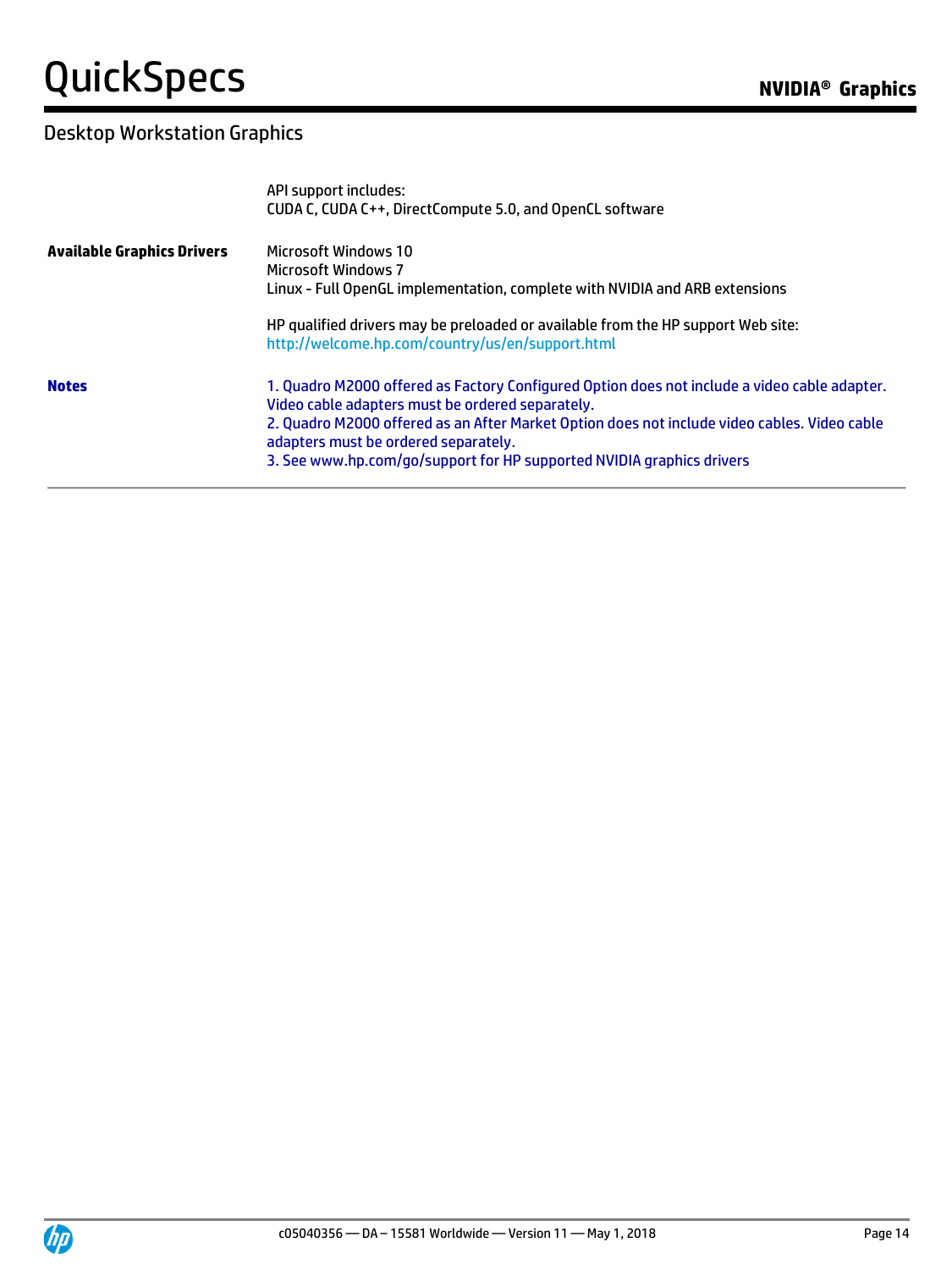### Desktop Workstation Graphics

### **NVIDIA® Quadro® M4000 8GB Graphics**

| <b>Part number</b>            | <b>M6V52AA</b>                                                                                                                                                                   |
|-------------------------------|----------------------------------------------------------------------------------------------------------------------------------------------------------------------------------|
| <b>Compatibility</b>          | HP Z240 Tower, Z440, Z640, Z840                                                                                                                                                  |
| <b>Form Factor</b>            | Dimensions: 4.4" H x 9.5" L<br>Single Slot, Full Height<br>Cooling: Active<br>Weight: 475 grams (without extender)                                                               |
| <b>Graphics Controller</b>    | NVIDIA <sup>®</sup> Quadro <sup>®</sup> M4000<br>GPU: GM204 with 1664 CUDA cores<br>Power: 120 Watts                                                                             |
| <b>Bus Type</b>               | PCI Express 3.0 x16                                                                                                                                                              |
| <b>Memory</b>                 | Size: 8GB GDDR5<br>Memory Bandwidth: 192 GB/s<br>Memory Width: 256-bit                                                                                                           |
| <b>Connectors</b>             | 4 DisplayPort™ 1.2a<br>Factory configured Option: No video cable adapter included<br>After market option kit: No video cable adapter included                                    |
|                               | Additional DisplayPort™-to-VGA or DisplayPort™-to-DVI adapters are available as accessories                                                                                      |
| <b>Maximum Resolution</b>     | DisplayPort™:<br>- single DisplayPort™ up to 4096 x 2160 x 30 bpp @ 60Hz<br>- supports High Bit Rate 2 (HBR2) and Multi-Stream Transport (MST)                                   |
|                               | DL-DVI(I) output:<br>- up to 2560 x 1600 x 32 bpp @ 60Hz                                                                                                                         |
|                               | Single Link-DVI(I) output:<br>- up to 1920 x 1200 x 32 bpp @ 60Hz                                                                                                                |
|                               | VGA (via adapter cable):<br>- 2048 × 1536 × 32 bpp at 85 Hz                                                                                                                      |
| <b>Image Quality Features</b> | 12-bit internal display pipeline (hardware support for 12-bit scanout on supported panels,<br>applications and connection)                                                       |
|                               | NVIDIA <sup>®</sup> 3D Vision <sup>™</sup> technology, 3D DLP, Interleaved, and other 3D stereo format support                                                                   |
|                               | Full OpenGL quad buffered stereo support                                                                                                                                         |
|                               | Support for large-scale, ultra-high resolution visualization using the NVIDIA® ® SVS platform<br>which includes NVIDIA® Mosaic, NVIDIA® Sync and NVIDIA® Warp/Blend technologies |
| <b>Display Output</b>         | Maximum number of displays<br>- 4 direct attached monitors<br>- 4 using DP 1.2a with MST and HBR2 enabled monitors                                                               |

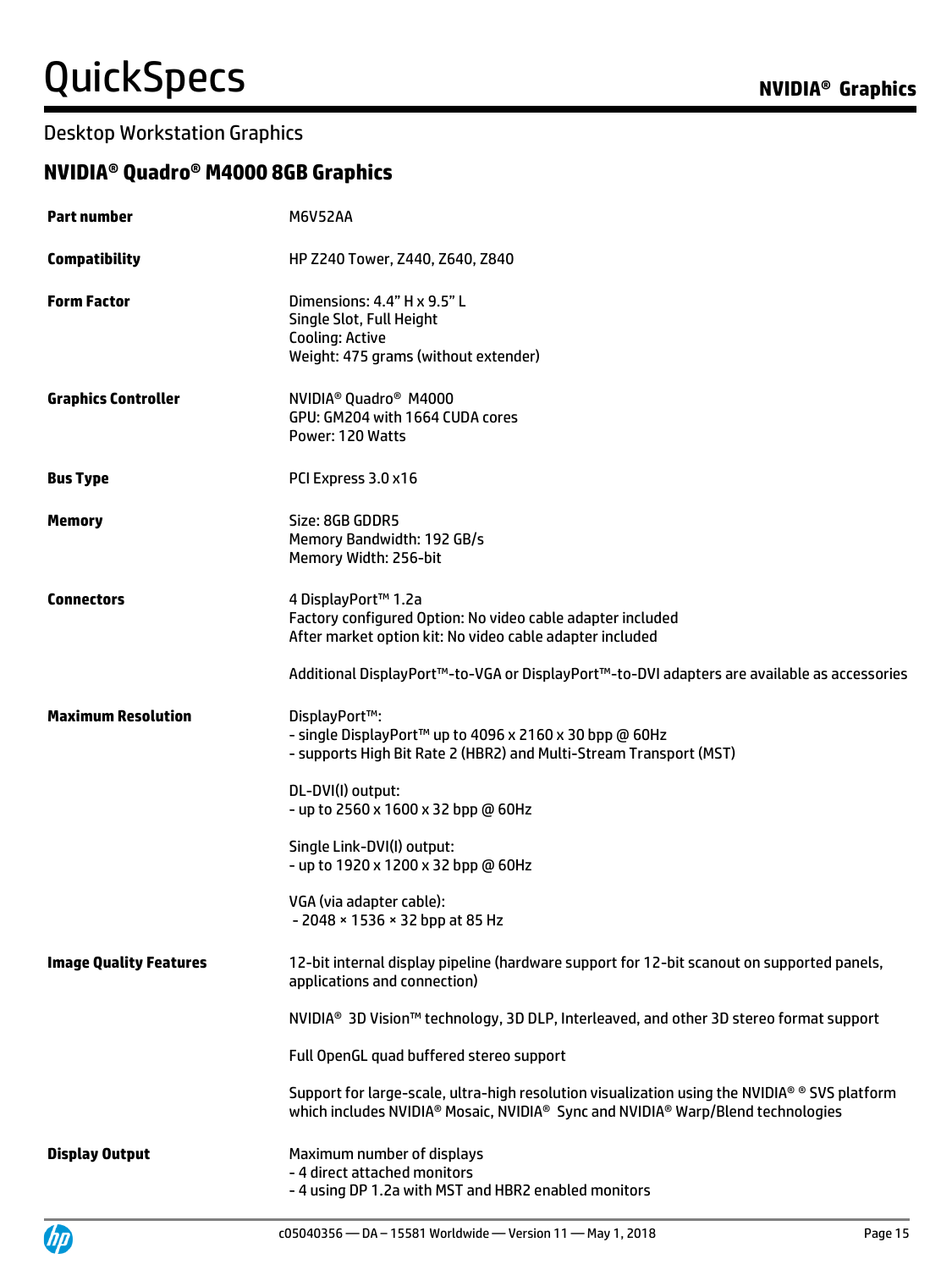|                                   | Maximum number of DisplayPort™ displays possible:<br>$-41920x1200$<br>$-42560x1600$<br>$-44096x2160$<br>- 2 5120x2880 (requires dual DP input capable 5k displays)<br>Maximum number of monitors across all available QUADRO® M4000 outputs is 4. |
|-----------------------------------|---------------------------------------------------------------------------------------------------------------------------------------------------------------------------------------------------------------------------------------------------|
| <b>Shading Architecture</b>       | Shader Model 5.0                                                                                                                                                                                                                                  |
| <b>Supported Graphics APIs</b>    | OpenGL 4.5<br>Direct X 12                                                                                                                                                                                                                         |
|                                   | API support includes:<br>CUDA C, CUDA C++, DirectCompute 5.0, OpenCL, Java, Python, and Fortran                                                                                                                                                   |
| <b>Available Graphics Drivers</b> | Windows 10<br>Windows 8.1<br>Windows 8<br>Windows 7<br>Linux <sup>®</sup> - Full OpenGL implementation, complete with NVIDIA <sup>®</sup> and ARB extensions                                                                                      |
|                                   | HP qualified drivers may be preloaded or available from the HP support Web site:<br>http://welcome.hp.com/country/us/en/support.html                                                                                                              |
| <b>Notes</b>                      | 1. Configurations using the QUADRO <sup>®</sup> M4000 graphics card in HP Z440 Workstation require the<br>HP Z440 Fan and Front Card Guide Kit, configurable from the factory (CTO PN: G8T99AV) or as an<br>Aftermarket Option (AMO PN: J9P80AA). |
|                                   |                                                                                                                                                                                                                                                   |

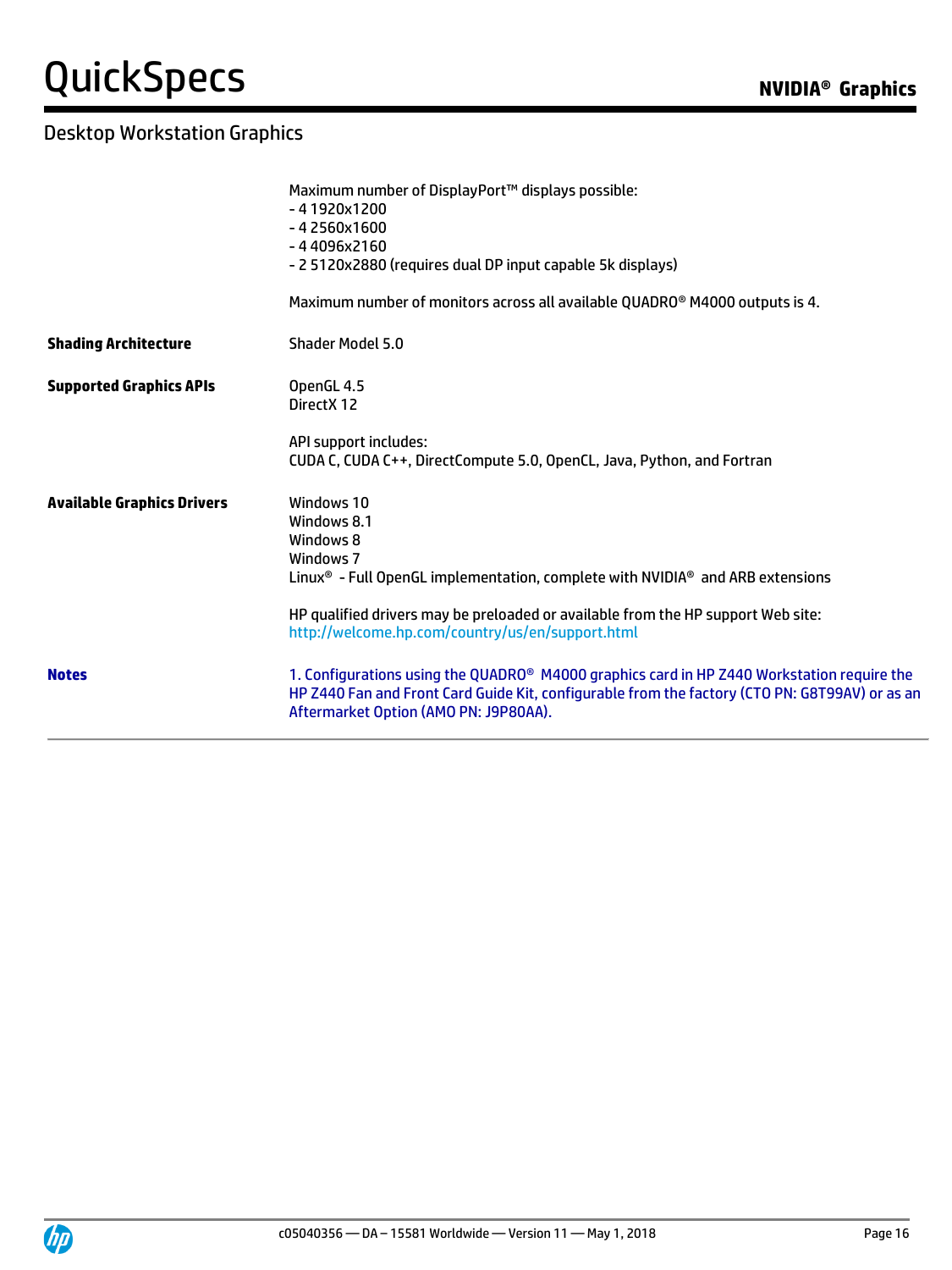### Desktop Workstation Graphics

### **NVIDIA® Quadro® M5000 8GB Graphics**

| <b>Part number</b>            | <b>M6V53AA</b>                                                                                                                                                                      |
|-------------------------------|-------------------------------------------------------------------------------------------------------------------------------------------------------------------------------------|
| <b>Compatibility</b>          | HP Z240, Z440, Z640, Z840                                                                                                                                                           |
| <b>Form Factor</b>            | Dimensions: 4.4" H x 10.5" L<br>Dual Slot, Full Height<br>Cooling: Active<br>Weight: 525 grams (without extender)                                                                   |
| <b>Graphics Controller</b>    | NVIDIA <sup>®</sup> Quadro <sup>®</sup> M5000<br>GPU: GM204 with 2048 CUDA cores<br>Power: 150 Watts                                                                                |
| <b>Bus Type</b>               | PCI Express 3.0 x16                                                                                                                                                                 |
| <b>Memory</b>                 | Size: 8GB GDDR5 ECC capable<br>Memory bandwidth: 211GB/s<br>Memory Width: 256-bit                                                                                                   |
| <b>Connectors</b>             | 1 Dual Link DVI-I<br>4 DisplayPort™ 1.2a                                                                                                                                            |
|                               | Factory configured option: No adapter included with card.<br>After market option kit: No adaptor included with card.                                                                |
|                               | Additional DVI to VGA, DisplayPort™ to VGA, DisplayPort™ to DVI, and DisplayPort™ to Dual-<br>Link DVI adapters available as accessories                                            |
| <b>Maximum Resolution</b>     | DisplayPort™:<br>- up to four 4096 x 2160 x 30 bpp @ 60Hz displays<br>- up to two 5120 x 2880 @ 60Hz displays<br>- supports High Bit Rate 2 (HBR2) and Multi-Stream Transport (MST) |
|                               | DL-DVI(I) output:<br>- up to 2560 x 1600 x 32 bpp @ 60Hz                                                                                                                            |
|                               | Single Link-DVI(I) output:<br>- up to 1920 x 1200 x 32 bpp @ 60Hz                                                                                                                   |
|                               | VGA (via adapter cable):<br>- 2048 × 1536 × 32 bpp at 85 Hz                                                                                                                         |
| <b>Image Quality Features</b> | 12-bit internal display pipeline (hardware support for 12-bit scanout on supported panels,<br>applications and connection)                                                          |
|                               | NVIDIA <sup>®</sup> ® 3D Vision™ technology, 3D DLP, Interleaved, and other 3D stereo format support.                                                                               |
|                               | Full OpenGL quad buffered stereo support.                                                                                                                                           |
|                               | Support for large-scale, ultra-high resolution visualization using the NVIDIA® SVS platform<br>which includes NVIDIA®® Mosaic, NVIDIA® Sync and NVIDIA® Warp/Blend technologies.    |

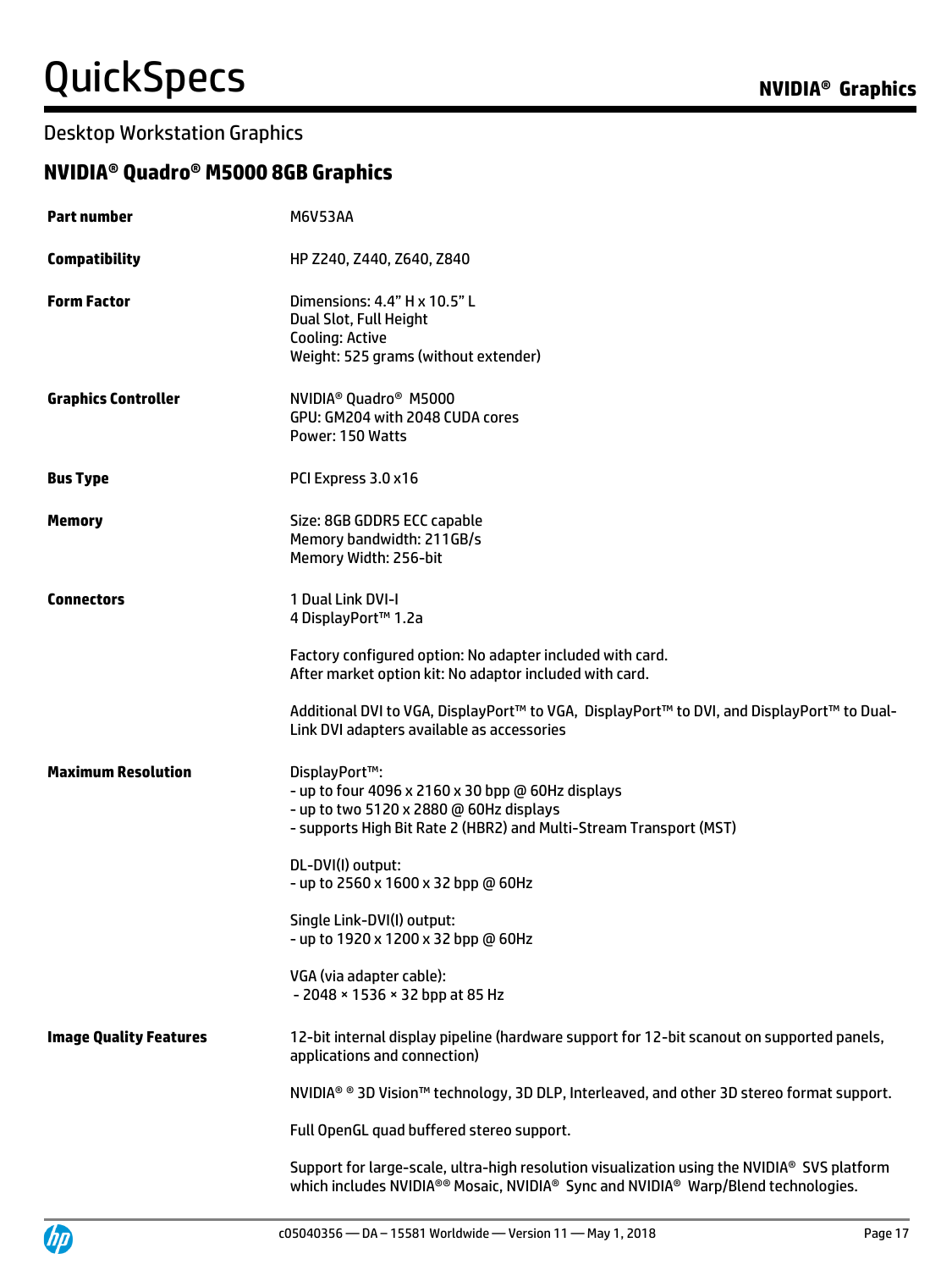| <b>Display Output</b>             | Maximum number of displays                                                                                                                                                                                                              |
|-----------------------------------|-----------------------------------------------------------------------------------------------------------------------------------------------------------------------------------------------------------------------------------------|
|                                   | - 4 direct attached monitors                                                                                                                                                                                                            |
|                                   | - 4 using DP 1.2a with MST and HBR2 enabled monitors                                                                                                                                                                                    |
|                                   | Maximum number of DisplayPort™ displays possible (may require MST and/or HBR2):<br>$-41920x1200$                                                                                                                                        |
|                                   | $-42560x1600$                                                                                                                                                                                                                           |
|                                   | $-44096x2160$                                                                                                                                                                                                                           |
|                                   | - 2 5120x2880 (requires dual DP input 5k displays)                                                                                                                                                                                      |
|                                   | Maximum number of monitors across all available QUADRO <sup>®</sup> M5000 outputs is 4.                                                                                                                                                 |
| <b>Shading Architecture</b>       | Shader Model 5.0                                                                                                                                                                                                                        |
| <b>Supported Graphics APIs</b>    | OpenGL 4.5<br>DirectX 12                                                                                                                                                                                                                |
|                                   | API support for NVIDIA® 's CUDA™ C, CUDA C++, DirectCompute 5.0, OpenCL, Java, Python,<br>Fortran                                                                                                                                       |
| <b>Available Graphics Drivers</b> | Windows 10                                                                                                                                                                                                                              |
|                                   | Windows 8.1                                                                                                                                                                                                                             |
|                                   | Windows 8                                                                                                                                                                                                                               |
|                                   | Windows 7<br>Linux <sup>®</sup> - Full OpenGL implementation, complete with NVIDIA <sup>®</sup> and ARB extensions                                                                                                                      |
|                                   | HP qualified drivers may be preloaded or available from the HP support Web site:<br>http://welcome.hp.com/country/us/en/support.html                                                                                                    |
| <b>Notes</b>                      | 1. Factory configured QUADRO® M5000 does not include a video cable adapter. Video cable<br>adapters must be ordered separately.                                                                                                         |
|                                   | 2. A total maximum of 4 active monitors are supported across all display output types. This<br>may be accomplished by using daisy chained DisplayPort™ 1.2 displays (displays must<br>support MST and HBR2).                            |
|                                   | 3. Configurations of a single QUADRO® M5000 graphics card in HP Z440 Workstation require<br>the HP Z440 Fan and Front Card Guide Kit, configurable from the factory (CTO PN: G8T99AV)<br>or as an Aftermarket Option (AMO PN: J9P80AA). |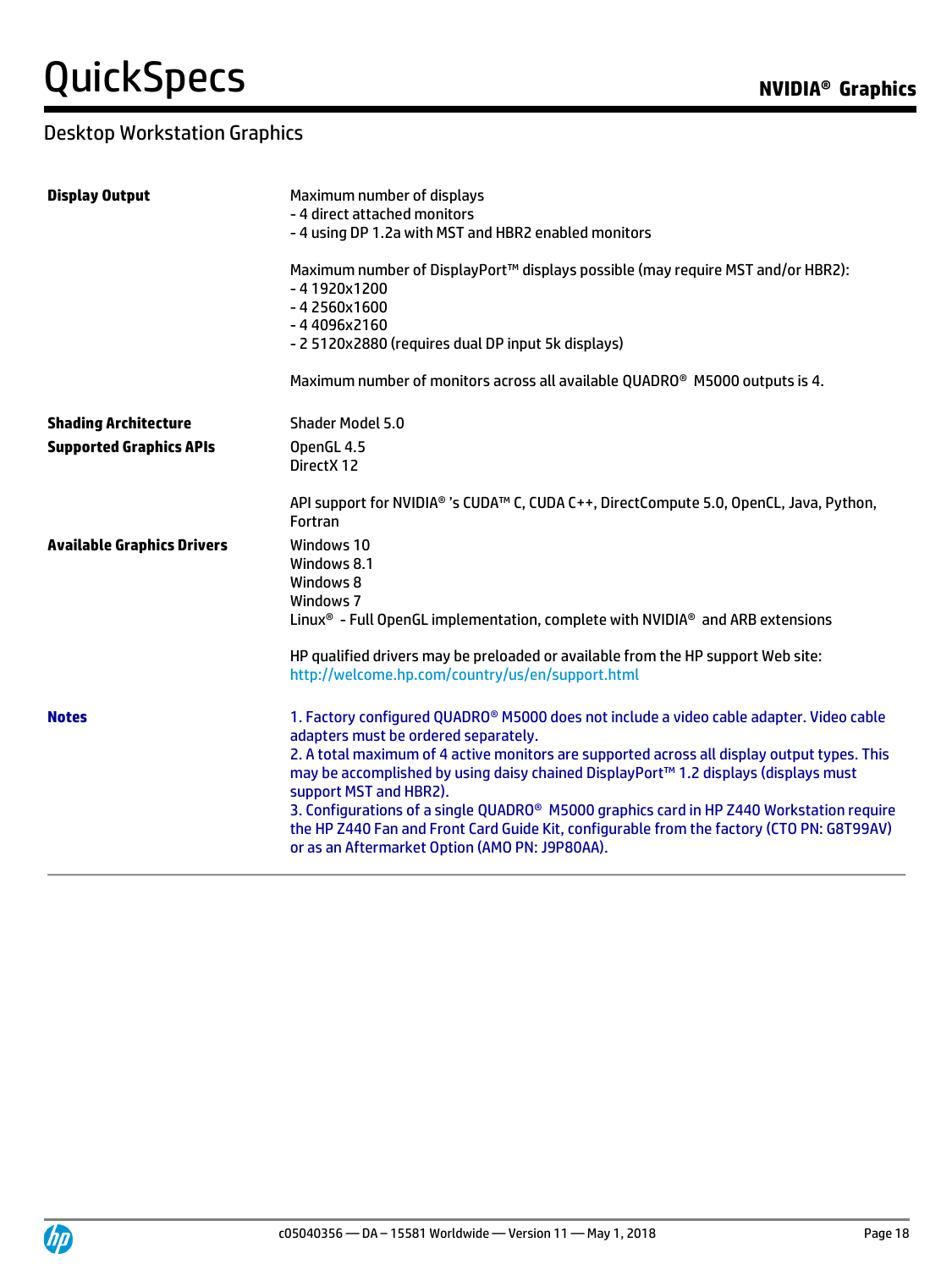#### Desktop Workstation Graphics

### **NVIDIA® Quadro® M6000 12GB Graphics**

| <b>Part number</b>            | L2K02AA                                                                                                                                                                                                                                                                                                                                                                                                |
|-------------------------------|--------------------------------------------------------------------------------------------------------------------------------------------------------------------------------------------------------------------------------------------------------------------------------------------------------------------------------------------------------------------------------------------------------|
| <b>Compatibility</b>          | HP Z840, Z640                                                                                                                                                                                                                                                                                                                                                                                          |
| <b>Form Factor</b>            | 4.42" H x 10.5" L<br><b>Dual Slot</b><br>Power: 250 Watts<br>Weight: 1030 grams                                                                                                                                                                                                                                                                                                                        |
| <b>Graphics Controller</b>    | NVIDIA <sup>®</sup> Quadro <sup>®</sup> M6000 Graphics Card based on the GM200 GPU<br>Core Count: 3072<br>Base Clock: 1026 MHz<br>Boost Clock: 1152 MHz<br>Idle Clock: 324 MHz                                                                                                                                                                                                                         |
| <b>Bus Type</b>               | PCI Express 3.0 x16                                                                                                                                                                                                                                                                                                                                                                                    |
| <b>Memory</b>                 | 12GB GDDR5<br>384-bit memory I/O path<br>317 GB/s memory bandwidth<br><b>ECC Memory (disabled by default)</b>                                                                                                                                                                                                                                                                                          |
| <b>Connectors</b>             | DP(x4)<br>Dual-Link DVI-I<br>3-pin mini-DIN connector<br><b>SLI</b> connector<br>QUADRO <sup>®</sup> Sync connector<br>One 8-pin auxiliary power connector<br>Factory configured option: No adapter included with card.<br>Option Kit: No adaptor included with card.<br>DVI to VGA, DisplayPort™ to VGA, DisplayPort™ to DVI, and DisplayPort™ to Dual-Link DVI<br>adapters available as accessories. |
| <b>Image Quality Features</b> | • DisplayPort™ with Multi-Stream Technology (MST) and High Bit Rate 2 (HBR2), HDMI 1.4, and<br>HDCP 1.3 support<br>● NVIDIA <sup>®</sup> 3D Vision <sup>™</sup> technology<br>. NVIDIA <sup>®</sup> Premium Mosaic and nView                                                                                                                                                                           |
| <b>Display Output</b>         | 400 MHz integrated RAMDAC<br>• Maximum resolution over VGA (requires DVI to VGA cable or DP to VGA adapter): 2048 × 1536 ×<br>32 bpp at 85 Hz                                                                                                                                                                                                                                                          |
|                               | Dual-link internal TMDS (DVI 1.0)<br>. Maximum resolution over digital port (single GPU and SLI mode): 2560 x 1600 x 32 bpp at 60<br>Hz (reduced blanking)                                                                                                                                                                                                                                             |
|                               | Single-link internal TMDS (DVI 1.0)<br>• Maximum resolution over digital port (single GPU and SLI mode):1920 × 1200 × 32 bpp at 60 Hz<br>(reduced blanking)                                                                                                                                                                                                                                            |

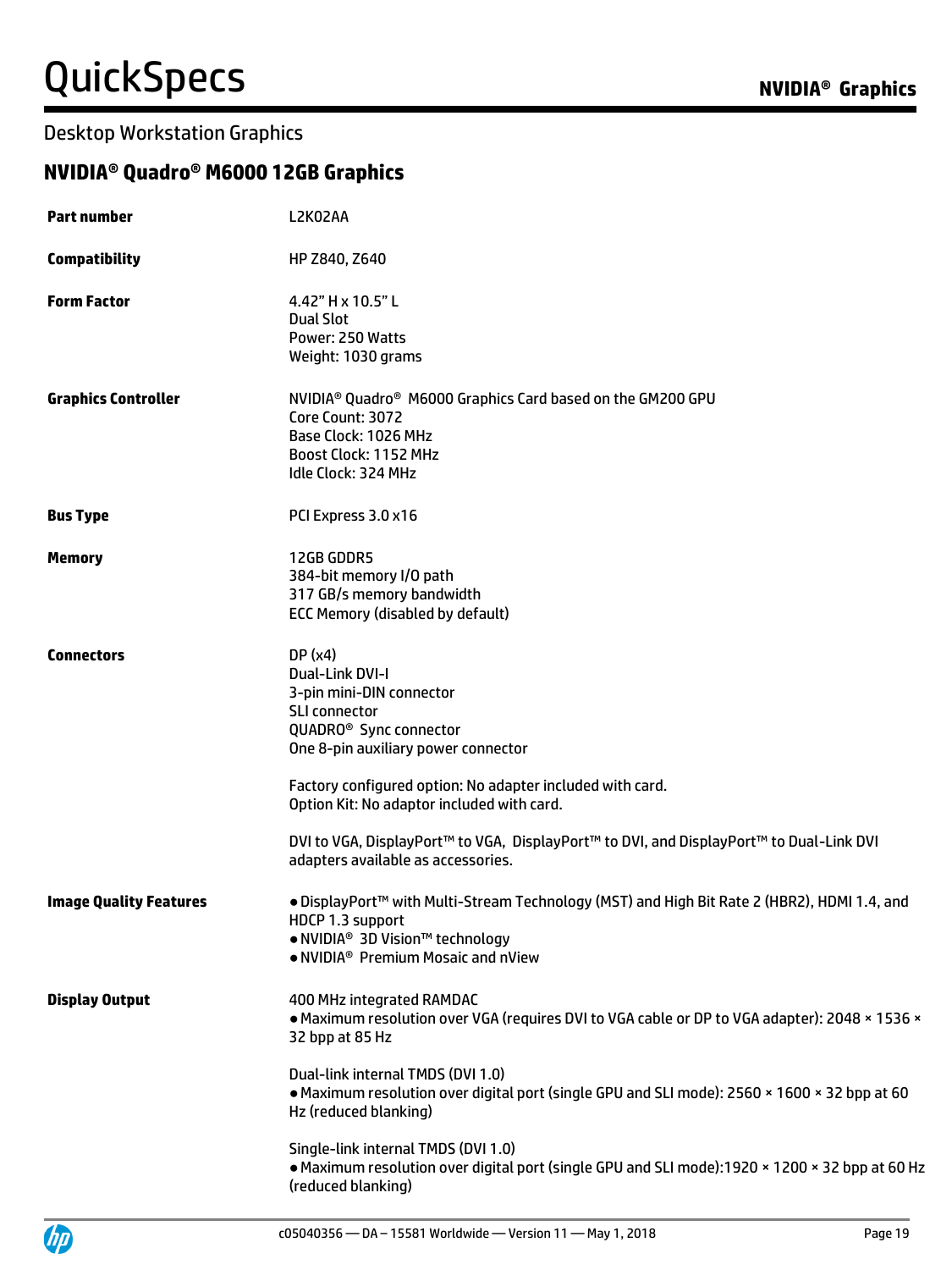|                                   | DisplayPort™ 1.2a with MST and HBR2. Each DisplayPort™ connector has the following<br>capabilities:<br>· Maximum pixel clock: 592 MPixel/s<br>· Maximum bandwidth: 17.2 Gbps<br>• Example maximum resolution: 4096 × 2160 × 30 bpp at 60Hz                                                                 |
|-----------------------------------|------------------------------------------------------------------------------------------------------------------------------------------------------------------------------------------------------------------------------------------------------------------------------------------------------------|
|                                   | <b>HDMI</b><br>• Maximum resolution (requires DP to HDMI adapter): 4096 × 2160 × 8 bpp at 60Hz                                                                                                                                                                                                             |
| <b>Shading Architecture</b>       | Shader Model 5.0                                                                                                                                                                                                                                                                                           |
| <b>Supported Graphics APIs</b>    | Full OpenGL 4.4<br><b>Full DirectX 12</b><br>API support includes:<br>CUDA C, CUDA C++, DirectCompute 5.0, OpenCL, Java, Python, and Fortran                                                                                                                                                               |
| <b>Available Graphics Drivers</b> | Windows 10<br>Windows 8.1<br>Windows 8<br>Windows 7 Professional<br>Linux <sup>®</sup>                                                                                                                                                                                                                     |
|                                   | HP qualified drivers may be preloaded or available from the HP support Web site:<br>http://www8.hp.com/us/en/drivers.html                                                                                                                                                                                  |
| <b>Notes</b>                      | 1. NVIDIA <sup>®</sup> GRID VGX Pass Through feature supported on NVIDIA <sup>®</sup> Quadro <sup>®</sup> M6000 to enable<br>direct mapping of GPU to Virtual Machine.<br>2. No display output adapter included.<br>3. For HP Z840 Workstation configurations, the 1125W power supply option must be used. |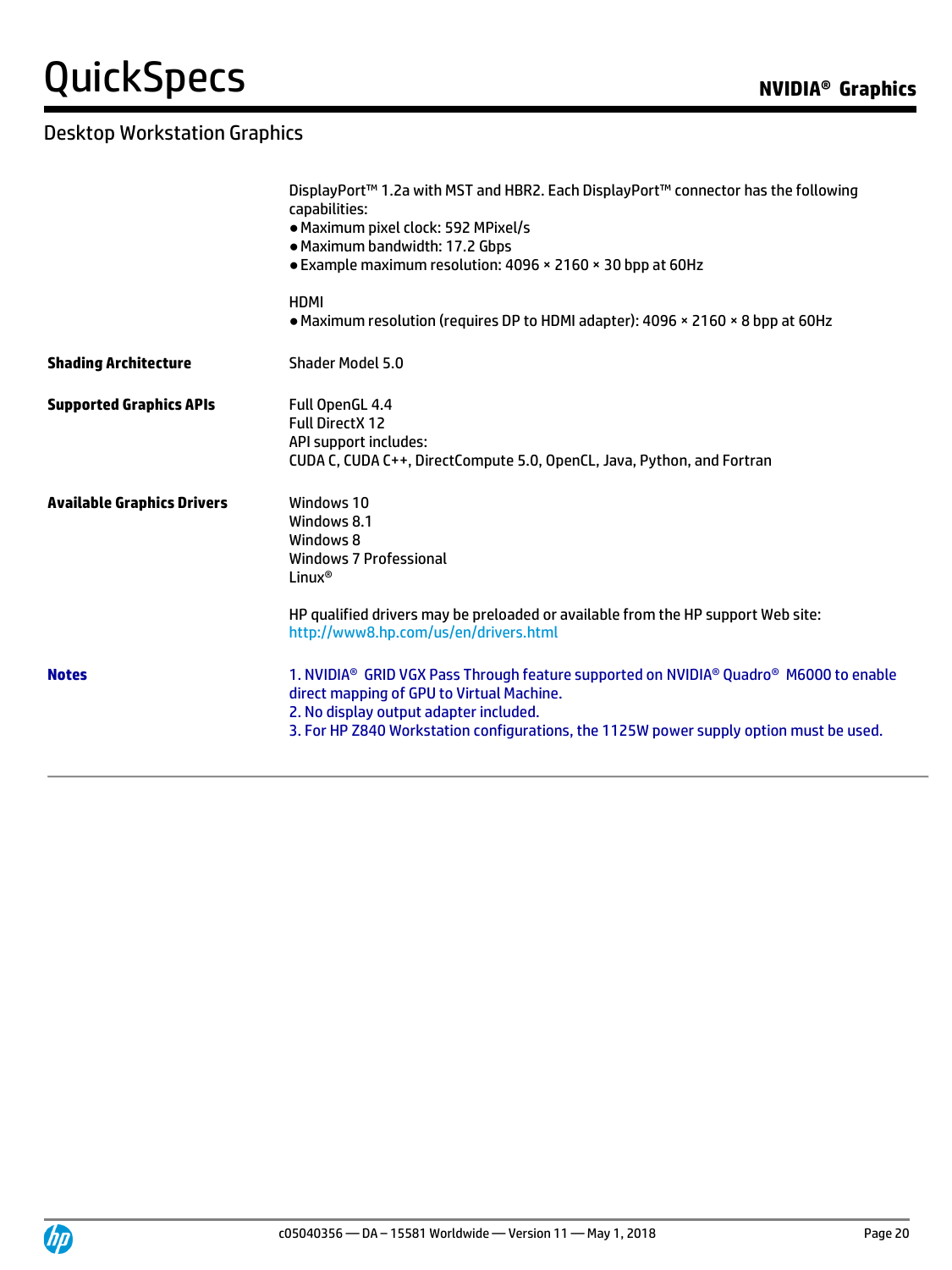#### Desktop Workstation Graphics

### **NVIDIA® Quadro® M6000 24GB Graphics**

| <b>Part number</b>            | <b>T7T61AA</b>                                                                                                                                                                                                                                                                                                                                                                                           |
|-------------------------------|----------------------------------------------------------------------------------------------------------------------------------------------------------------------------------------------------------------------------------------------------------------------------------------------------------------------------------------------------------------------------------------------------------|
| <b>Compatibility</b>          | HP Z840, Z640                                                                                                                                                                                                                                                                                                                                                                                            |
| <b>Form Factor</b>            | 4.4" H x 10.5" L<br><b>Dual Slot</b><br>Power: 250 Watts<br>Weight: 1023 grams                                                                                                                                                                                                                                                                                                                           |
| <b>Graphics Controller</b>    | NVIDIA <sup>®</sup> Quadro <sup>®</sup> M6000 Graphics Card based on the GM200 GPU<br>Core Count: 3072<br>Base Clock: 1026 MHz<br>Boost Clock: 1152 MHz<br>Idle Clock: 324 MHz                                                                                                                                                                                                                           |
| <b>Bus Type</b>               | PCI Express 3.0 x16                                                                                                                                                                                                                                                                                                                                                                                      |
| <b>Memory</b>                 | 24GB GDDR5<br>384-bit memory I/O path<br>317 GB/s memory bandwidth<br>ECC Memory (disabled by default)                                                                                                                                                                                                                                                                                                   |
| <b>Connectors</b>             | DP(x4)<br>Dual-Link DVI-I<br><b>Optional Stereo</b><br>SLI connector<br>QUADRO <sup>®</sup> Sync connector<br>One 8-pin auxiliary power connector<br>Factory configured option: No adapter included with card.<br>Option Kit: No adaptor included with card.<br>Dual-Link DVI to VGA, DisplayPort™ to VGA, DisplayPort™ to DVI, and DisplayPort™ to Dual-<br>Link DVI adapters available as accessories. |
| <b>Image Quality Features</b> | . DisplayPort™ with Multi-Stream Technology (MST) and High Bit Rate 2 (HBR2), HDMI 1.4, and<br>HDCP 1.3 support<br>● NVIDIA <sup>®</sup> 3D Vision <sup>™</sup> technology<br>• NVIDIA <sup>®</sup> Premium Mosaic and nView                                                                                                                                                                             |
| <b>Display Output</b>         | 400 MHz integrated RAMDAC<br>. Maximum resolution over VGA (requires DVI to VGA cable or DP to VGA adapter): 2048 x 1536<br>× 32 bpp at 85 Hz                                                                                                                                                                                                                                                            |
|                               | Dual-link internal TMDS (DVI 1.0)<br>. Maximum resolution over digital port (single GPU and SLI mode): 2560 x 1600 x 32 bpp at 60<br>Hz (reduced blanking)                                                                                                                                                                                                                                               |
|                               | Single-link internal TMDS (DVI 1.0)<br>• Maximum resolution over digital port (single GPU and SLI mode):1920 × 1200 × 32 bpp at 60<br>Hz (reduced blanking)                                                                                                                                                                                                                                              |

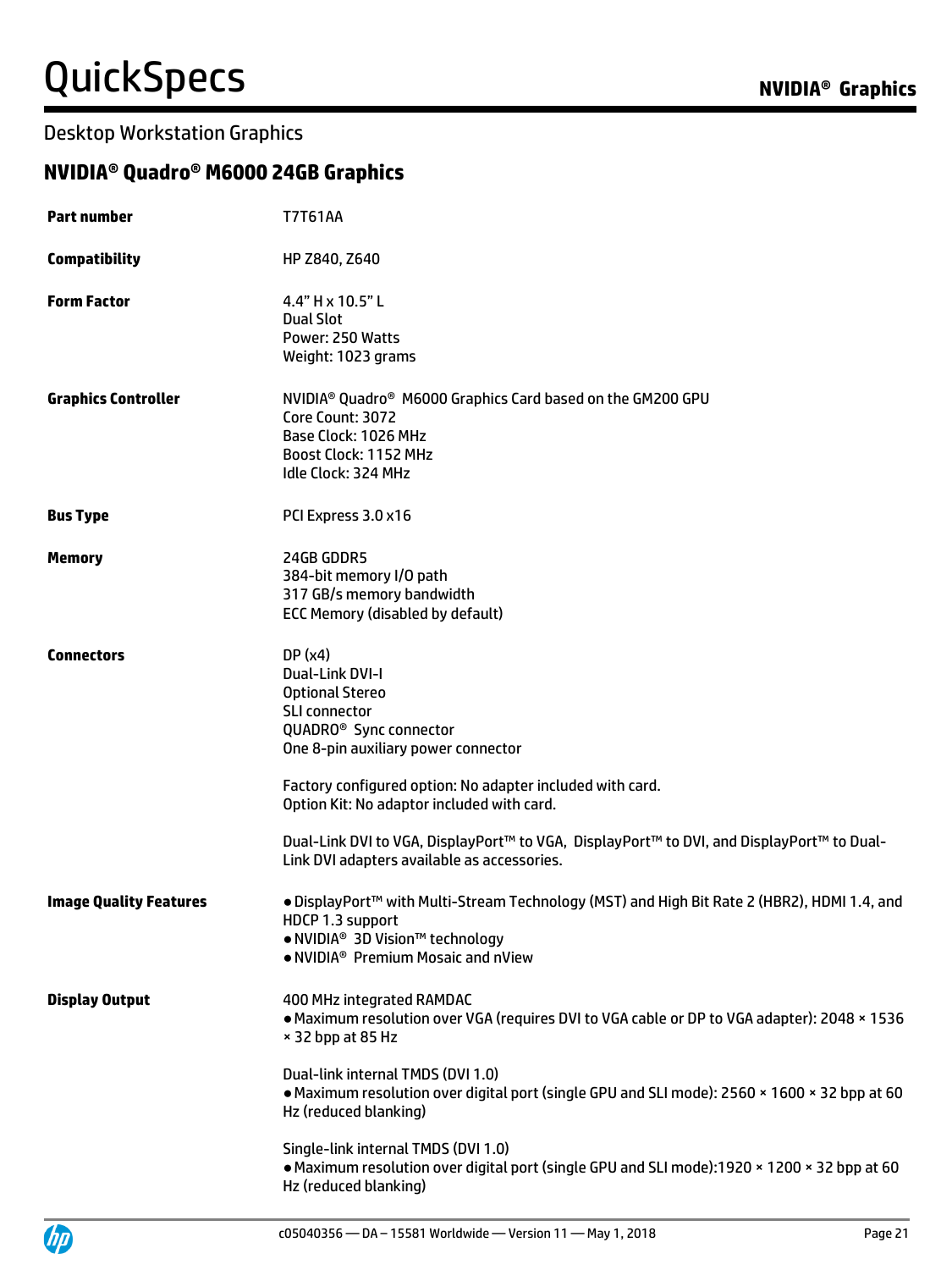|                                   | DisplayPort™ 1.2a with MST and HBR2. Each DisplayPort™ connector has the following<br>capabilities:<br>· Maximum pixel clock: 592 MPixel/s<br>• Maximum bandwidth: 17.2 Gbps<br>• Example maximum resolution: 4096 × 2160 × 30 bpp at 60Hz                             |
|-----------------------------------|------------------------------------------------------------------------------------------------------------------------------------------------------------------------------------------------------------------------------------------------------------------------|
|                                   | <b>HDMI</b><br>• Maximum resolution (requires DP to HDMI adapter): 4096 × 2160 × 8 bpp at 60Hz                                                                                                                                                                         |
| <b>Shading Architecture</b>       | Shader Model 5.0                                                                                                                                                                                                                                                       |
| <b>Supported Graphics APIs</b>    | Full OpenGL 4.4<br><b>Full DirectX 12</b><br>API support includes:<br>CUDA C, CUDA C++, DirectCompute 5.0, OpenCL, Java, Python, and Fortran                                                                                                                           |
| <b>Available Graphics Drivers</b> | Windows 10<br>Windows 8.1<br>Windows 8<br>Windows 7 Professional<br>Linux <sup>®</sup>                                                                                                                                                                                 |
|                                   | HP qualified drivers may be preloaded or available from the HP support Web site:<br>http://www8.hp.com/us/en/drivers.html                                                                                                                                              |
| <b>Notes</b>                      | 1. NVIDIA® GRID VGX Pass Through feature supported on NVIDIA® Quadro® M6000 to enable<br>direct mapping of GPU to Virtual Machine.<br>2. No display output adapter included.<br>3. For HP Z840 Workstation configurations, the 1125W power supply option must be used. |

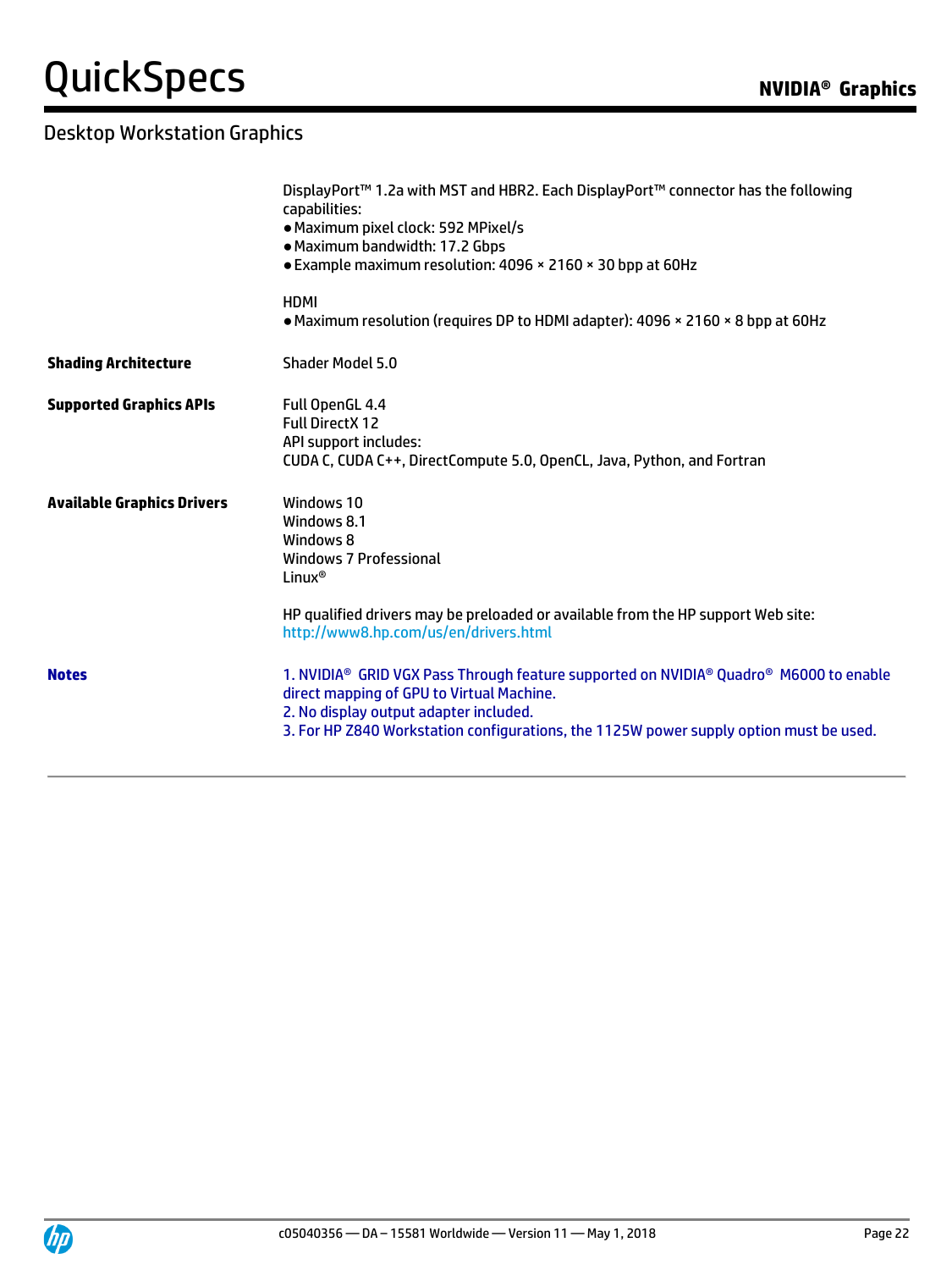### Desktop Workstation Graphics

### **NVIDIA® Quadro® M1000M 2GB Graphics**

| <b>Part number</b>                | <b>T8W13AA</b>                                                                                                                                                                                                                                                                                                                                        |
|-----------------------------------|-------------------------------------------------------------------------------------------------------------------------------------------------------------------------------------------------------------------------------------------------------------------------------------------------------------------------------------------------------|
| <b>Compatibility</b>              | <b>HP Z1 G3</b>                                                                                                                                                                                                                                                                                                                                       |
| <b>Form Factor</b>                | MXM v3.1 Type A (82mm x 70mm)                                                                                                                                                                                                                                                                                                                         |
| <b>Graphics Controller</b>        | N16P-Q1, 993MHz core clock<br>512 CUDA cores                                                                                                                                                                                                                                                                                                          |
| <b>Bus Type</b>                   | PCI Express Gen 3 x16 (part of MXM v3.1 connector)                                                                                                                                                                                                                                                                                                    |
| <b>Memory</b>                     | 2GB GDDR5<br>128bit wide interface<br>2500MHz,<br>80 GB/s                                                                                                                                                                                                                                                                                             |
| <b>Connectors</b>                 | One MXM v3.1 connector (285-pin)                                                                                                                                                                                                                                                                                                                      |
| <b>Maximum Resolution</b>         | 2 x 4096x2160 @ 60Hz digital displays +<br>1 x 3840x2160 @ 60Hz internal digital display<br>In Z1 G3 application:<br>- Internal Display: 3840x2160<br>- External Display via DP 1.2 connector: 4096x2160<br>- External Display via TBT 3 connector: 4096x2160                                                                                         |
| <b>RAMDAC</b>                     | Not Applicable                                                                                                                                                                                                                                                                                                                                        |
| <b>Image Quality Features</b>     | Each color component can be processed at up to 32-bit floating point precision and displayed<br>at up to 12-bit precision.<br>Advanced FXAA and TXAA antialiasing.<br>16K Texture and Render Processing.<br>MPEG-2 HD and WMV HD video playback (1920x1080p).<br>H.264 hardware decode acceleration.<br>NVIDIA <sup>®</sup> Scalable Geometry Engine. |
| <b>Shading Architecture</b>       | Shader Model 5.0 support                                                                                                                                                                                                                                                                                                                              |
| <b>Supported Graphics APIs</b>    | <b>Full IEEE 764-2008 32-bit</b><br>DirectX 12<br>OpenGL 4.5<br>Compute API support for NVIDIA® CUDA C, CUDA C++, DirectCompute 5.0, OpenCL, Java,<br>Python and Fortran                                                                                                                                                                              |
| <b>Available Graphics Drivers</b> | Windows 7 64-bit<br>Windows 10 64-bit<br>SUSE Linux <sup>®</sup> Enterprise Desktop 11 64-bit<br>Red Hat Enterprise Linux® 6 Workstation 64-bit                                                                                                                                                                                                       |
| <b>Notes</b>                      | See www.hp.com/go/support for HP supported NVIDIA <sup>®</sup> graphics drivers                                                                                                                                                                                                                                                                       |

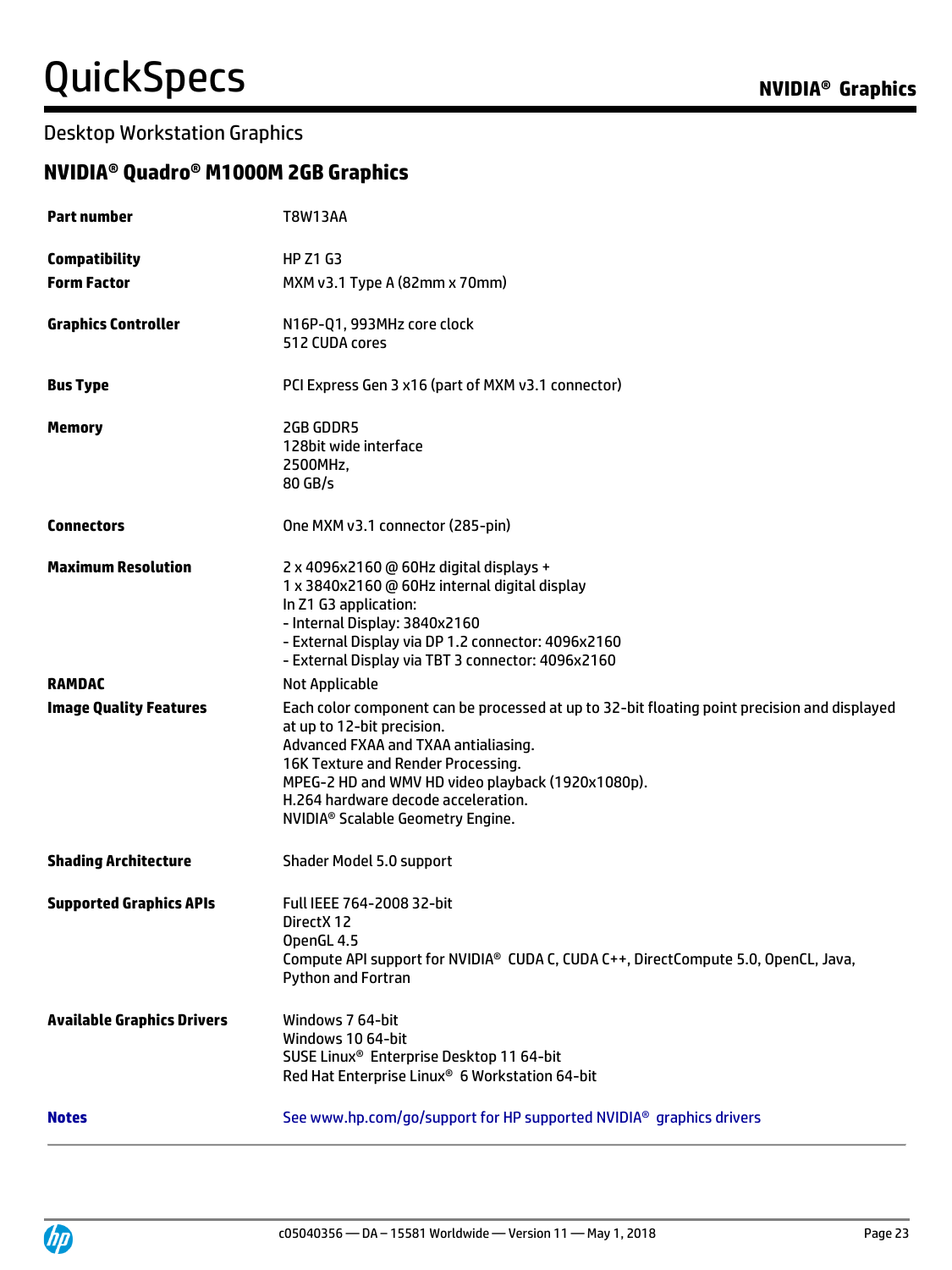### Desktop Workstation Graphics

### **NVIDIA® Quadro® M2000M 4GB Graphics**

| <b>Part number</b>                | Factory integrated offering only                                                                                                |
|-----------------------------------|---------------------------------------------------------------------------------------------------------------------------------|
| <b>Compatibility</b>              | <b>HP Z1G3</b>                                                                                                                  |
| <b>Form Factor</b>                | MXM v3.1 Type A (82mm x 70mm)                                                                                                   |
| <b>Graphics Controller</b>        | N16P-Q3, 1084MHz core clock<br>640 CUDA cores                                                                                   |
| <b>Bus Type</b>                   | PCI Express Gen 3 x16 (part of MXM v3.1 connector)                                                                              |
| <b>Memory</b>                     | <b>4GB GDDR5</b>                                                                                                                |
|                                   | 128 bit wide interface                                                                                                          |
|                                   | 2500MHz,<br>80 GB/s                                                                                                             |
| <b>Connectors</b>                 | One MXM v3.1 connector (285-pin)                                                                                                |
| <b>Maximum Resolution</b>         | 2 x 4096x2160 @ 60Hz digital displays +                                                                                         |
|                                   | 1 x 3840x2160 @ 60Hz internal digital display<br>In Z1 G3 application:                                                          |
|                                   | - Internal Display: 3840x2160                                                                                                   |
|                                   | - External Display via DP 1.2 connector: 4096x2160                                                                              |
|                                   | - External Display via TBT 3 connector: 4096x2160                                                                               |
| <b>RAMDAC</b>                     | Not Applicable                                                                                                                  |
| <b>Image Quality Features</b>     | Each color component can be processed at up to 32-bit floating point precision and displayed                                    |
|                                   | at up to 12-bit precision.<br>Advanced FXAA and TXAA antialiasing.                                                              |
|                                   | 16K Texture and Render Processing.                                                                                              |
|                                   | MPEG-2 HD and WMV HD video playback (1920x1080p).                                                                               |
|                                   | H.264 hardware decode acceleration.                                                                                             |
|                                   | NVIDIA <sup>®</sup> Scalable Geometry Engine.<br>AES-128 CTR/CBC/ECB decryption modes supported.                                |
|                                   | NVIDIA <sup>®</sup> 3D Vision Pro                                                                                               |
| <b>Shading Architecture</b>       | Shader Model 5.0 support                                                                                                        |
| <b>Supported Graphics APIs</b>    | Full IEEE 764-2008 32-bit                                                                                                       |
|                                   | DirectX 12                                                                                                                      |
|                                   | OpenGL 4.5<br>Compute API support for NVIDIA® CUDA C, CUDA C++, DirectCompute 5.0, OpenCL, Java,                                |
|                                   | Python and Fortran                                                                                                              |
| <b>Available Graphics Drivers</b> | Windows 7 64-bit                                                                                                                |
|                                   | Windows 10 64-bit                                                                                                               |
|                                   | SUSE Linux <sup>®</sup> Enterprise Desktop 11 64-bit<br>Red Hat <sup>®</sup> Enterprise Linux <sup>®</sup> 6 Workstation 64-bit |
|                                   |                                                                                                                                 |
| <b>Notes</b>                      | See www.hp.com/go/support for HP supported NVIDIA <sup>®</sup> graphics drivers                                                 |

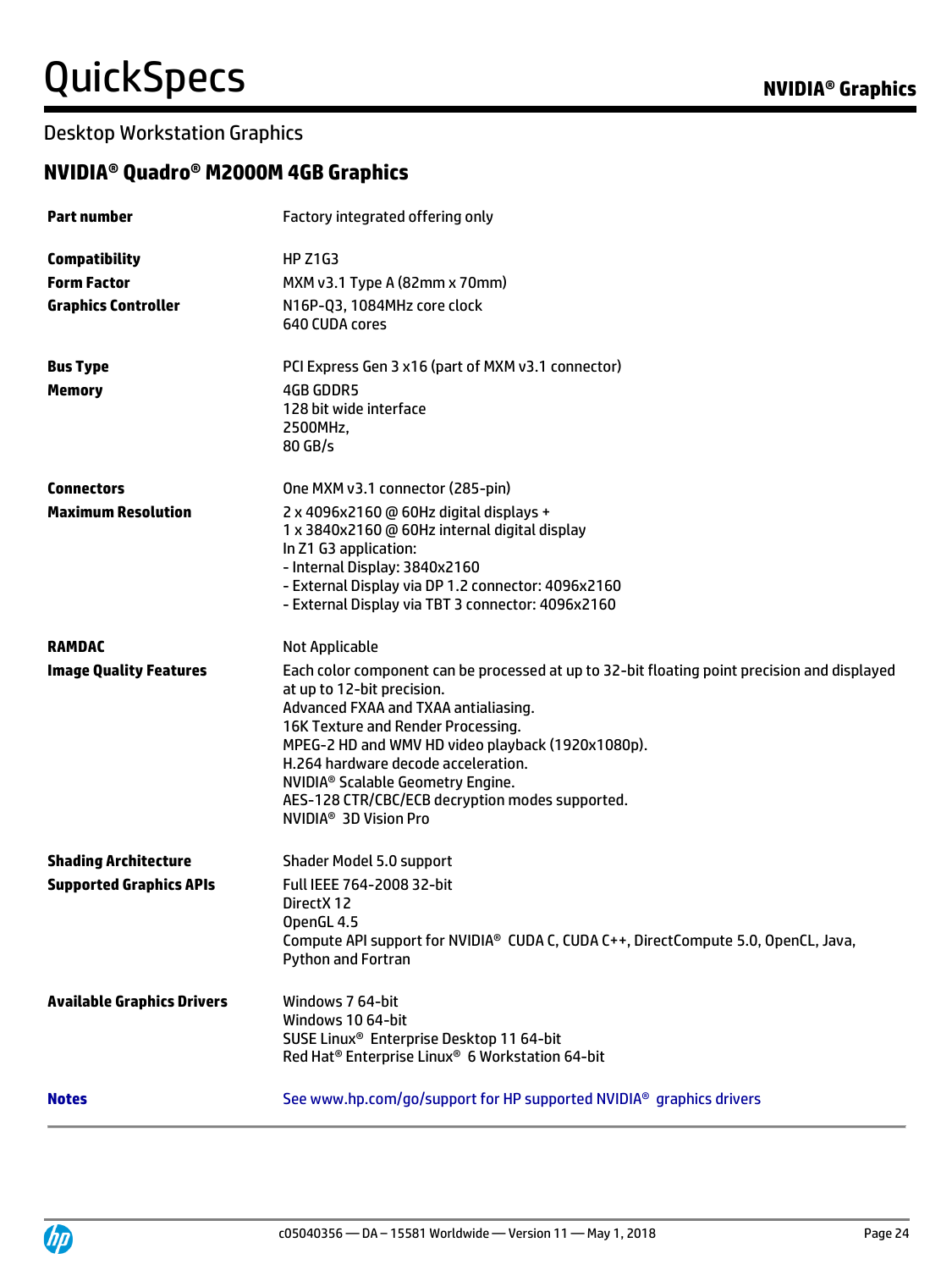### **NVIDIA® Quadro® P400 2GB Graphics**

| <b>Part number</b>                | 1ME43AA                                                                                                                                                                                                                  |
|-----------------------------------|--------------------------------------------------------------------------------------------------------------------------------------------------------------------------------------------------------------------------|
| <b>Compatibility</b>              | Z240 TWR, Z240 SFF, Z440, Z4 G4, Z6 G4, Z8 G4                                                                                                                                                                            |
| <b>Form Factor</b>                | Dimensions: 2.713" H x 5.7" L<br><b>Single Slot, Low Profile</b><br>Cooling: Active<br>Weight: 129 grams                                                                                                                 |
| <b>Graphics Controller</b>        | NVIDIA <sup>®</sup> Quadro <sup>®</sup> P400 Graphics Card<br>GP107-825 GPU<br>256 CUDA cores<br>Max Power: 30 Watts                                                                                                     |
| <b>Bus Type</b>                   | PCI Express 3.0 x16                                                                                                                                                                                                      |
| <b>Memory</b>                     | Size: 2 GB GDDR5, 2000 MHz<br>Memory Interface: 64-bit<br>Memory Bandwidth: 32 GB/s                                                                                                                                      |
| <b>Connectors</b>                 | 3mDP Outputs*                                                                                                                                                                                                            |
| <b>Maximum Resolution</b>         | DisplayPort™ 1.4:<br>- up to 3x 5120 x 2880 x 24 bpp @ 60Hz<br>- supports Multi-Stream Transport (MST)                                                                                                                   |
| <b>Image Quality Features</b>     | 10-bit internal display processing pipeline<br>10-bit scan-out support                                                                                                                                                   |
| <b>Display Output</b>             | 3 mDP Connectors                                                                                                                                                                                                         |
| <b>Shading Architecture</b>       | Full Microsoft DirectX 12 Shader Model 5.1                                                                                                                                                                               |
| <b>Supported Graphics APIs</b>    | OpenGL 4.5<br>DirectX 12<br>Vulkan 1.0<br>API support includes:<br>CUDA C, CUDA C++, DirectCompute, OpenCL                                                                                                               |
| <b>Available Graphics Drivers</b> | <b>Microsoft Windows 10</b><br><b>Microsoft Windows 8.1</b><br><b>Microsoft Windows 7</b><br>Linux                                                                                                                       |
|                                   | HP qualified drivers may be preloaded or available from the HP support<br>Web site:<br>http://welcome.hp.com/country/us/en/support.html                                                                                  |
| <b>Notes</b>                      | *P400, P600 and P1000 only have mini-DisplayPort™ (mDP) video ports.                                                                                                                                                     |
|                                   | Factory Configured (Z240/ Z440 Workstations): Two mDP-to-DP adapters included<br>Factory Configured (Z4 G4/ Z6 G4/ Z8 G4 Workstations): No adapters included<br>After market option kit: Two mDP-to-DP Adapters included |
|                                   | Additional mDP-to-DP Adapters are available as Factory Configuration or Option Kit<br>accessories:<br>2MY05AA - HP miniDP-to-DP Adapter Cables<br>2KW87A6 - HP (Bulk 12) miniDP-to-DP Adapter Cables<br>۰                |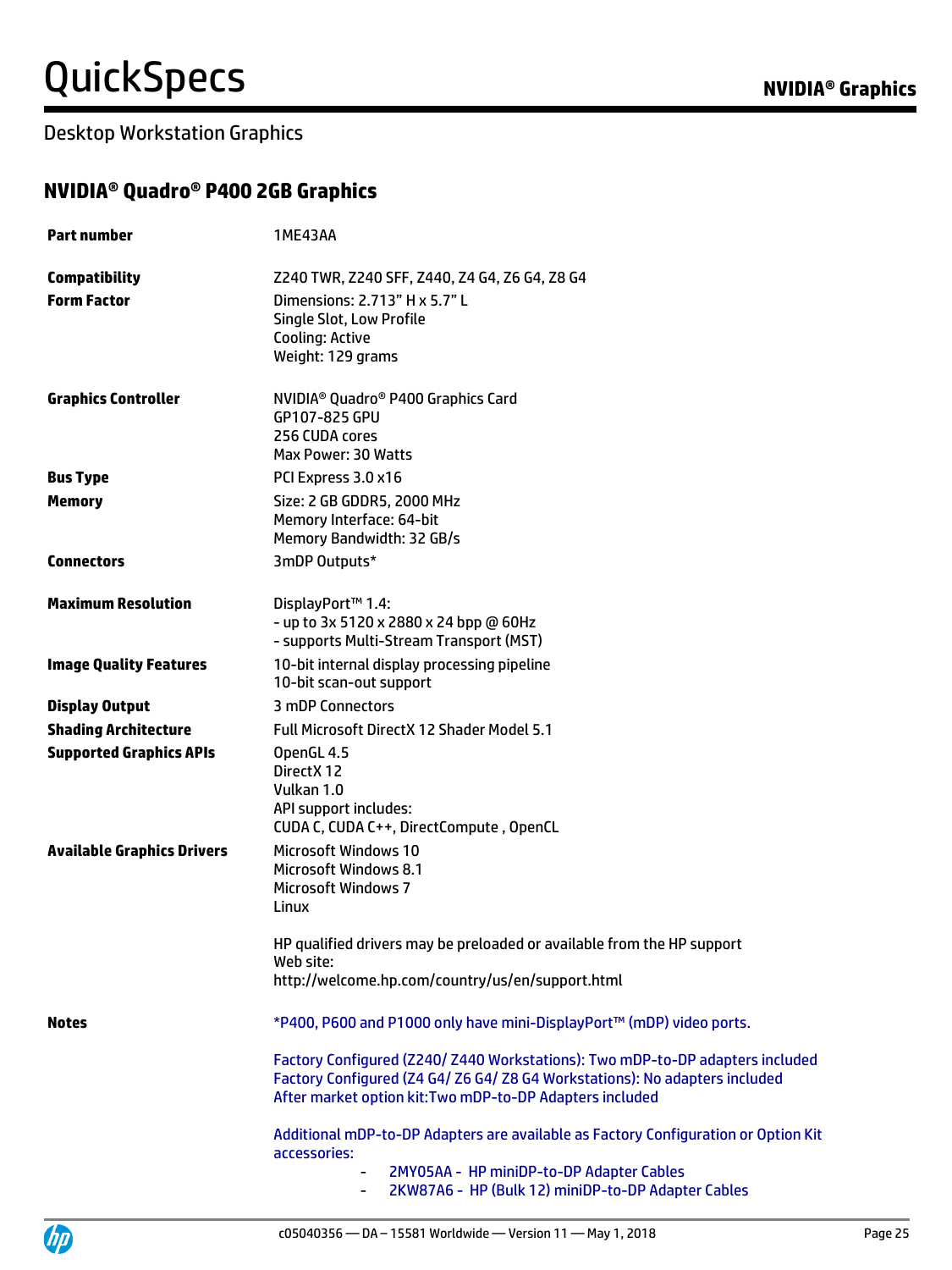#### **NVIDIA® Quadro® P600 1 st GFX 2GB Graphics**

| <b>Part number</b>                | 1ME42AA                                                                                                                                                                                                                              |
|-----------------------------------|--------------------------------------------------------------------------------------------------------------------------------------------------------------------------------------------------------------------------------------|
| <b>Compatibility</b>              | Z440, Z640, Z840, Z240 TWR, Z240 SFF, Z4 G4, Z6 G4, Z8 G4                                                                                                                                                                            |
| <b>Form Factor</b>                | Dimensions: 2.713" H x 5.7" L<br>Single Slot, Low Profile<br>Cooling: Active<br>Weight: 129 grams                                                                                                                                    |
| <b>Graphics Controller</b>        | NVIDIA <sup>®</sup> Quadro <sup>®</sup> P600 Graphics Card<br>GP107-850 GPU<br>384 CUDA cores<br>Max Power: 40 Watts                                                                                                                 |
| <b>Bus Type</b>                   | PCI Express 3.0 x16                                                                                                                                                                                                                  |
| <b>Memory</b>                     | Size: 2 GB GDDR5, 2000 MHz<br>Memory Interface: 128-bit<br>Memory Bandwidth: 64 GB/s                                                                                                                                                 |
| <b>Connectors</b>                 | 4mDP Outputs *                                                                                                                                                                                                                       |
| <b>Maximum Resolution</b>         | DisplayPort™ 1.4:<br>- up to 4x 5120 x 2880 x 24 bpp @ 60Hz<br>- supports Multi-Stream Transport (MST)                                                                                                                               |
| <b>Image Quality Features</b>     | 10-bit internal display processing pipeline<br>10-bit scan-out support                                                                                                                                                               |
| <b>Display Output</b>             | 4 mDP Connectors                                                                                                                                                                                                                     |
| <b>Shading Architecture</b>       | <b>Full Microsoft DirectX 12 Shader Model 5.1</b>                                                                                                                                                                                    |
| <b>Supported Graphics APIs</b>    | OpenGL 4.5<br>DirectX 12<br>Vulkan 1.0<br>API support includes:<br>CUDA C, CUDA C++, DirectCompute, OpenCL                                                                                                                           |
| <b>Available Graphics Drivers</b> | <b>Microsoft Windows 10</b><br><b>Microsoft Windows 8.1</b><br><b>Microsoft Windows 7</b><br>Linux                                                                                                                                   |
|                                   | HP qualified drivers may be preloaded or available from the HP support<br>Web site:<br>http://welcome.hp.com/country/us/en/support.html                                                                                              |
| <b>Notes</b>                      | *P400, P600 and P1000 only have mini-DisplayPort™ (mDP) video ports.                                                                                                                                                                 |
|                                   | Factory Configured (Z240/ Z440/ Z640/ Z840 Workstations): Two mDP-to-DP adapters included<br>Factory Configured (Z4 G4/ Z6 G4/ Z8 G4 Workstations): No adapters included<br>After market option kit: Two mDP-to-DP Adapters included |
|                                   | Additional mDP-to-DP Adapters are available as Factory Configuration or Option Kit<br>accessories:                                                                                                                                   |
|                                   | 2MY05AA - HP miniDP-to-DP Adapter Cables<br>2KW87A6 - HP (Bulk 12) miniDP-to-DP Adapter Cables                                                                                                                                       |
|                                   |                                                                                                                                                                                                                                      |



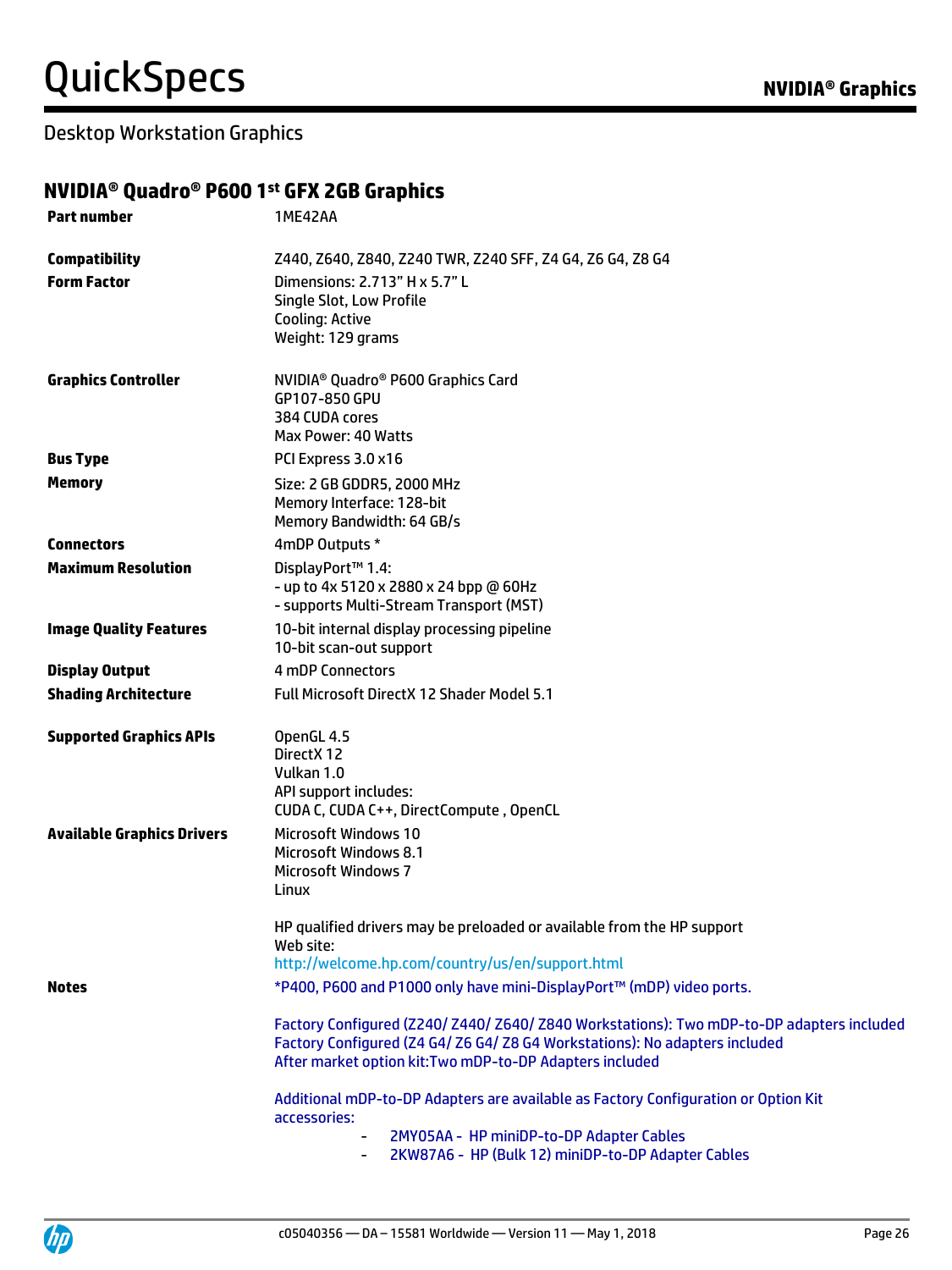#### Desktop Workstation Graphics

### **NVIDIA® Quadro® P620 2GB Graphics**

| <b>Part number</b>                | 3ME25AA                                                                                                                                        |
|-----------------------------------|------------------------------------------------------------------------------------------------------------------------------------------------|
| <b>Compatibility</b>              | Z4 G4, Z6 G4, Z8 G4                                                                                                                            |
| <b>Form Factor</b>                | Dimensions: 2.713" H x 5.7" L<br>Single Slot, Low Profile<br>Cooling: Active<br>Weight: 129 grams                                              |
| <b>Graphics Controller</b>        | NVIDIA <sup>®</sup> Quadro® P620 Graphics Card<br>GP107-850 GPU<br>512 CUDA cores<br>Max Power: 40 Watts                                       |
| <b>Bus Type</b>                   | PCI Express 3.0 x16                                                                                                                            |
| <b>Memory</b>                     | Size: 2 GB GDDR5, 2000 MHz<br>Memory Interface: 128-bit<br>Memory Bandwidth: 64 GB/s                                                           |
| <b>Connectors</b>                 | 4mDP Outputs *                                                                                                                                 |
| <b>Maximum Resolution</b>         | DisplayPort™ 1.4:<br>- up to 4x 5120 x 2880 x 24 bpp @ 60Hz<br>- supports Multi-Stream Transport (MST)                                         |
| <b>Image Quality Features</b>     | 10-bit internal display processing pipeline<br>10-bit scan-out support                                                                         |
| <b>Display Output</b>             | <b>4 mDP Connectors</b>                                                                                                                        |
| <b>Shading Architecture</b>       | <b>Full Microsoft DirectX 12 Shader Model 5.1</b>                                                                                              |
| <b>Supported Graphics APIs</b>    | OpenGL 4.5<br>DirectX 12<br>Vulkan 1.0<br>API support includes:<br>CUDA C, CUDA C++, DirectCompute, OpenCL                                     |
| <b>Available Graphics Drivers</b> | <b>Microsoft Windows 10</b><br><b>Microsoft Windows 8.1</b><br><b>Microsoft Windows 7</b><br>Linux                                             |
|                                   | HP qualified drivers may be preloaded or available from the HP support<br>Web site:<br>http://welcome.hp.com/country/us/en/support.html        |
| <b>Notes</b>                      | *P620 only have mini-DisplayPort™ (mDP) video ports.                                                                                           |
|                                   |                                                                                                                                                |
|                                   | Factory Configured (Z4 G4/ Z6 G4/ Z8 G4 Workstations): No adapters included<br>After market option kit: Two mDP-to-DP Adapters included        |
|                                   | Additional mDP-to-DP Adapters are available as Factory Configuration or Option Kit<br>accessories:<br>2MY05AA - HP miniDP-to-DP Adapter Cables |
|                                   | 2KW87A6 - HP (Bulk 12) miniDP-to-DP Adapter Cables                                                                                             |

#### **NVIDIA® Quadro® P1000 1 st GFX 4GB Graphics**

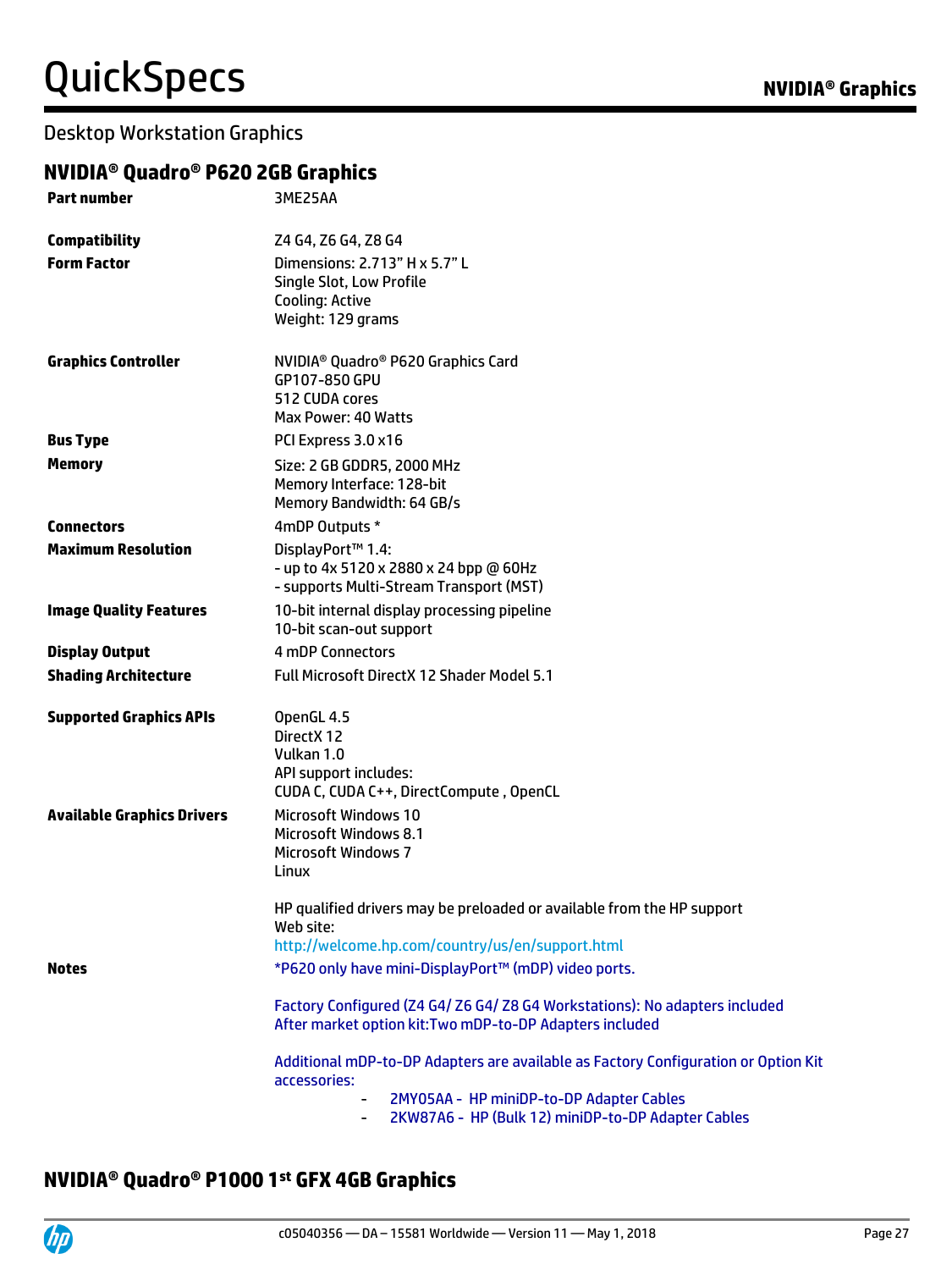#### Desktop Workstation Graphics

| <b>Part number</b>                | 1ME01AA                                                                                                                                                                                                                  |
|-----------------------------------|--------------------------------------------------------------------------------------------------------------------------------------------------------------------------------------------------------------------------|
| <b>Compatibility</b>              | Z240 TWR, Z240 SFF, Z440, Z4 G4, Z6 G4, Z8 G4                                                                                                                                                                            |
| <b>Form Factor</b>                | Dimensions: 2.713" H x 5.7" L<br>Single Slot, Low Profile<br><b>Cooling: Active</b><br>Weight: 129 grams                                                                                                                 |
| <b>Graphics Controller</b>        | NVIDIA <sup>®</sup> Quadro <sup>®</sup> P1000 Graphics Card<br>GP107-860 GPU<br>640 CUDA cores<br>Max Power: 47 Watts                                                                                                    |
| <b>Bus Type</b>                   | PCI Express 3.0 x16                                                                                                                                                                                                      |
| <b>Memory</b>                     | Size: 4 GB GDDR5, 2500 MHz<br>Memory Interface: 128-bit memory interface<br>Memory Bandwidth: 80 GB/s memory bandwidth                                                                                                   |
| <b>Connectors</b>                 | 4mDP Outputs*                                                                                                                                                                                                            |
| <b>Maximum Resolution</b>         | DisplayPort 1.4:<br>- up to 4x 5120 x 2880 x 24 bpp @ 60Hz<br>- supports Multi-Stream Transport (MST)                                                                                                                    |
| <b>Image Quality Features</b>     | 10-bit internal display processing pipeline<br>10-bit scan-out support                                                                                                                                                   |
| <b>Display Output</b>             | 4 mDP Connectors                                                                                                                                                                                                         |
| <b>Shading Architecture</b>       | <b>Full Microsoft DirectX 12 Shader Model 5.1</b>                                                                                                                                                                        |
| <b>Supported Graphics APIs</b>    | OpenGL 4.5<br>Direct X 12<br>Vulkan 1.0<br>API support includes:<br>CUDA C, CUDA C++, DirectCompute, OpenCL                                                                                                              |
| <b>Available Graphics Drivers</b> | <b>Microsoft Windows 10</b><br>Microsoft Windows 8.1<br><b>Microsoft Windows 7</b><br>Linux                                                                                                                              |
|                                   | HP qualified drivers may be preloaded or available from the HP support<br>Web site:<br>http://welcome.hp.com/country/us/en/support.html                                                                                  |
| <b>Notes</b>                      | *P400, P600 and P1000 only have mini-DisplayPort™ (mDP) video ports.                                                                                                                                                     |
|                                   |                                                                                                                                                                                                                          |
|                                   | Factory Configured (Z240/ Z440 Workstations): Two mDP-to-DP adapters included<br>Factory Configured (Z4 G4/ Z6 G4/ Z8 G4 Workstations): No adapters included<br>After market option kit: Two mDP-to-DP Adapters included |
|                                   | Additional mDP-to-DP Adapters are available as Factory Configuration or Option Kit<br>accessories:                                                                                                                       |
|                                   | 2MY05AA - HP miniDP-to-DP Adapter Cables<br>2KW87A6 - HP (Bulk 12) miniDP-to-DP Adapter Cables                                                                                                                           |

#### **NVIDIA Quadro P2000 1 st GFX 5GB Graphics**

Part number 1ME41AA

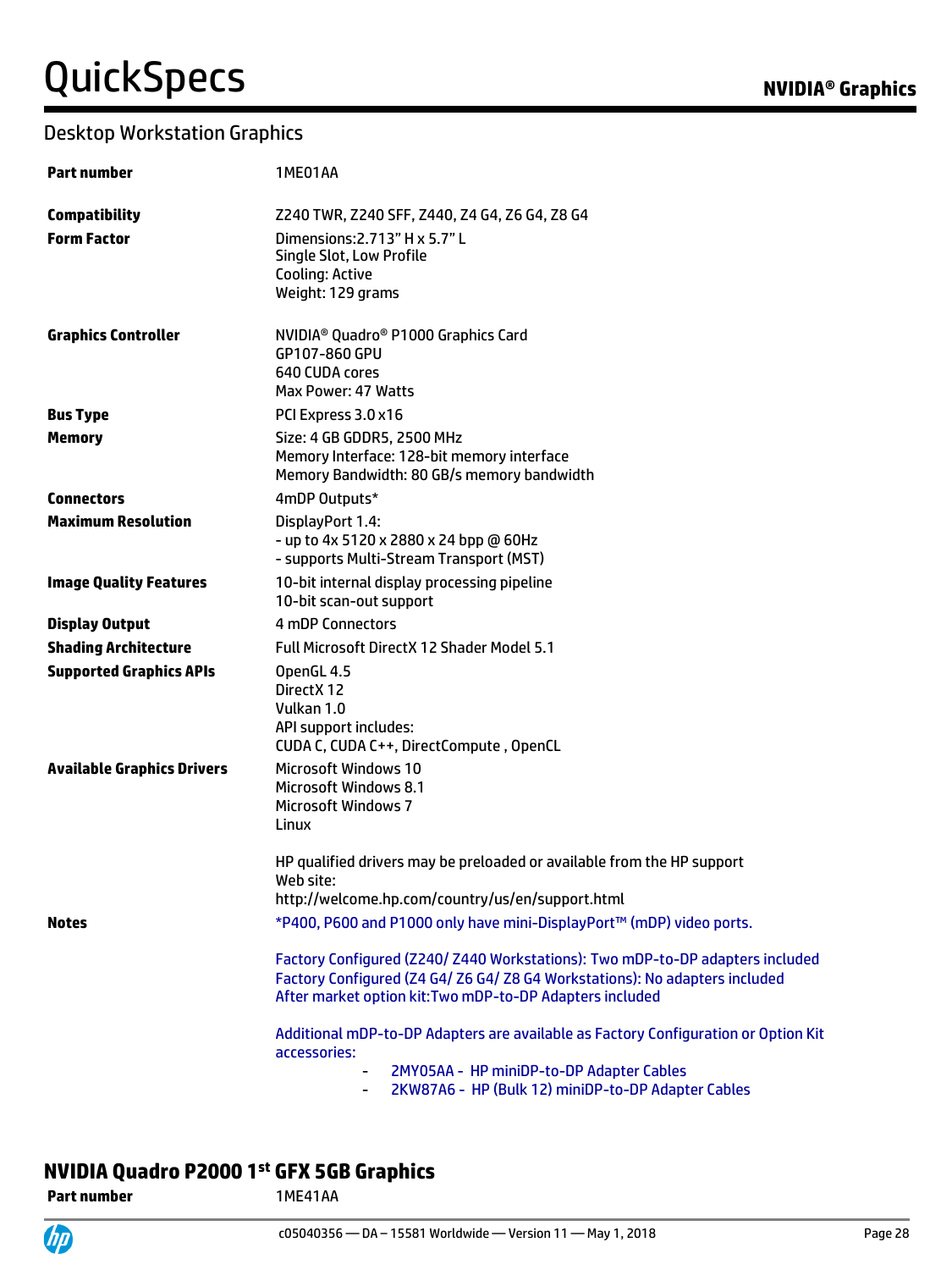| <b>Compatibility</b>           | HP Z240 Tower, Z440, Z640, Z840, Z4 G4, Z6 G4, Z8 G4                                        |
|--------------------------------|---------------------------------------------------------------------------------------------|
| <b>Form Factor</b>             | Dimensions: 4.4"Hx7.9"L                                                                     |
|                                | <b>Single Slot</b>                                                                          |
|                                | <b>Cooling: Active</b>                                                                      |
|                                | Weight: 260 grams                                                                           |
| <b>Graphics Controller</b>     | NVIDIA Quadro P2000 Graphics Card                                                           |
|                                | Power: 75 Watts                                                                             |
| <b>Bus Type</b>                | PCI Express 3.0 x16                                                                         |
| <b>Memory</b>                  | Size: 5GB GDDR5                                                                             |
|                                | Memory Bandwidth: 140 GB/s                                                                  |
|                                | Memory Width: 160-bit                                                                       |
| <b>Connectors</b>              | 4x DisplayPort 1.4                                                                          |
|                                | Factory Configured Option: No adapter included with card                                    |
|                                | After Market Option: No video cable adapter included                                        |
|                                | Additional DVI to VGA, DisplayPort™ to VGA, DisplayPort™ to DVI, and DisplayPort™ to Dual-  |
|                                | Link DVI adapters available as accessories.                                                 |
| <b>Maximum Resolution</b>      | DisplayPort:                                                                                |
|                                | - up to 5120 x 2880 x 24 bpp @ 60Hz                                                         |
|                                | - supports High Bit Rate 2 (HBR2) and Multi-Stream Transport (MST) DP 1.3 & 1.4 ready.      |
|                                | DL-DVI(I) output:                                                                           |
|                                | - up to 2560 x 1600 x 32 bpp @ 60 Hz                                                        |
|                                | Single Link-DVI(I) output:                                                                  |
|                                | - up to 1920 x 1200 x 32 bpp @ 60Hz                                                         |
|                                | HDMI 2.0 (requires DP to HDMI adapter):                                                     |
|                                | 5120 x 2880 x 24 bpp @ 60Hz                                                                 |
| <b>Image Quality Features</b>  | 12-bit internal display pipeline (hardware support for 12-bit scanout on supported panels,  |
|                                | applications and connection)                                                                |
|                                | Stereoscopic 3D display support including NVIDIA® 3D Vision™ technology, NVIDIA® Mosaic and |
|                                | nView.                                                                                      |
| <b>Display Output</b>          | Maximum number of displays                                                                  |
|                                | - 4 direct attached monitors                                                                |
|                                | Maximum number of monitors across all available Quadro P2000 outputs is 4.                  |
| <b>Shading Architecture</b>    | <b>Shader Model 5.1</b>                                                                     |
| <b>Supported Graphics APIs</b> | OpenGL® 4.5                                                                                 |
|                                | DirectX <sup>®</sup> 12                                                                     |

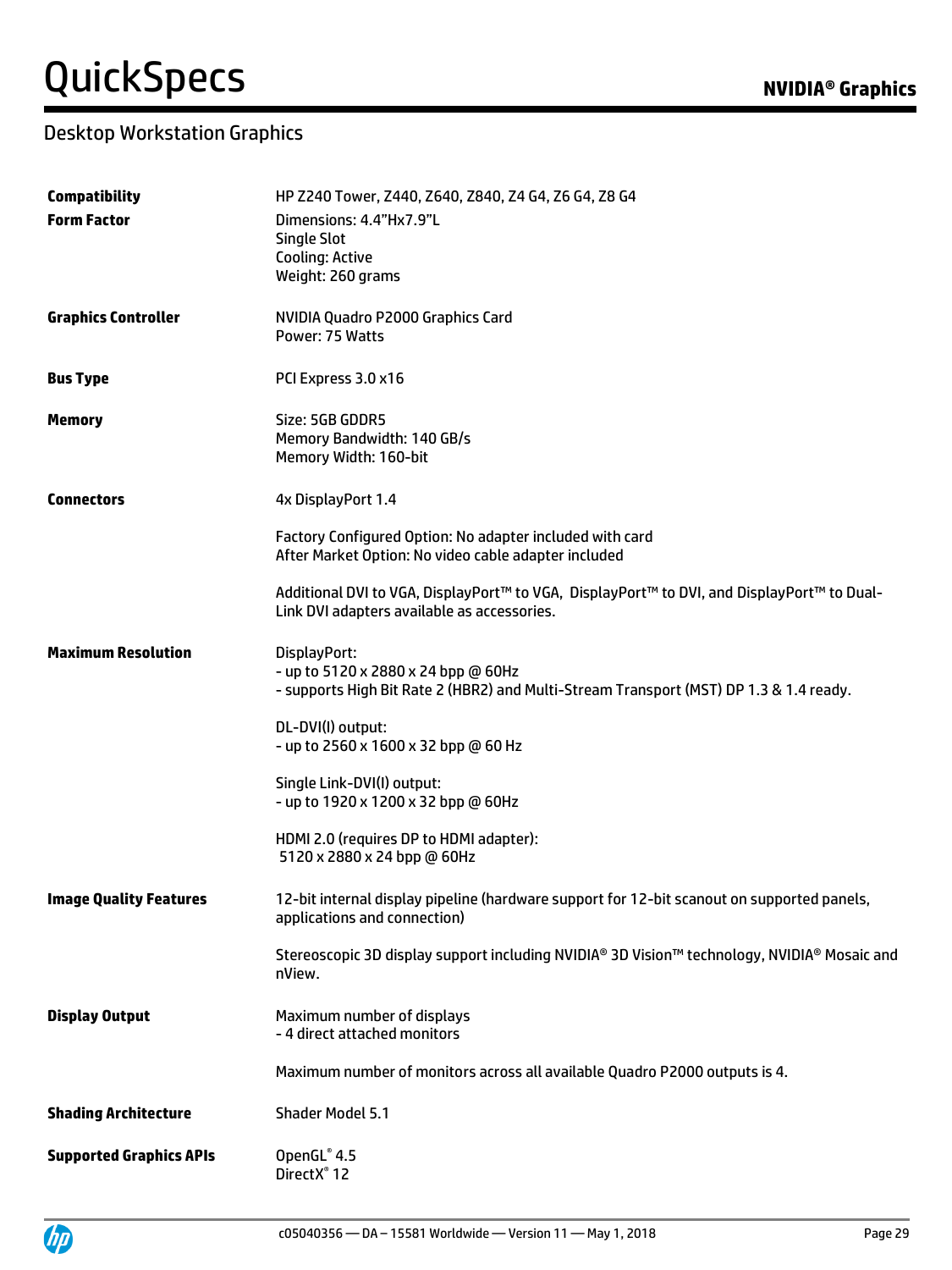|                                   | API support includes:<br>CUDA C, CUDA C++, DirectCompute 5.0, OpenCL, Java, Python, and Fortran software                                                                                                                                                                                 |
|-----------------------------------|------------------------------------------------------------------------------------------------------------------------------------------------------------------------------------------------------------------------------------------------------------------------------------------|
| <b>Available Graphics Drivers</b> | <b>Microsoft Windows 10</b><br>Microsoft Windows 7 Professional 64bit<br>Linux - Full OpenGL implementation, complete with NVIDIA and ARB extensions                                                                                                                                     |
|                                   | HP qualified drivers may be preloaded or available from the HP support Web site:<br>http://welcome.hp.com/country/us/en/support.html                                                                                                                                                     |
| <b>Notes</b>                      | 1. Quadro P2000 offered as Factory Configured Option does not include a video cable<br>adapter. Video cable adapters must be ordered separately.<br>2. Quadro P2000 offered as an After Market Option does not include video cables. Video<br>cable adapters must be ordered separately. |
|                                   | NVIDIA® Quadro® P4000 1st GFX 8GB Graphics                                                                                                                                                                                                                                               |
| <b>Part number</b>                | 1ME40AA                                                                                                                                                                                                                                                                                  |
| <b>Compatibility</b>              | HP Z240 Tower, Z440, Z640, Z840, Z4 G4, Z6 G4, Z8 G4                                                                                                                                                                                                                                     |
| <b>Form Factor</b>                | Dimensions: 4.4"H x 9.5"L<br>Single-slot, full-height<br>Weight: 475 grams (without extender)                                                                                                                                                                                            |
| <b>Graphics Controller</b>        | NVIDIA <sup>®</sup> Quadro <sup>®</sup> P4000 Graphics Card<br>GPU: GP104 with 1792 CUDA cores<br>Power: 120 Watts                                                                                                                                                                       |
| <b>Bus Type</b>                   | PCI Express 3.0 x16                                                                                                                                                                                                                                                                      |
| <b>Memory</b>                     | Size: 8GB GDDR5<br>Memory Bandwidth: 243 GB/s<br>Memory Width: 256-bit                                                                                                                                                                                                                   |
| <b>Connectors</b>                 | 4 x DisplayPort 1.4<br>3-pin mini-DIN connector via optional bracket<br>1 x 6-pin auxiliary power connector<br>4-pin header for stereo signal<br>SYNC connector for Quadro <sup>®</sup> Sync II<br>2 x SLI connectors                                                                    |
|                                   | Factory Configured Option: No video cable adapter included<br>After Market Option: No video cable adapter included                                                                                                                                                                       |
|                                   | Additional DisplayPort-to-VGA, DisplayPort-to-HDMI, or DisplayPort-to-DVI adapters are<br>available as accessories                                                                                                                                                                       |
| <b>Maximum Resolution</b>         | Dual-link internal TMDS (DVI 1.0):<br>- up to 2560 x 1600 x 32 bpp @ 60 Hz                                                                                                                                                                                                               |
|                                   | Single-link internal TMDS (DVI 1.0):<br>- up to 1920 x 1200 x 32 bpp @ 60 Hz                                                                                                                                                                                                             |
|                                   | HDMI™ 2.0b (requires DP to HDMI adapter):<br>- up to 5120 x 2880 x 24 bpp @ 60Hz                                                                                                                                                                                                         |

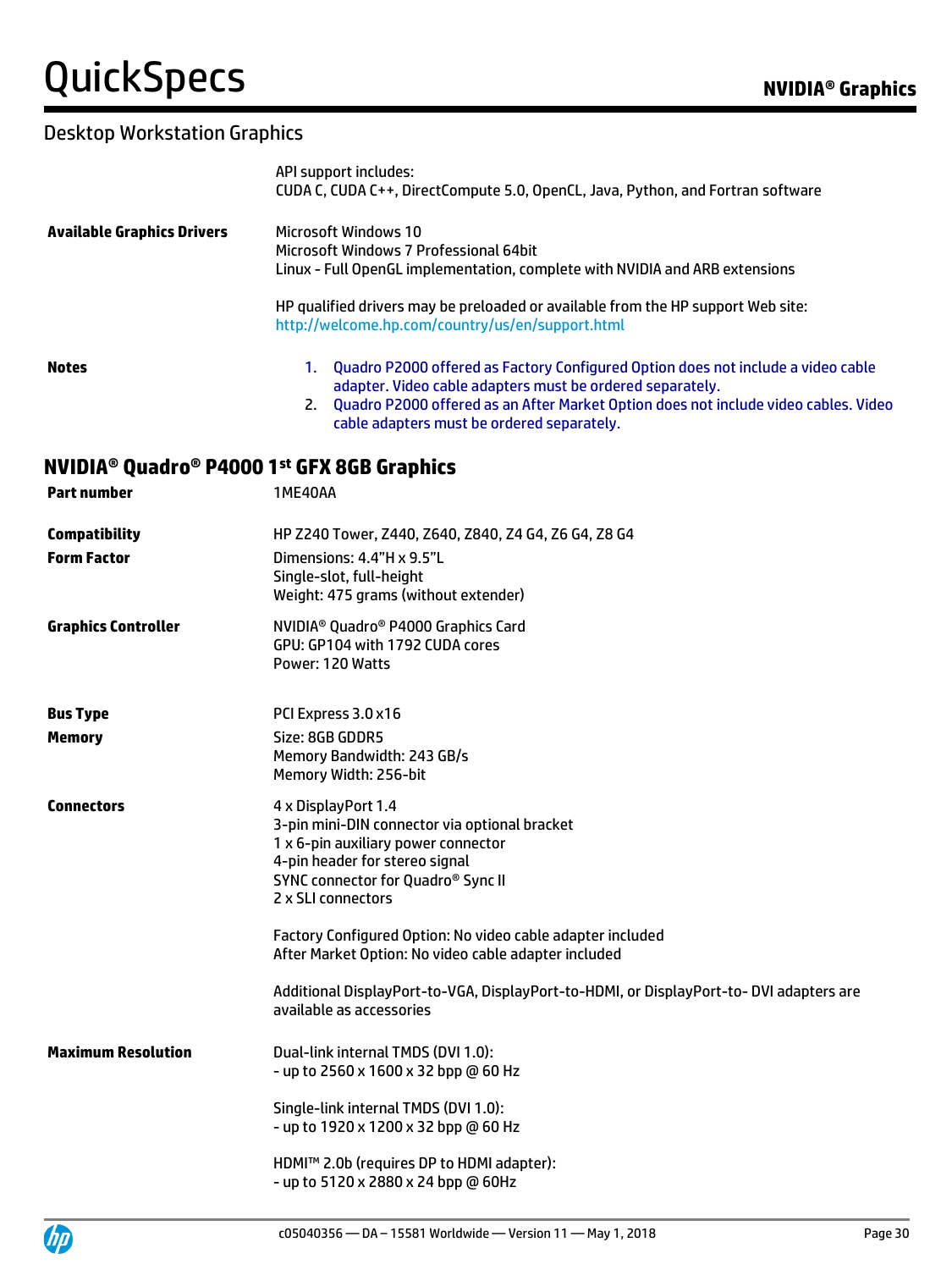|                                   | DisplayPort:<br>- up to 4096 x 2160 x 30 bpp @ 60Hz<br>- up to 2560 x 1600 x 30 bpp @ 120 Hz<br>- supports High Bit Rate 2 (HBR2) and Multi-Stream Transport (MST)                                                                                                                                                                                                                                                                  |
|-----------------------------------|-------------------------------------------------------------------------------------------------------------------------------------------------------------------------------------------------------------------------------------------------------------------------------------------------------------------------------------------------------------------------------------------------------------------------------------|
|                                   | Using two DP outputs, the P4000 can drive one dual DP input display with<br>5120 x 2880 x 30 bpp @ 60Hz resolution.                                                                                                                                                                                                                                                                                                                 |
| <b>Image Quality Features</b>     | Advanced support for 8-bit, 10-bit, and 12-bit per RGB color component.<br>HDCP 2.2 support over DisplayPort, DVI, and HDMI connectors<br>NVIDIA 3D Vision™ and other 3D stereo technologies<br><b>NVIDIA Mosaic and nView</b>                                                                                                                                                                                                      |
| <b>Display Output</b>             | Maximum number of displays<br>- 4 direct attached monitors                                                                                                                                                                                                                                                                                                                                                                          |
|                                   | Maximum number of monitors across all available Quadro P4000 outputs is 4.                                                                                                                                                                                                                                                                                                                                                          |
| <b>Shading Architecture</b>       | <b>Shader Model 5.1</b>                                                                                                                                                                                                                                                                                                                                                                                                             |
| <b>Supported Graphics APIs</b>    | OpenGL 4.5<br>DirectX 12<br>Vulcan 1.0                                                                                                                                                                                                                                                                                                                                                                                              |
|                                   | API support includes:<br>CUDA C, CUDA C++, DirectCompute 5.0, OpenCL, Java, Python, and Fortran                                                                                                                                                                                                                                                                                                                                     |
| <b>Available Graphics Drivers</b> | <b>Microsoft Windows 10</b>                                                                                                                                                                                                                                                                                                                                                                                                         |
|                                   | <b>Microsoft Windows 7</b><br>Linux - Full OpenGL implementation, complete with NVIDIA and ARB<br>extensions                                                                                                                                                                                                                                                                                                                        |
| <b>Notes</b>                      | HP qualified drivers may be preloaded or available from the HP support<br>Web site:<br>http://welcome.hp.com/country/us/en/support.html<br>1. Quadro P4000 offered as Factory Configured Option does not include a video cable<br>adapter. Video cable adapters must be ordered separately.<br>2. Quadro P4000 offered as an After Market Option does not include video cables. Video<br>cable adapters must be ordered separately. |

#### **NVIDIA® Quadro® P5000 1 st GFX 16GB Graphics**

| Part number          | Z0B13AA                                                                            |
|----------------------|------------------------------------------------------------------------------------|
| <b>Compatibility</b> | HP Z240 Tower, Z440, Z640, Z840, Z4 G4, Z6 G4, Z8 G4                               |
| <b>Form Factor</b>   | Full-Height Dual Slot (4.4" Height x 10.5" Length)<br>Weight: 815 grams / 1.80 lbs |

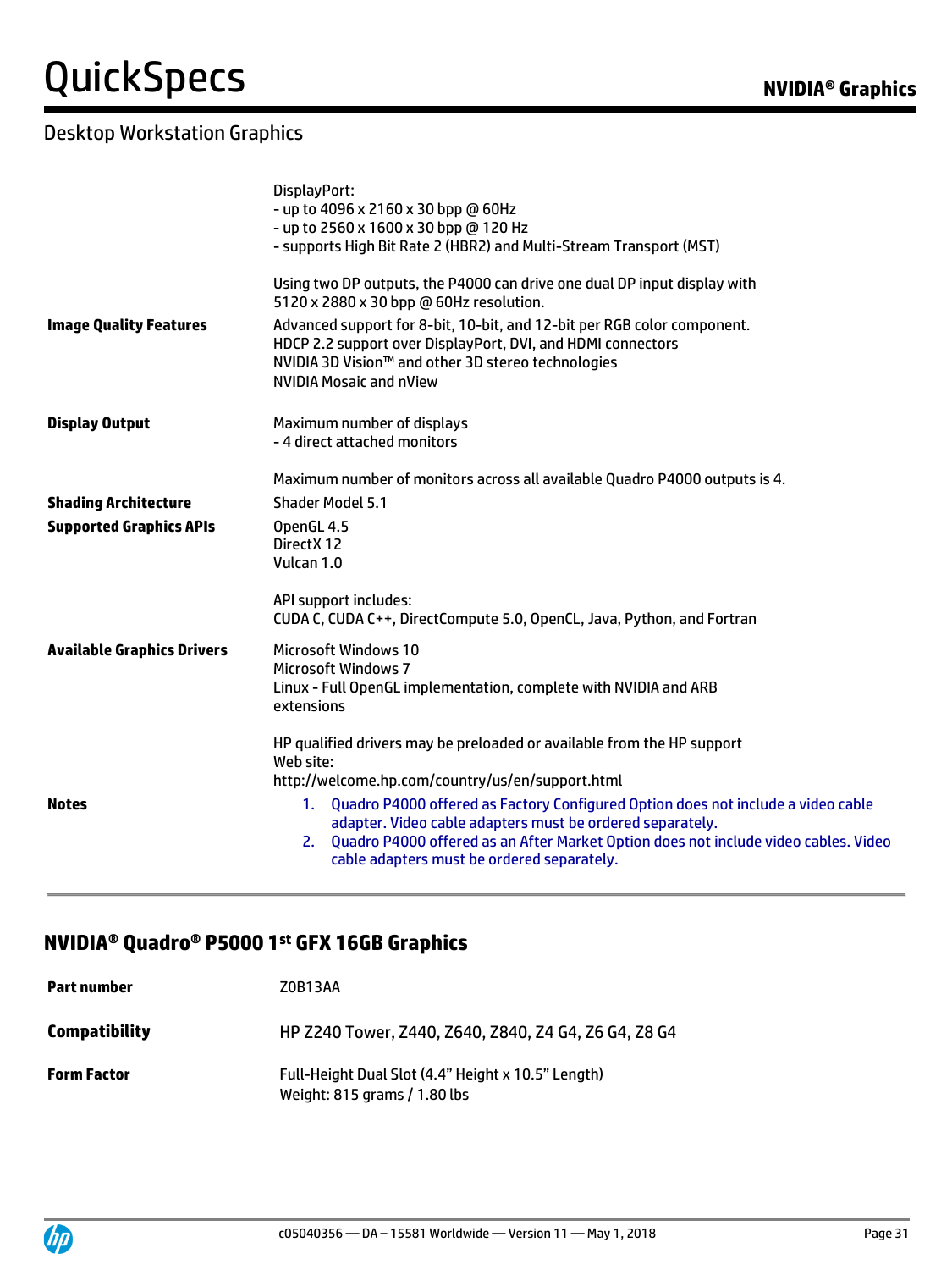| <b>Graphics Controller</b>        | Quadro <sup>™</sup> P5000 graphics<br>GPU: 2560 NVIDIA CUDA <sup>®</sup> Parallel Processing Cores<br>Power: 180 Watts<br>Cooling: Active                                                                                                                                                                                                                                                                                                                         |
|-----------------------------------|-------------------------------------------------------------------------------------------------------------------------------------------------------------------------------------------------------------------------------------------------------------------------------------------------------------------------------------------------------------------------------------------------------------------------------------------------------------------|
| <b>Memory</b>                     | 16GB GDDR5X memory<br>Memory Bandwidth: Up to 288 GB/s<br>Memory Width: 256 bit<br><b>ECC Memory (disabled by default)</b>                                                                                                                                                                                                                                                                                                                                        |
| <b>Connectors</b>                 | DP (x4) with HDR support<br>DL-DVI(D)<br>3-pin mini-DIN connector<br>SLI connector<br>Quadro Sync connector (compatible with Quadro II Sync)<br>One 8-pin auxiliary power connector<br>Factory configured option: No video cable adapter included with card.<br>After market option Kit: No video cable adaptor included with card.<br>DVI to VGA, DisplayPort to VGA, DisplayPort to DVI, and DisplayPort to Dual-Link DVI adapters<br>available as accessories. |
| <b>Maximum Resolution</b>         | 5K support @ 60Hz<br>- 1x single-cable 5K monitor, or 2x dual-cable 5K monitors                                                                                                                                                                                                                                                                                                                                                                                   |
| <b>Image Quality Features</b>     | Advanced support for 8-bit, 10-bit, and 12-bit per RGB color component.<br>HDCP 2.2 support over DisplayPort, DVI, and HDMI connectors<br>NVIDIA 3D Vision™ and other 3D stereo technologies<br><b>NVIDIA Mosaic and nView Desktop Management</b>                                                                                                                                                                                                                 |
| Display Outputs <sup>1</sup>      | 4x DP1.4 HDR outputs (up to 3840x2160 UHD @ 120Hz refresh, or up to 8K at 30Hz)<br>1x Dual-link DVI-D output (up to 2560 x 1600 @ 60 Hz and 1920x1200 @ 120 Hz)                                                                                                                                                                                                                                                                                                   |
| <b>GPU Architecture</b>           | NVIDIA Pascal™                                                                                                                                                                                                                                                                                                                                                                                                                                                    |
| <b>Supported Graphics APIs</b>    | DirectX <sup>®</sup> 12, OpenGL <sup>®</sup> 4.5, OpenCL™ 1.0, Vulkan™ 1.0<br>Developer API support includes: CUDA C, CUDA C++, DirectCompute 5.0, OpenCL, Java, Python,<br>and Fortran                                                                                                                                                                                                                                                                           |
| <b>Available Graphics Drivers</b> | Windows <sup>®</sup> 10 64-bit<br>Windows <sup>®</sup> 7 64-bit<br>Linux 64-bit                                                                                                                                                                                                                                                                                                                                                                                   |
| <b>Notes</b>                      | HP qualified drivers may be preloaded or available from the HP support Web site:<br>http://welcome.hp.com/country/us/en/support.html<br>1- Supports up to a total of 4 displays<br>2- For HP Z440 Workstations, the 700W power supply option must be used.<br>3- For HP Z840 Workstation configurations, the 1125W power supply option must be<br>used for multiple P5000 configurations.                                                                         |

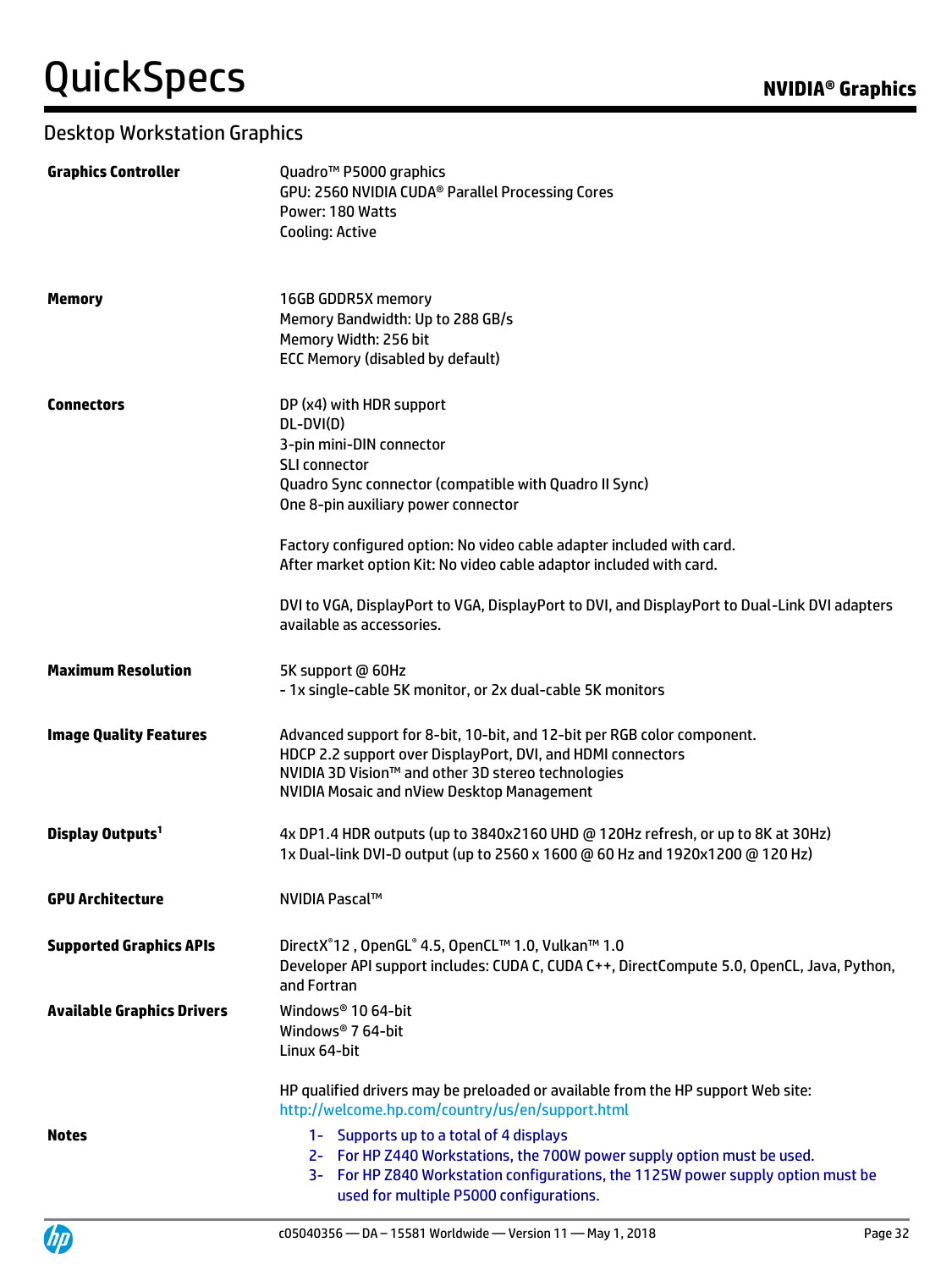| <b>NVIDIA<sup>®</sup> Quadro<sup>®</sup> P6000 1<sup>st</sup> GFX 24GB Graphics</b> |                                                                                                                                                                                                                                                                                                                                                                                                                                                                   |  |
|-------------------------------------------------------------------------------------|-------------------------------------------------------------------------------------------------------------------------------------------------------------------------------------------------------------------------------------------------------------------------------------------------------------------------------------------------------------------------------------------------------------------------------------------------------------------|--|
| <b>Part number</b>                                                                  | Z0B12AA                                                                                                                                                                                                                                                                                                                                                                                                                                                           |  |
| <b>Compatibility</b>                                                                | HP Z440, Z640, Z840, Z4 G4, Z6 G4, Z8 G4                                                                                                                                                                                                                                                                                                                                                                                                                          |  |
| <b>Form Factor</b>                                                                  | Full-Height Dual Slot (4.4" Height x 10.5" Length)<br>Weight: 967 grams / 2.14 lbs                                                                                                                                                                                                                                                                                                                                                                                |  |
| <b>Graphics Controller</b>                                                          | Quadro <sup>™</sup> P6000 graphics<br>GPU: 3840 NVIDIA CUDA <sup>®</sup> Parallel Processing Cores<br>Power: 250 Watts<br><b>Cooling: Active</b>                                                                                                                                                                                                                                                                                                                  |  |
| <b>Memory</b>                                                                       | 24GB GDDR5X memory<br>Memory Bandwidth: Up to 432 GB/s<br>Memory Width: 384 bit<br><b>ECC Memory (disabled by default)</b>                                                                                                                                                                                                                                                                                                                                        |  |
| <b>Connectors</b>                                                                   | DP (x4) with HDR support<br>DL-DVI(I)<br>3-pin mini-DIN connector<br>SLI connector<br>Quadro Sync connector (compatible with Quadro II Sync)<br>One 8-pin auxiliary power connector<br>Factory configured option: No video cable adapter included with card.<br>After market option Kit: No video cable adaptor included with card.<br>DVI to VGA, DisplayPort to VGA, DisplayPort to DVI, and DisplayPort to Dual-Link DVI adapters<br>available as accessories. |  |
| <b>Maximum Resolution</b>                                                           | 5K support @ 60Hz<br>1x single-cable 5K monitor, or 2x dual-cable 5K monitors                                                                                                                                                                                                                                                                                                                                                                                     |  |
| <b>Image Quality Features</b>                                                       | Advanced support for 8-bit, 10-bit, and 12-bit per RGB color component.<br>HDCP 2.2 support over DisplayPort, DVI, and HDMI connectors<br>NVIDIA 3D Vision™ and other 3D stereo technologies<br><b>NVIDIA Mosaic and nView</b>                                                                                                                                                                                                                                    |  |
| Display Outputs <sup>1</sup>                                                        | 4x DP1.4 HDR outputs (up to 3840x2160 UHD @ 120Hz refresh, or up to 8K at 30Hz)<br>1x Dual-link DVI-D output (up to 2560 x 1600 @ 60 Hz and 1920x1200 @ 120 Hz)                                                                                                                                                                                                                                                                                                   |  |
| <b>GPU Architecture</b>                                                             | NVIDIA Pascal™                                                                                                                                                                                                                                                                                                                                                                                                                                                    |  |

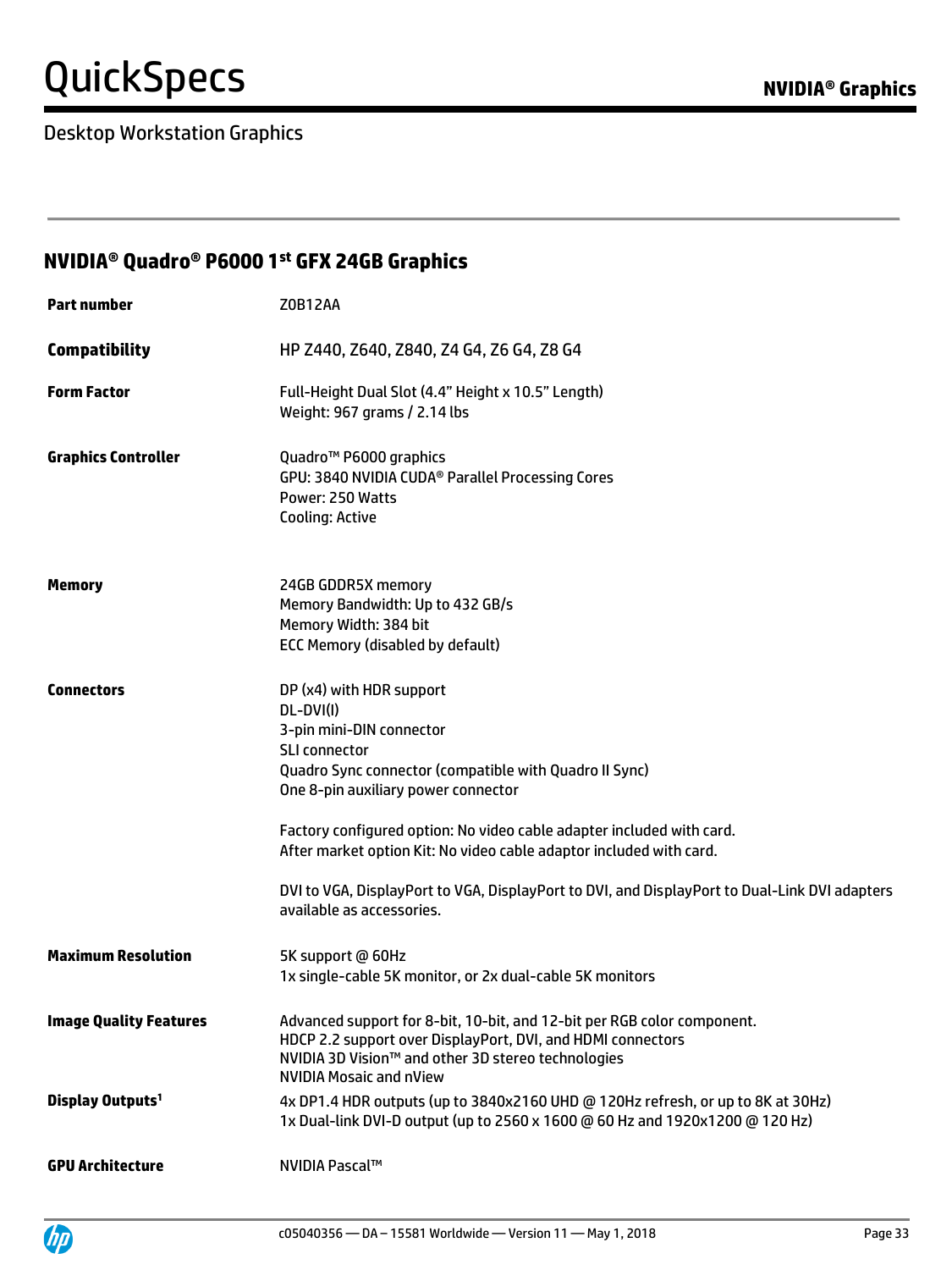#### Desktop Workstation Graphics

| <b>Supported Graphics APIs</b>    | DirectX <sup>®</sup> 12, OpenGL <sup>®</sup> 4.5, OpenCL™ 1.0, Vulkan™ 1.0<br>Developer API support includes: CUDA C, CUDA C++, DirectCompute 5.0, OpenCL, Java, Python,<br>and Fortran                                   |
|-----------------------------------|---------------------------------------------------------------------------------------------------------------------------------------------------------------------------------------------------------------------------|
| <b>Available Graphics Drivers</b> | Windows <sup>®</sup> 10 64-bit<br>Windows <sup>®</sup> 7 64-bit<br>Linux 64-bit                                                                                                                                           |
|                                   | HP qualified drivers may be preloaded or available from the HP support Web site:<br>http://welcome.hp.com/country/us/en/support.html                                                                                      |
| <b>Notes</b>                      | 1- Supports up to a total of 4 displays<br>2- For HP Z440 Workstations, the 700W power supply option must be used.<br>3- For HP Z840 Workstation configurations, the 1125W power supply option must be<br>used for P6000. |

### **NVIDIA® Quadro® GP100 16GB Graphics**

| <b>Part number</b>         | <b>1ZE81AA</b>                                                                                                                                                                                                                                                                                                                                                                                                                                                                           |
|----------------------------|------------------------------------------------------------------------------------------------------------------------------------------------------------------------------------------------------------------------------------------------------------------------------------------------------------------------------------------------------------------------------------------------------------------------------------------------------------------------------------------|
| <b>Compatibility</b>       | HP Z840, Z4 G4, Z6 G4, Z8 G4                                                                                                                                                                                                                                                                                                                                                                                                                                                             |
| <b>Form Factor</b>         | Dual Slot (4.4" Height x 10.5" Length)<br>Weight: 989 grams +72 grams extender                                                                                                                                                                                                                                                                                                                                                                                                           |
| <b>Graphics Controller</b> | NVIDIA <sup>®</sup> QUADRO <sup>®</sup> GP100<br>GPU: 3584 NVIDIA CUDA <sup>®</sup> Parallel Processing Cores<br>Power: 235 Watts<br>Cooling: Active                                                                                                                                                                                                                                                                                                                                     |
| <b>Memory</b>              | 16GB HBM2<br>Memory Bandwidth: Up to 717 GB/s<br>Memory Width: 4096-bit<br><b>ECC Memory (disabled by default)</b>                                                                                                                                                                                                                                                                                                                                                                       |
| <b>Connectors</b>          | DP (x4) with HDR support<br>DL-DVI(D)<br>3-pin mini-DIN connector via optional bracket<br>4-pin header for stereo signal<br>Quadro Sync connector (compatible with Quadro II Sync)<br>One 8-pin auxiliary power connector<br>(2x) NVLink connectors<br>Factory configured option: 8-pin power adapter included with card.<br>After market option Kit: 8-pin power adapter included with card.<br>DVI to VGA, DisplayPort™ to VGA, DisplayPort™ to DVI, and DisplayPort™ to Dual-Link DVI |
|                            | adapters available as accessories.                                                                                                                                                                                                                                                                                                                                                                                                                                                       |

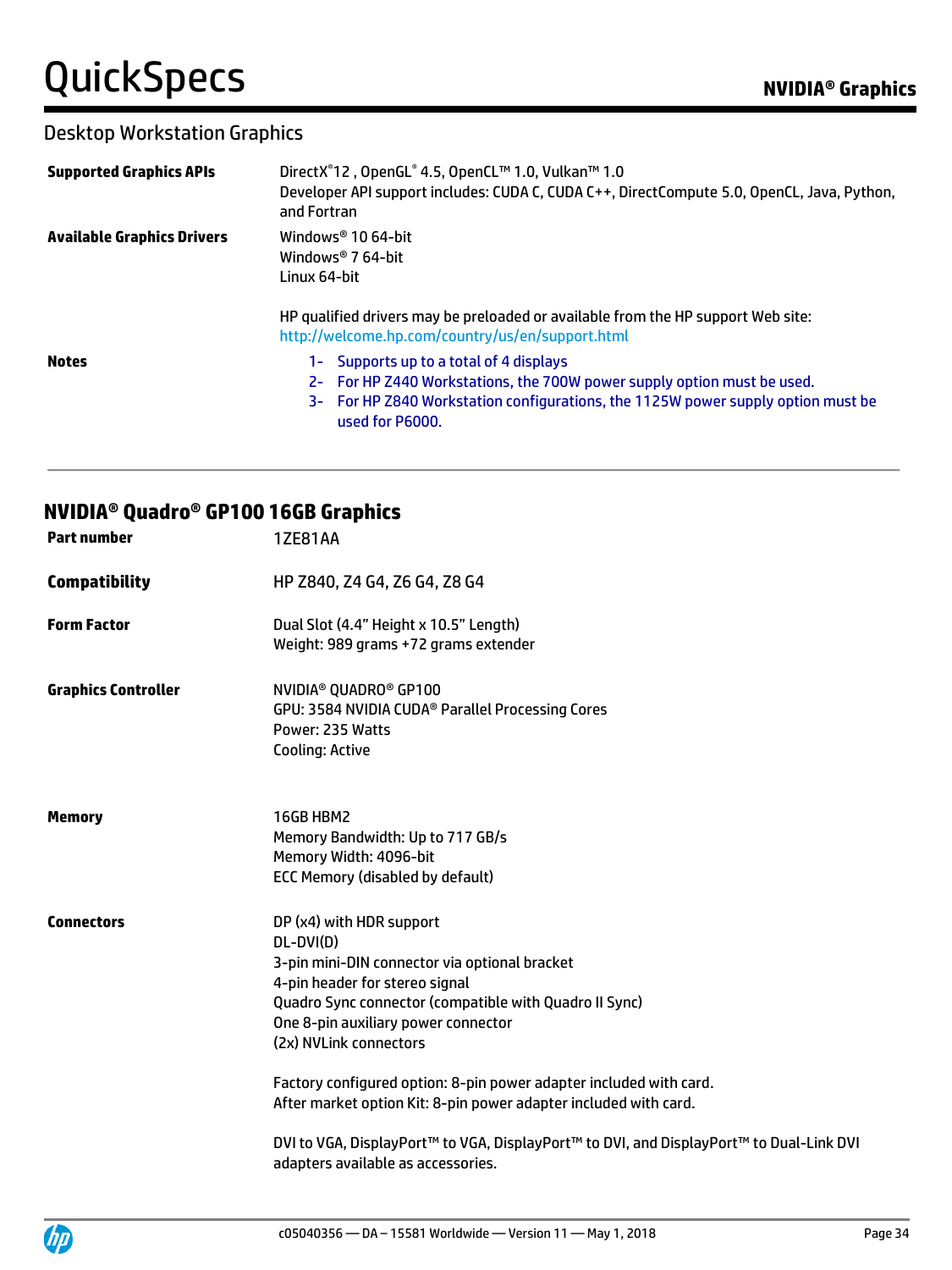### Desktop Workstation Graphics

| <b>Maximum Resolution</b>         | 5K support @ 60Hz<br>1x single-cable 5K monitor, or 2x dual-cable 5K monitors                                                                                                                                                                                                      |
|-----------------------------------|------------------------------------------------------------------------------------------------------------------------------------------------------------------------------------------------------------------------------------------------------------------------------------|
| <b>Image Quality Features</b>     | HDR support over DisplayPort™ 1.4 (SMPTE 2084/2086, BT. 2020) (4K @ 60 Hz<br>10b/12b HEVC Decode, 4K @ 60 Hz 10b HEVC Encode)<br>HDCP 2.2 support over DisplayPort™, DVI, and HDMI connectors<br>NVIDIA 3D Vision™ technology<br><b>NVIDIA Mosaic and nView Desktop Management</b> |
| <b>Display Outputs</b>            | 4x DP1.4 MST & HDR2 outputs (up to 5120 x 2880 @ 60Hz)<br>1x Dual-link DVI-D output (up to 2560 x 1600 @ 60 Hz)<br>1x Single-link DVI-D output (up to 1920 x 1200 @ 60 Hz)<br>HDMI™ 2.0b (up to 5120 x 2880 @ 60Hz)*<br>*requires DP to HDMI adapter                               |
| <b>GPU Architecture</b>           | NVIDIA Pascal™                                                                                                                                                                                                                                                                     |
| <b>Supported Graphics APIs</b>    | DirectX <sup>®</sup> 12, OpenGL <sup>®</sup> 4.5, Vulkan™ 1.0<br>Developer API support includes: CUDA C, CUDA C++, DirectCompute 5.0, OpenCL, Java, Python,<br>and Fortran                                                                                                         |
| <b>Available Graphics Drivers</b> | Windows <sup>®</sup> 10<br>Windows® 7 Professional 64-bit<br>Linux <sup>®</sup>                                                                                                                                                                                                    |
|                                   | HP qualified drivers may be preloaded or available from the HP support Web site:<br>http://welcome.hp.com/country/us/en/support.html                                                                                                                                               |
|                                   | Factory Configured (Z840 Workstations): No adapters included<br>Factory Configured (Z4 G4/ Z6 G4/ Z8 G4 Workstations): No adapters included<br>After market option kit: No adapters included                                                                                       |

#### **NVIDIA® Quadro® GV100 32GB Graphics**

| <b>Part number</b>         | 3ME26AA                                                                                                                                              |
|----------------------------|------------------------------------------------------------------------------------------------------------------------------------------------------|
| <b>Compatibility</b>       | HP Z4 G4, Z8 G4                                                                                                                                      |
| <b>Form Factor</b>         | Dual Slot (4.4" Height x 10.5" Length)<br>Weight: 980 grams +72 grams extender                                                                       |
| <b>Graphics Controller</b> | NVIDIA <sup>®</sup> QUADRO <sup>®</sup> GV100<br>GPU: 5120 NVIDIA CUDA <sup>®</sup> Parallel Processing Cores<br>Power: 250 Watts<br>Cooling: Active |

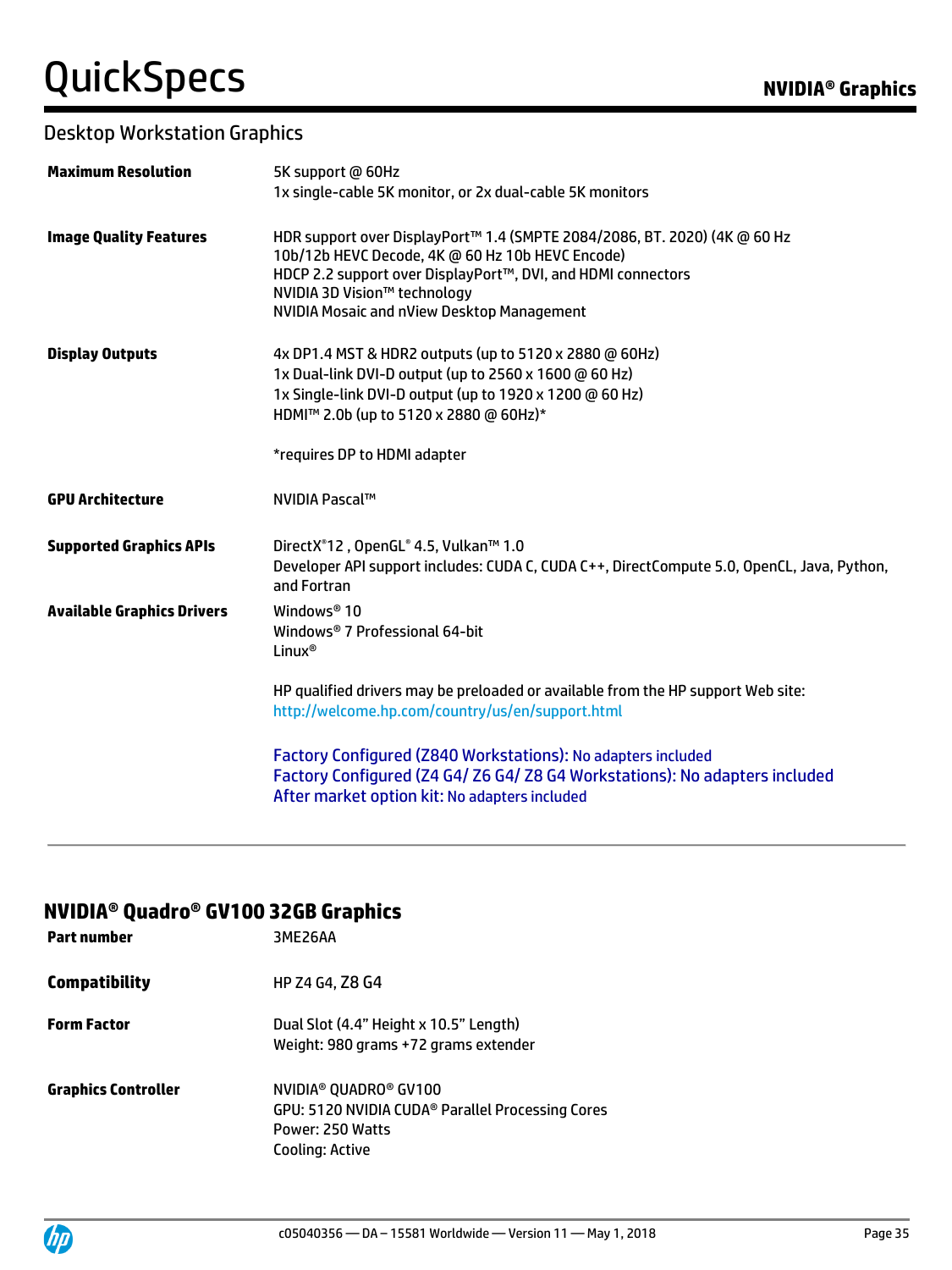### Desktop Workstation Graphics

| <b>Memory</b>                     | 32GB HBM2 memory                                                                                                                     |
|-----------------------------------|--------------------------------------------------------------------------------------------------------------------------------------|
|                                   | Memory Bandwidth: Up to 870 GB/s                                                                                                     |
|                                   | Memory Width: 5120-bit                                                                                                               |
|                                   | <b>ECC Memory (disabled by default)</b>                                                                                              |
| <b>Connectors</b>                 | DP (x4) with HDR support                                                                                                             |
|                                   | 3-pin mini-DIN connector via optional bracket                                                                                        |
|                                   | 4-pin header for stereo signal                                                                                                       |
|                                   | Quadro Sync connector (compatible with Quadro II Sync)                                                                               |
|                                   | One 8-pin auxiliary power connector                                                                                                  |
|                                   | (2x) NVLink for GV100 connectors (via optional kit)                                                                                  |
|                                   | After market option Kit: no power adapter included with card.                                                                        |
|                                   | DisplayPort™ to VGA, DisplayPort™ to DVI (single-link and dual-link), and DisplayPort™ to HDMI                                       |
|                                   | adapters available as accessories.                                                                                                   |
| <b>Maximum Resolution</b>         | 5K support @ 60Hz                                                                                                                    |
|                                   | 1x single-cable 5K monitor, or 2x dual-cable 5K monitors                                                                             |
| <b>Image Quality Features</b>     | HDR support over DisplayPort™ 1.4 (SMPTE 2084/2086, BT. 2020) (4K @ 60 Hz<br>10b/12b HEVC Decode, 4K @ 60 Hz 10b HEVC Encode)        |
|                                   | HDCP 2.2 support over DisplayPort™ and HDMI connectors                                                                               |
|                                   | NVIDIA 3D Vision™ technology                                                                                                         |
|                                   | NVIDIA Mosaic and nView Desktop Management                                                                                           |
| <b>Display Outputs</b>            | 4x DP1.4 HDR2 outputs (up to 5120 x 2880 @ 60Hz)                                                                                     |
| <b>GPU Architecture</b>           | NVIDIA <sup>®</sup> Volta™                                                                                                           |
| <b>Supported Graphics APIs</b>    | DirectX®12, OpenGL® 4.5                                                                                                              |
|                                   | Developer API support includes: CUDA C, CUDA C++, DirectCompute 5.0, OpenCL™, Java, Python,                                          |
|                                   | and Fortran                                                                                                                          |
| <b>Available Graphics Drivers</b> | Windows <sup>®</sup> 10 64-bit                                                                                                       |
|                                   | Windows <sup>®</sup> 8 & 8.1 64-bit                                                                                                  |
|                                   | Windows <sup>®</sup> 7 64-bit                                                                                                        |
|                                   | Linux <sup>®</sup> 64-bit                                                                                                            |
|                                   | HP qualified drivers may be preloaded or available from the HP support Web site:<br>http://welcome.hp.com/country/us/en/support.html |
|                                   |                                                                                                                                      |
|                                   | Factory Configured (Z4/Z8 G4 Workstation): No adapters included<br>After market option kit: No adapters included                     |
|                                   |                                                                                                                                      |

### **NVIDIA® Quadro® Sync II**

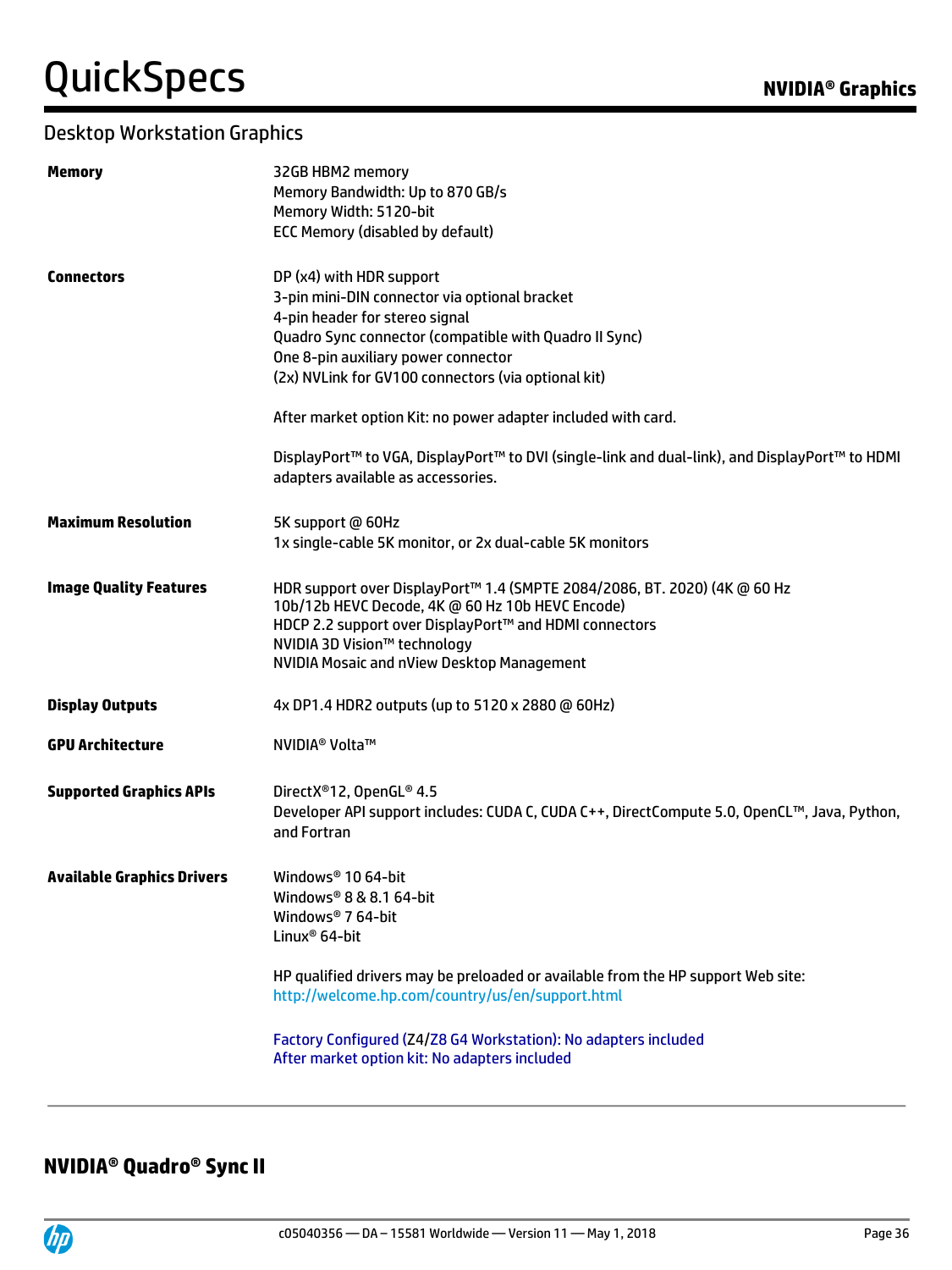| <b>Part number</b>                   | <b>1WT20AA</b>                                                                                                                                                                                                                                            |
|--------------------------------------|-----------------------------------------------------------------------------------------------------------------------------------------------------------------------------------------------------------------------------------------------------------|
| <b>Dimensions (HxD)</b>              | 6.0 inches $\times$ 4.2 inches                                                                                                                                                                                                                            |
| <b>Devices Supported</b>             | NVIDIA <sup>®</sup> Quadro <sup>®</sup> P4000<br>NVIDIA <sup>®</sup> Quadro <sup>®</sup> P5000<br>NVIDIA <sup>®</sup> Quadro <sup>®</sup> P6000                                                                                                           |
| <b>Bus Type</b>                      | Requires one free mechanical PCIe bus slot. 6-pin PCI or SATA power connector                                                                                                                                                                             |
| <b>PCI Form Factor</b>               | Full Height, half length, single slot                                                                                                                                                                                                                     |
| <b>Ports</b>                         | 2 RJ45 connectors for carrying frame lock signals over CAT5 cables.<br>BNC Connector for external house synchronization.                                                                                                                                  |
| <b>Internal Connectors</b>           | 6 NVIDIA SLI® style edge fingers for connection to compatible GPUs<br>Included with the board are 4 12-Inch Short Sync Cables to connect to GPU's<br>$\bullet$<br>Included with the board are 2 24-Inch Long Sync Cables to connect to GPU's<br>$\bullet$ |
| <b>System Requirements</b>           | Requires one free mechanical PCIe bus slot. 6-pin PCI or SATA power connector<br>Must be used with NVIDIA Quadro P4000, P5000 or P6000 graphics cards.<br>Requires Quadro driver version R375 or later.                                                   |
| <b>Temperature - Operating</b>       | 0° to 55° C                                                                                                                                                                                                                                               |
| <b>Temperature - Storage</b>         | -40 $^{\circ}$ to 60 $^{\circ}$ C                                                                                                                                                                                                                         |
| <b>Relative Humidity - Operating</b> | 10% to 80%                                                                                                                                                                                                                                                |
| <b>Power Requirements</b>            | Board power dissipation: <15W                                                                                                                                                                                                                             |
| <b>Operating Systems Supported</b>   | Windows 10 64-bit<br>Windows 7 64-bit<br>Linux 64-bit                                                                                                                                                                                                     |
| <b>Kit Contents</b>                  | Contains:<br>Quadro Sync II Card<br>$\bullet$<br>4 x 12-Inch Short Sync Cables<br>$\bullet$<br>2 x 24-Inch Long Sync Cables (Two)<br>$\bullet$<br><b>Quick Start Guide</b><br>$\bullet$                                                                   |

### **NVIDIA® NVS 310 1GB Graphics**

| <b>Part number</b>         | <b>M6V51AA</b>                                                                              |
|----------------------------|---------------------------------------------------------------------------------------------|
| Compatibility              | HP Z240 SFF/Tower, Z440, Z640, Z840                                                         |
| <b>Form Factor</b>         | Low Profile:<br>2.713 inches in height × 6.150 inches in length<br>Weight: $\sim$ 142 grams |
| <b>Graphics Controller</b> | NVIDIA <sup>®</sup> NVS 310<br>GPU: GF119-825                                               |
| <b>Bus Type</b>            | PCI Express x16, 2.0 compliant                                                              |
| Memory                     | Size: 1GBB DDR3<br>Clock: 875Mhz                                                            |

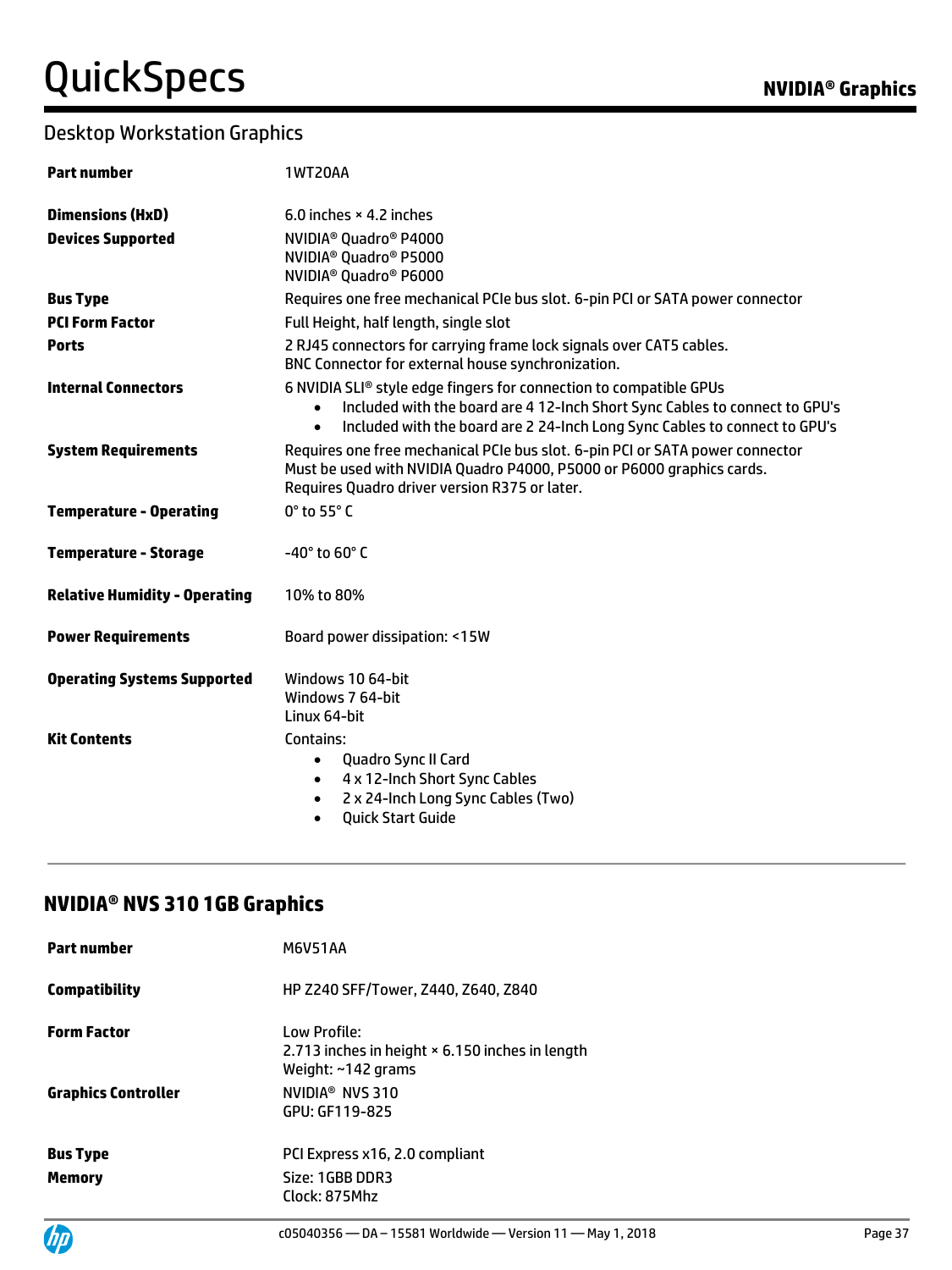|                                                                     | Memory Bandwidth: 14GB/s                                                                                                                                                                                                                                                                                                                                                                                                                                                                                                                                                                                                                                                                                                                                                                                                                                                                                                                                                                                                                                                                                                      |
|---------------------------------------------------------------------|-------------------------------------------------------------------------------------------------------------------------------------------------------------------------------------------------------------------------------------------------------------------------------------------------------------------------------------------------------------------------------------------------------------------------------------------------------------------------------------------------------------------------------------------------------------------------------------------------------------------------------------------------------------------------------------------------------------------------------------------------------------------------------------------------------------------------------------------------------------------------------------------------------------------------------------------------------------------------------------------------------------------------------------------------------------------------------------------------------------------------------|
| <b>Connectors</b>                                                   | 2x DisplayPort™ 1.2                                                                                                                                                                                                                                                                                                                                                                                                                                                                                                                                                                                                                                                                                                                                                                                                                                                                                                                                                                                                                                                                                                           |
| <b>Maximum Resolution</b>                                           | Up to 2560 x 1600 (digital display) per display.                                                                                                                                                                                                                                                                                                                                                                                                                                                                                                                                                                                                                                                                                                                                                                                                                                                                                                                                                                                                                                                                              |
| <b>Image Quality Features</b>                                       | The following video formats are supported:<br>- MPEG2<br>- MPEG4 Part 2 Advanced Simple Profile<br>- H.264 SVC codec support<br>- Support for 3D Blu Ray<br>$-VC1$<br>- DivX version 3.11 and later<br>- MVC<br>A full range of video resolutions are supported including 1080p, 1080i, 720p, 480p and 480i.<br>The NVS 310 GPU provides hardware acceleration for the computationally intensive parts of<br>video processing, as well as provides improved video playback speeds via faster decode and<br>transcode.                                                                                                                                                                                                                                                                                                                                                                                                                                                                                                                                                                                                         |
| <b>Display Output</b>                                               | Up to 2 displays in the following configurations:<br>DisplayPort™ output:<br>• Drives two DisplayPort™ enabled digital display at resolutions up to 2560 × 1600 at 60 Hz<br>with reduced blanking, when connected natively using the 2 DisplayPort™ connectors on the<br>NVS 310 graphics card<br>. Supports 2 monitors up to resolution of 1920 x 1200 at 60 Hz with reduced blanking using<br>DisplayPort™ 1.2 multi stream topology technology.<br>DVI-D output:<br>. Drives two digital display at resolutions up to 1920 x 1200 at 60 Hz with reduced blanking<br>using DisplayPort™ to DVI-D single-link cable adaptors<br>. Drives two digital display at resolutions up to 2560×1600 at 60 Hz with reduced blanking<br>using DisplayPort™ to DVI-D dual-link cable adaptors<br><b>HDMI</b> output:<br>. NVS 310 is capable of driving two high definition (HD) panels up to resolutions of 1920 x<br>1080P at 60 Hz using DisplayPort™ to HDMI cable adaptors<br>VGA display output:<br>• Drives two analog display at resolutions up to 1920 × 1200 at 60 Hz using DisplayPort <sup>™</sup> to<br>VGA cable adaptors |
| <b>Shading Architecture</b>                                         | Shader Model 5.0                                                                                                                                                                                                                                                                                                                                                                                                                                                                                                                                                                                                                                                                                                                                                                                                                                                                                                                                                                                                                                                                                                              |
| <b>Supported Graphics APIs</b><br><b>Available Graphics Drivers</b> | DX11, OpenGL 4.1<br>Windows 10<br>Windows 8.1<br>Windows 8<br>Genuine Windows 7 Professional (64-bit and 32-bit)<br>Red Hat Enterprise Linux® (RHEL)<br>SUSE Linux <sup>®</sup> Enterprise Desktop 11 (64-bit and 32-bit)<br>HP qualified drivers may be preloaded or the latest HP qualified drivers are available from the<br>HP support Web site:                                                                                                                                                                                                                                                                                                                                                                                                                                                                                                                                                                                                                                                                                                                                                                          |

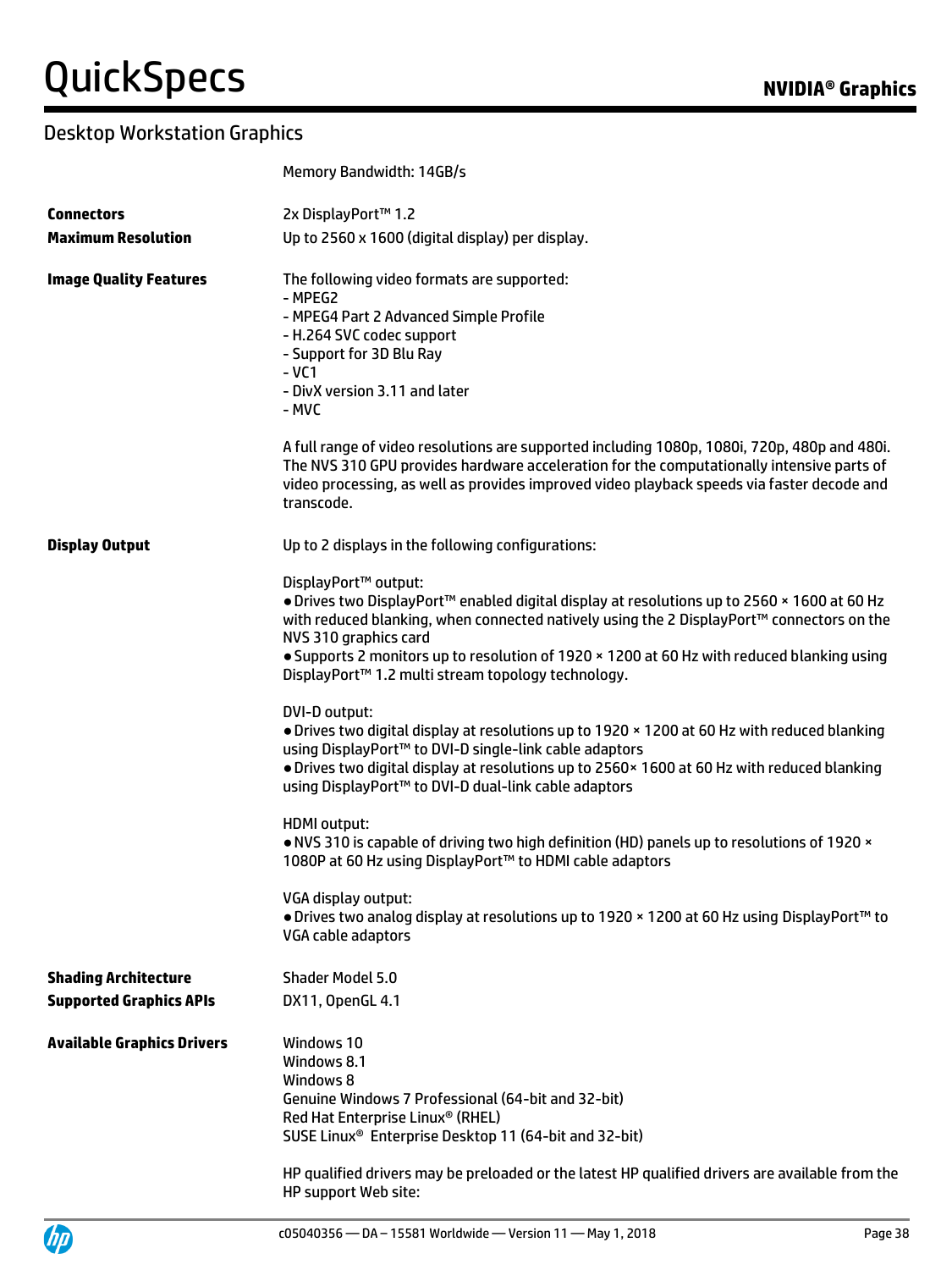#### <http://welcome.hp.com/country/us/en/support.html>

SUSE Linux® Enterprise drivers may also be obtained from: ftp://download.NVIDIA® .com/novell or [http://www.NVIDIA® .com](http://www.nvidia.com/)

**Notes** 1. The thermal solution used on this card is an active fan heatsink. 2. Factory configured NVS 310 graphics card have no cable adpaters included. Adapters must be ordered separately.

3. Option kit NVS 310 includes 2 DP to DVI-D cable adapters.

4. Configurations of three NVS 310 graphics cards in HP Z440 Workstation require the HP Z440 Fan and Front Card Guide Kit, configurable from the factory (CTO PN: G8T99AV) or as an Aftermarket Option (AMO PN: J9P80AA).

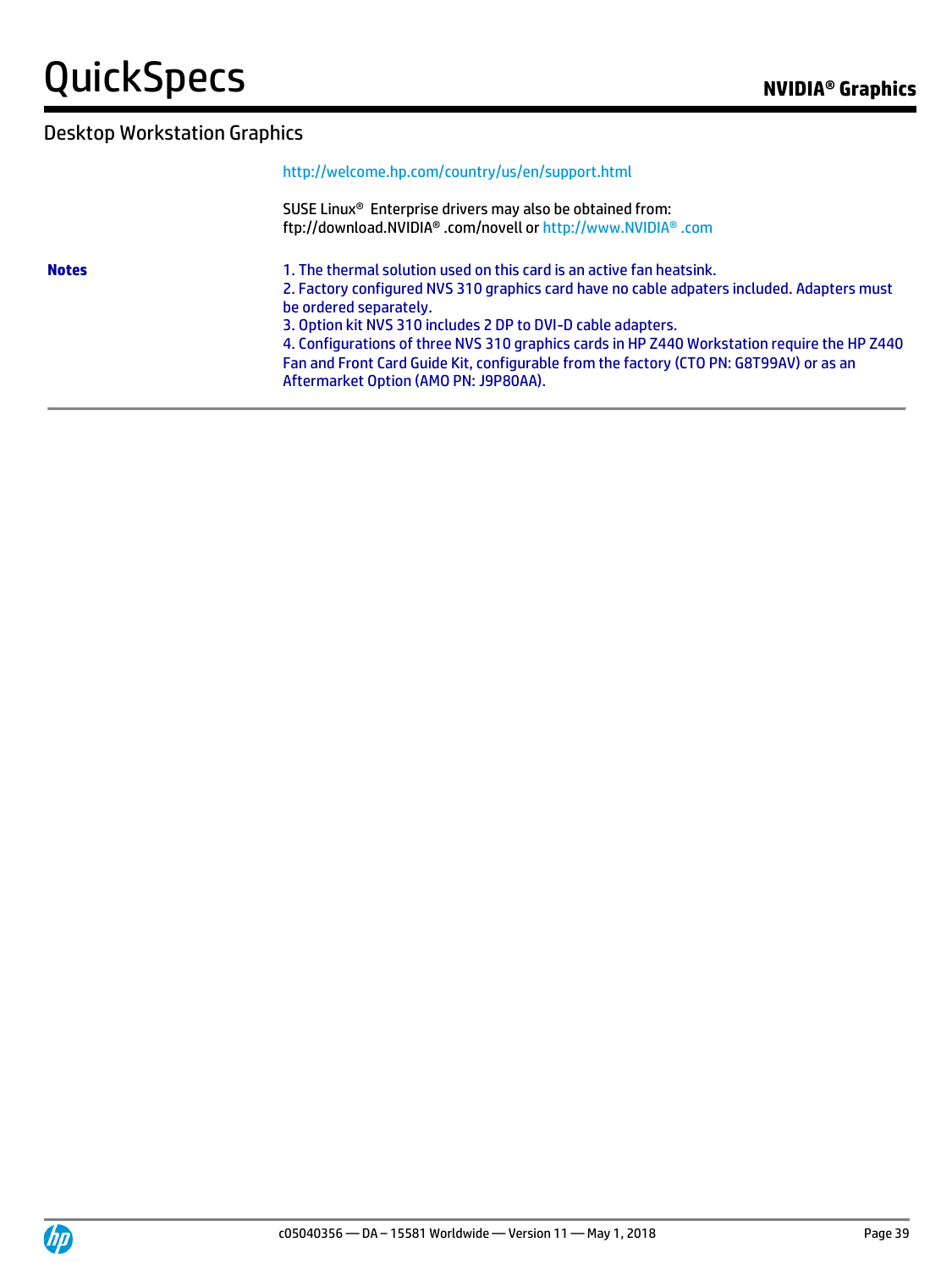#### **NVIDIA® NVS 315 1GB Graphics**

| <b>Part number</b>            | E1U66AA                                                                                                                                                                                                                                                                                                                                                                                                                                                                                                     |
|-------------------------------|-------------------------------------------------------------------------------------------------------------------------------------------------------------------------------------------------------------------------------------------------------------------------------------------------------------------------------------------------------------------------------------------------------------------------------------------------------------------------------------------------------------|
| <b>Compatibility</b>          | - Z220 (CMT & SFF), Z230 (CMT & SFF), Z420, Z620, Z820<br>- Z440, Z640, Z840                                                                                                                                                                                                                                                                                                                                                                                                                                |
| <b>Form Factor</b>            | Low Profile:<br>2.713 inches in height × 5.7 inches in length<br>Weight: ~142 grams                                                                                                                                                                                                                                                                                                                                                                                                                         |
| <b>Graphics Controller</b>    | NVIDIA <sup>®</sup> NVS 315 (using GF119-825 GPU)<br>Number of Cores: 48 CUDA cores<br>Max. Power: 19.3W<br><b>Cooling Solution: Active fan heatsink</b>                                                                                                                                                                                                                                                                                                                                                    |
| <b>Bus Type</b>               | PCI Express x16, 2.0 compliant                                                                                                                                                                                                                                                                                                                                                                                                                                                                              |
| <b>Memory</b>                 | Size: 1GB DDR3<br>Clock: 875Mhz<br>Memory Bandwidth: 14GB/s                                                                                                                                                                                                                                                                                                                                                                                                                                                 |
| <b>Connectors</b>             | DMS-59 output<br>Cables included:<br>- For CTO: DMS-59 to DVI cable<br>- For AMO: DMS-59 to DVI cable and DMS-59 to VGA cable                                                                                                                                                                                                                                                                                                                                                                               |
| <b>Maximum Resolution</b>     | Maximum number of displays supported: 2                                                                                                                                                                                                                                                                                                                                                                                                                                                                     |
|                               | <b>Maximum Resolution Support:</b><br>- DMS-59 to VGA: 2048 x 1536 @ 85Hz<br>- DMS-59 to DVI: 1980 x 1200 @ 60Hz<br>- DMS-59 to DP: 2560 x 1600 @ 60Hz                                                                                                                                                                                                                                                                                                                                                      |
| <b>Image Quality Features</b> | See Display Output section.                                                                                                                                                                                                                                                                                                                                                                                                                                                                                 |
|                               | The following video formats are supported:<br>- MPEG2<br>- MPEG4 Part 2 Advanced Simple Profile<br>- H.264 SVC codec support<br>- Support for 3D Blu Ray<br>$-VC1$<br>- DivX version 3.11 or later<br>A full range of video resolutions are supported including 1080p, 1080i, 720p, 480p and 480i.<br>The NVS 315 GPU provides hardware acceleration for the computationally intensive parts of<br>video processing, as well as provides improved video playback speeds via faster decode and<br>transcode. |
| <b>Display Output</b>         | Up to 2 displays using one of the following DMS-59 cables:<br>DMS-59 to DVI<br>DMS-59 to VGA<br>DMS-59 to DP                                                                                                                                                                                                                                                                                                                                                                                                |

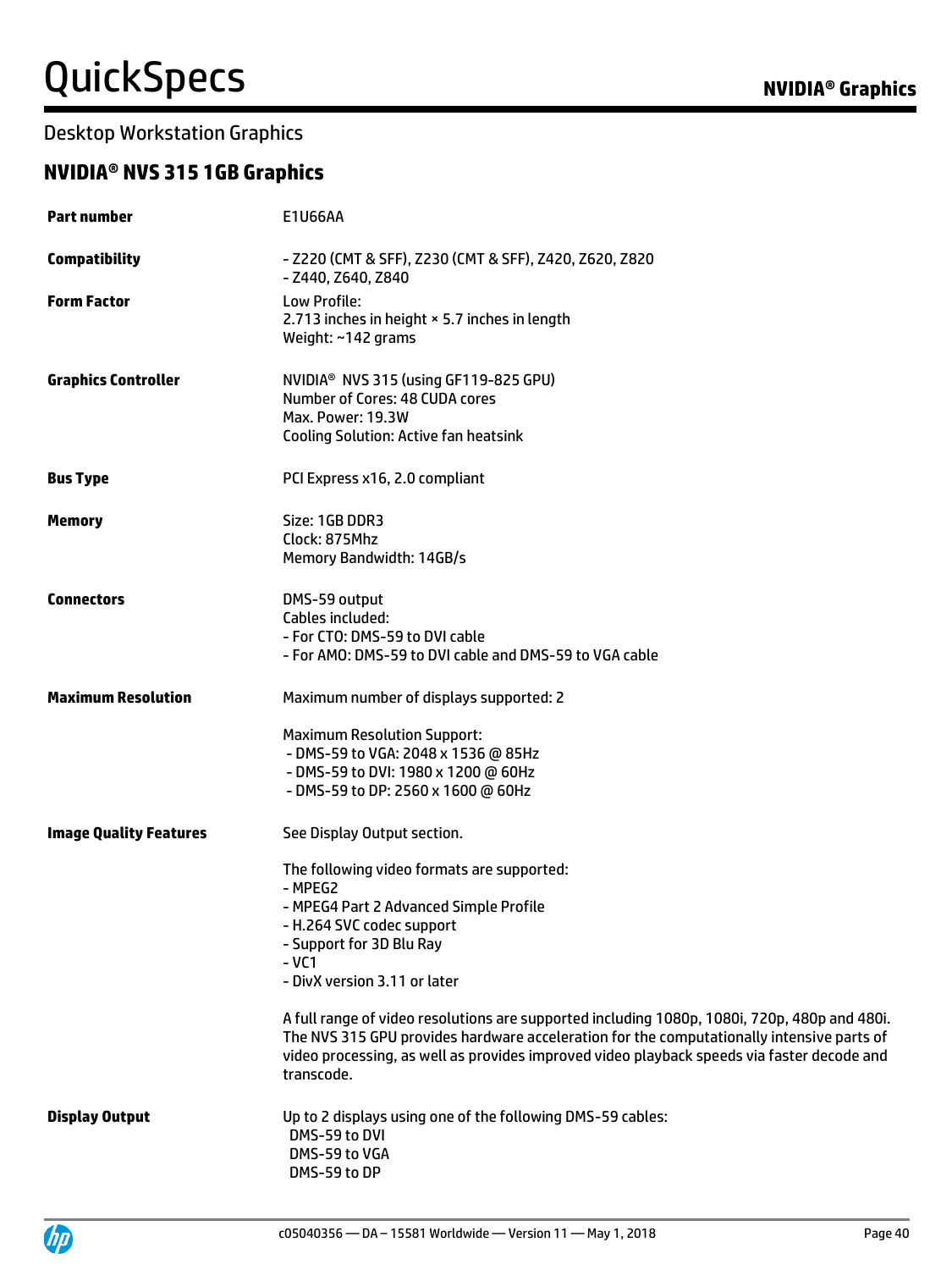|                                   | DisplayPort™ output:<br>• Drives two DisplayPort™ enabled digital displays at resolutions up to 2560 × 1600 at 60 Hz<br>with reduced blanking, when connected via the DMS-59 to DP adapter.                                                                                                                                                                                                                                                                                                                                                                                                                       |
|-----------------------------------|-------------------------------------------------------------------------------------------------------------------------------------------------------------------------------------------------------------------------------------------------------------------------------------------------------------------------------------------------------------------------------------------------------------------------------------------------------------------------------------------------------------------------------------------------------------------------------------------------------------------|
|                                   | DVI-D output:<br>. Drives two digital display at resolutions up to 1920 x 1200 at 60 Hz with reduced blanking<br>using DMS-59 to DVI-D single-link cable adaptor                                                                                                                                                                                                                                                                                                                                                                                                                                                  |
|                                   | VGA display output:<br>. Drives two analog display at resolutions up to 2048 x 1536 at 85 Hz using DMS-59 to VGA<br>cable adaptor.                                                                                                                                                                                                                                                                                                                                                                                                                                                                                |
| <b>Shading Architecture</b>       | <b>Shader Model 5.0</b>                                                                                                                                                                                                                                                                                                                                                                                                                                                                                                                                                                                           |
| <b>Supported Graphics APIs</b>    | DX11, OpenGL 4.3                                                                                                                                                                                                                                                                                                                                                                                                                                                                                                                                                                                                  |
| <b>Available Graphics Drivers</b> | Windows 10<br>Windows 8.1<br>Windows 8<br>Microsoft Windows 7 Professional (64-bit and 32-bit)<br>Microsoft Windows XP Professional (64-bit and 32-bit)<br>Red Hat Enterprise Linux® (RHEL)<br>SUSE Linux <sup>®</sup> Enterprise Desktop 11 (64-bit and 32-bit)<br>HP qualified drivers may be preloaded or the latest HP qualified drivers are available from the<br>HP support Web site:<br>http://welcome.hp.com/country/us/en/support.html<br>SUSE Linux <sup>®</sup> Enterprise drivers may also be obtained from:<br>ftp://download.NVIDIA <sup>®</sup> .com/novell or http://www.NVIDIA <sup>®</sup> .com |
| <b>Notes</b>                      | 1. The thermal solution used on this card is an active fan heatsink.<br>2. Factory configured graphics card includes DMS-59 to DVI cable.<br>3. Option kit graphics card includes DMS-59 to DVI and DMS-59 to VGA cables (one each).<br>4. Configurations of three NVS 315 graphics cards in HP Z440 Workstation require the HP Z440<br>Fan and Front Card Guide Kit, configurable from the factory (CTO PN: G8T99AV) or as an<br>Aftermarket Option (AMO PN: J9P80AA).                                                                                                                                           |

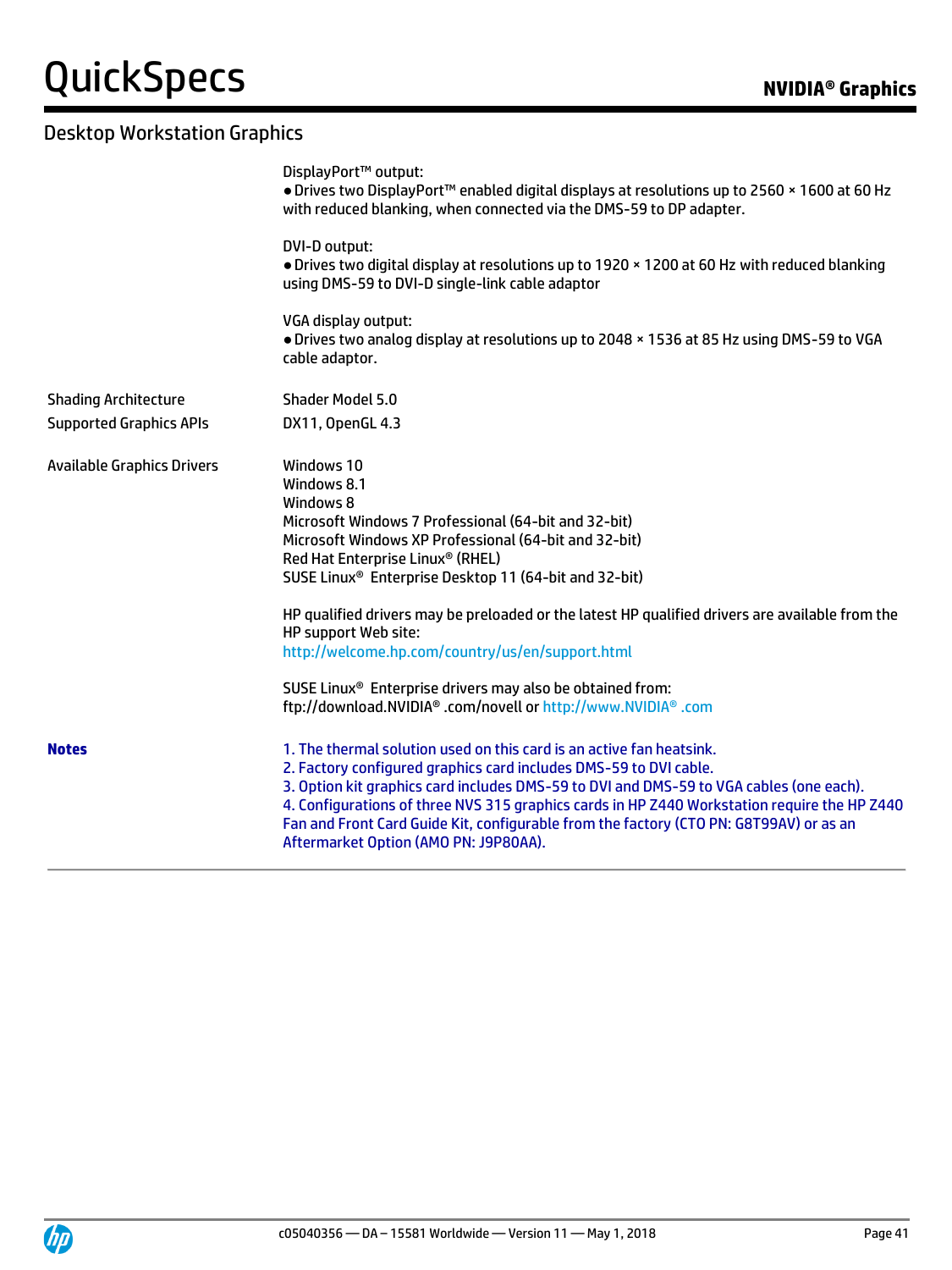#### Desktop Workstation Graphics

### **NVIDIA® NVS 510 2GB Graphics**

| <b>Part number</b>            | <b>C2J98AA</b>                                                                                                                                                                                                                                                                                                                                                                                                                                                                                                                                       |
|-------------------------------|------------------------------------------------------------------------------------------------------------------------------------------------------------------------------------------------------------------------------------------------------------------------------------------------------------------------------------------------------------------------------------------------------------------------------------------------------------------------------------------------------------------------------------------------------|
| <b>Compatibility</b>          | HP Z240 SFF/Tower, Z440, Z640, Z840                                                                                                                                                                                                                                                                                                                                                                                                                                                                                                                  |
| <b>Form Factor</b>            | Low Profile, 2.713 inches × 6.3 inches, single slot                                                                                                                                                                                                                                                                                                                                                                                                                                                                                                  |
| <b>Graphics Controller</b>    | <b>NVS 510 GPU</b><br>Core Clock: 797 Mhz<br>Memory Clock: 891 Mhz<br><b>CUDA Cores: 192</b>                                                                                                                                                                                                                                                                                                                                                                                                                                                         |
| <b>Bus Type</b>               | PCI Express x16, Generation 2.0                                                                                                                                                                                                                                                                                                                                                                                                                                                                                                                      |
| <b>Memory</b>                 | 2GB DDR3                                                                                                                                                                                                                                                                                                                                                                                                                                                                                                                                             |
| <b>Connectors</b>             | Four mini-DisplayPort™.<br>Four mini-DisplayPort™ to DisplayPort™ adapters included.<br>(DisplayPort™ to DVI-D, DisplayPort™ to VGA, DisplayPort™ to HDMI, and DisplayPort™ to<br>Dual-Link DVI adapters available as separate accessories)                                                                                                                                                                                                                                                                                                          |
| <b>Maximum Resolution</b>     | Mini-DisplayPort™ connectors support ultra-high-resolution panels (up to 3840 x 2160 @<br>60Hz)                                                                                                                                                                                                                                                                                                                                                                                                                                                      |
|                               | Note: This card supports up to four displays. For Windows XP, only 2 active displays are<br>supported.                                                                                                                                                                                                                                                                                                                                                                                                                                               |
| <b>Image Quality Features</b> | 10-bit internal display processing, including hardware support for 10-bit scan-out                                                                                                                                                                                                                                                                                                                                                                                                                                                                   |
| <b>Display Output</b>         | DisplayPort <sup>™</sup> with Multi-Stream Technology (MST) and High Bit Rate 2 (HBR2) support.                                                                                                                                                                                                                                                                                                                                                                                                                                                      |
|                               | <b>Digital Display Support</b>                                                                                                                                                                                                                                                                                                                                                                                                                                                                                                                       |
|                               | 1. DisplayPort™ Output<br>- Drives four DisplayPort™ enabled digital display at resolutions up to 3840 × 2160 at 60 Hz<br>with reduced blanking, when connected natively using the 4 DisplayPort™ connectors on the<br>NVS 510 graphics card.<br>- DisplayPort™ Multi-Stream Topology (MST) Technology: Supports various combinations of<br>display resolutions and number of displays when using DisplayPort™ multi stream topology<br>technology - up to a maximum of 4 monitors at a resolution of 1920 × 1200 at 60 Hz with<br>reduced blanking. |
|                               | 2. DVI-D Output<br>- Drives four digital displays at resolutions up to 1920 × 1200 at 60 Hz with reduced blanking<br>using DisplayPort™ to DVI-D single-link cable adaptors.<br>- Drives four digital displays at resolutions up to 2560x 1600 at 60 Hz with reduced blanking<br>using DisplayPort™ to DVI-D dual-link cable adaptors.                                                                                                                                                                                                               |
|                               | 3. HDMI Output<br>- The NVS 510 graphics board is capable of driving four high definition (HD) panels up to<br>resolutions of 1920 × 1080P at 60 Hz using DisplayPort™ to HDMI cable adaptors.                                                                                                                                                                                                                                                                                                                                                       |

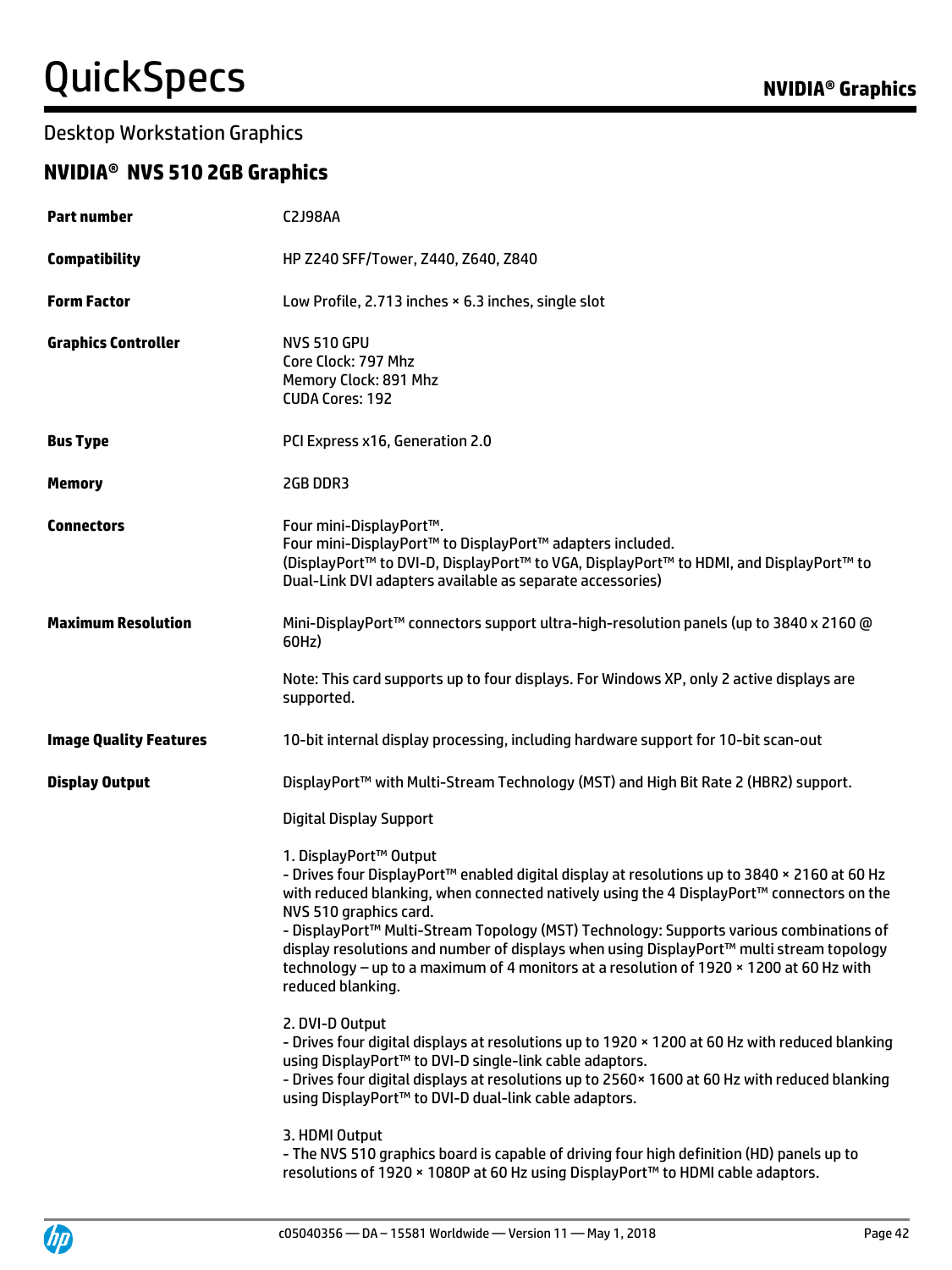|                                   | <b>Analog Display Support</b>                                                                                                                                                                                                                                                                                                                                                                                   |
|-----------------------------------|-----------------------------------------------------------------------------------------------------------------------------------------------------------------------------------------------------------------------------------------------------------------------------------------------------------------------------------------------------------------------------------------------------------------|
|                                   | 1. VGA display output<br>- Drives four analog displays at resolutions up to 1920 × 1200 at 60 Hz using DisplayPort™ to<br>VGA cable adaptors.                                                                                                                                                                                                                                                                   |
| <b>Supported Graphics APIs</b>    | Full Microsoft DirectX 11, Shader Model 5.0 support<br>Full OpenGL 4.3 support                                                                                                                                                                                                                                                                                                                                  |
| <b>Available Graphics Drivers</b> | Windows 10<br>Windows 8.1<br>Genuine Windows 7 Professional (64-bit and 32-bit)<br>Microsoft Windows XP Professional (64-bit and 32-bit)<br>Red Hat Enterprise Linux® (RHEL) 6 Desktop/Workstation<br>SUSE Linux <sup>®</sup> Enterprise Desktop 11 (64-bit and 32-bit)<br>HP qualified drivers may be preloaded or available from the HP support Web site:<br>http://welcome.hp.com/country/us/en/support.html |
| <b>Notes</b>                      | Heatsink cooler design is active.                                                                                                                                                                                                                                                                                                                                                                               |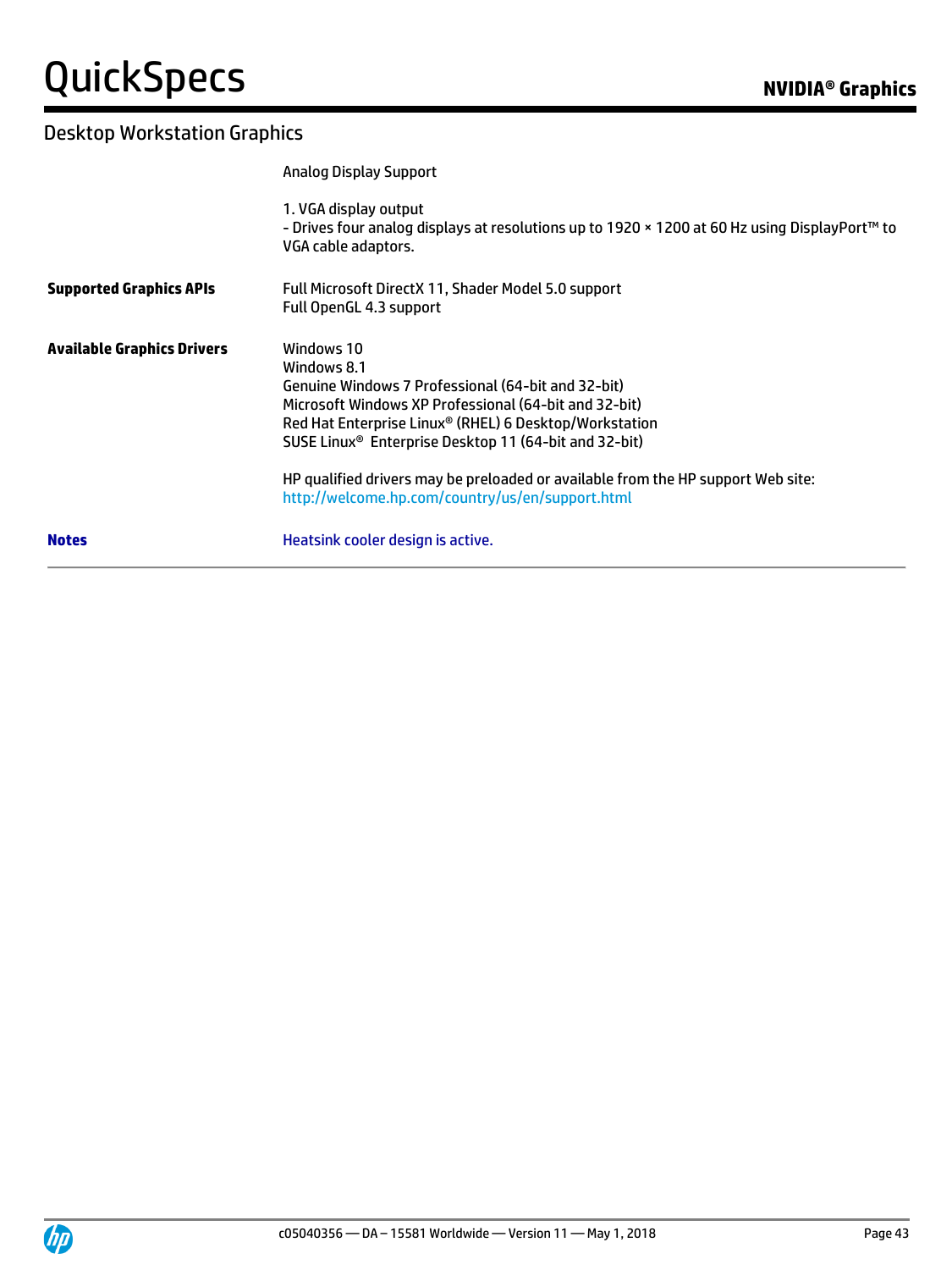### Summary of Changes

| <b>Date of change:</b>          | <b>Version History:</b> |         | <b>Description of change:</b>                                          |
|---------------------------------|-------------------------|---------|------------------------------------------------------------------------|
| June 1, 2016                    | v1                      |         | Created new                                                            |
| October 1, 2016                 | From v1 to v2           | Changed | Compatibility for NVS 315                                              |
| March 1, 2017                   | From v2 to v3           | Added   | NVIDIA Quadro P5000 and P6000                                          |
| May 1, 2017                     | From v3 to v4           | Added   | NVIDIA Quadro P2000                                                    |
| June 5, 2017                    | From v4 to v5           | Added   | NVIDIA Quadro P400, P600, P1000, P4000 & NVIDIA Quadro Sync II         |
| July 6, 2017                    | From v5 to v6           | Added   | NVIDIA Quadro GP100 16GB Graphics                                      |
|                                 |                         | Changed | The Note 2 for NVIDIA Quadro P400, P600, P1000 & the Operating Systems |
|                                 |                         |         | supported section for the NVIDIA Quadro Sync II                        |
|                                 |                         | Removed | The Tesla K40 as High Performance GPU Computing                        |
| September 6, 2017               | From v6 to v7           | Changed | the info for the NVIDIA Quadro P4000 8GB Graphics                      |
| December 13, 2017 From v7 to v8 |                         | Changed | Updated NVIDIA Quadro P Series with the 1st GFX                        |
| January 31, 2018                | From v8 to v9           | Changed | Format, COMPATIBILITY MATRIX section                                   |
| March 27, 2018                  | From v9 to v10          | Added   | NVIDIA Quadro GV100 32GB Graphics                                      |
| May 1, 2018                     | From v10 to v11 Added   |         | NVIDIA Quadro P620 2GB Graphics                                        |